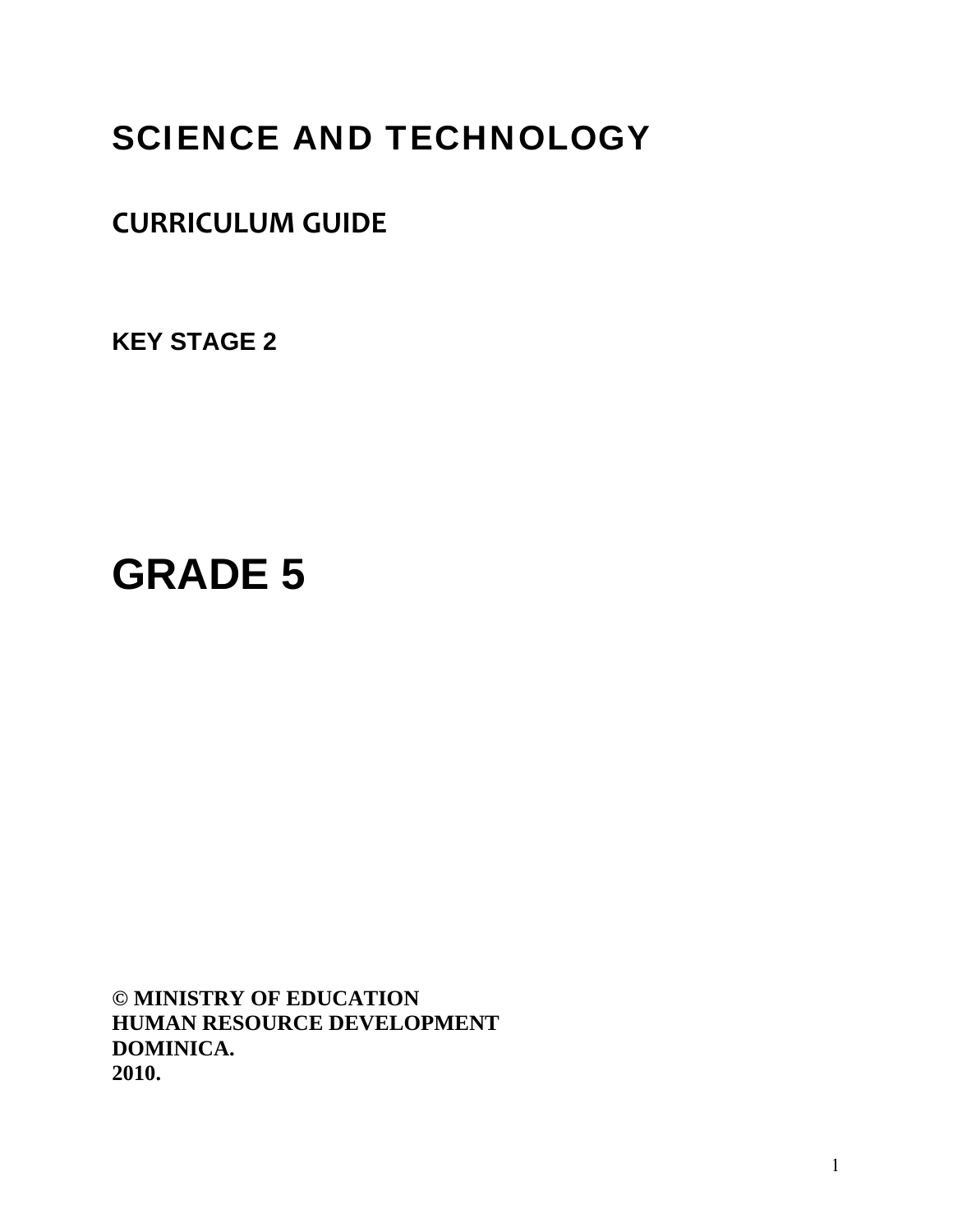# **ACKNOWLEDGEMENT**

The Ministry of Education Human Resource Sports and Youth Affairs through the Curriculum Measurement and Evaluation Unit would like to thank in a very special way a number of schools, Principals and Teachers for their cooperation, and involvement in the development of the Science and Technology program of Study and Curriculum guides for KS1 and 2.

Special thanks to:

Dfid: for its financial contribution.

Cambridge group of consultants and Mr. John Stewart for his services in making available and managing the DfID funds.

Mrs. Lindsay Howard for her consultancy in advising the curriculum teams.

Principals and staff of all primary and secondary schools from where teachers were often solicited to aid the curriculum development process.

The following teachers who worked with the Education Officer Mr. Frank J Newton to develop the curriculum guiges for KS1 and 2; they include; Mr. Andrew Shaw of the Wesley Primary, Mr. Alexander Burton of Sineku Primary, Mr. Solomon Pascal -Principal of Grand fond Primary, Mrs. Albertha Peter of the Portsmouth Secondary, Miss Annette Austrie of the Convent High School, Miss Sonia Felix of Bellevue Chopin Primary, Miss. Anthea Felix of St. Luke's Primary, Mr. Jerry Coipel principal of the Roseau Primary and Mr. Jeff Jno. Baptiste, head of science department at the Isaiah Thomas Secondary School.

Another group of teachers worked directly on the writing of the Science and technology Curriculum guides for KS1 and 2. They are Miss. Jacqueline Henderson of Goodwill primary, Miss Nadette Douglass of Grand Bay Primary, Miss. Nadia Laurent of the Roseau Primary, Miss Gloria Angol of Soufriere Primary and Miss Jemima Hill and Theresa Lewis of Newtown Primary, and Mr. Dario Frank of the W.S.Stevensons Primary.

 Mr. Nicholas Goldberg head of the Curriculum, Measurement and Evaluation unit for steering and guiding the curriculum process in all the subjects.

And last but not least the many typists who provided typographic services; Mrs. Margaret Gordon, Miss Folrisca Moses, Miss. Christianie Myler, Mrs. Glenda Irish, Ms Doria Honoré and Ms. Sweenda Pascal.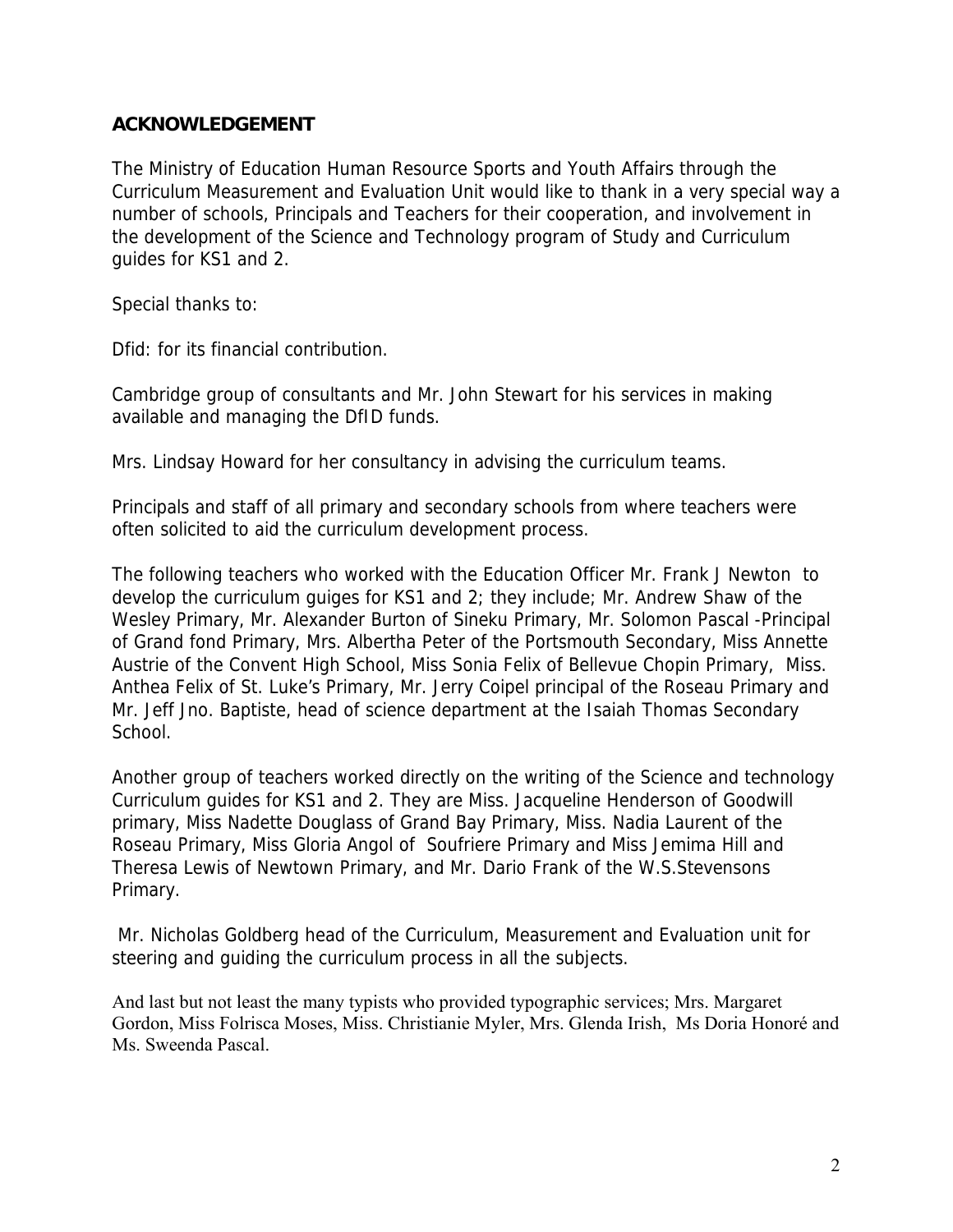# **CONTENT PAGE**

| <b>CONTENT</b>                           | PAGE |
|------------------------------------------|------|
| <b>SUBJECT SUMMARY TERM I</b>            | 7    |
| UNIT I- LIVING THINGS IN THE ENVIRONMENT | 8    |
| UNIT 2- WEATHER AND CLIMATE              | 12   |
| <b>UNIT 3- ENERGY</b>                    | 15   |
| UNIT 4- AGRICULTURAL PRACTICES           | 19   |
| <b>SUBJECT SUMMARY TERM 2</b>            | 24   |
| UNIT 5- PLANTS AND ANIMALS               | 25   |
| <b>UNIT 6- RESOURCES</b>                 | 30   |
| <b>UNIT 7- FORCES</b>                    | 34   |
| <b>UNIT 8- CROPS</b>                     | 38   |
| <b>SUBJECT SUMMARY TERM 3</b>            | 41   |
| UNIT 9- ADAPTATION OF ORGANISMS          | 42   |
| UNIT 10- SOLAR SYSTEM                    | 52   |
| <b>UNIT 11- MATTER</b>                   | 54   |
| <b>UNIT 12- ANIMALS</b>                  | 58   |
| <b>SAMPLE UNIT PLAN</b>                  | 61   |
| <b>SAMPLE LESSON PLAN</b>                | 63   |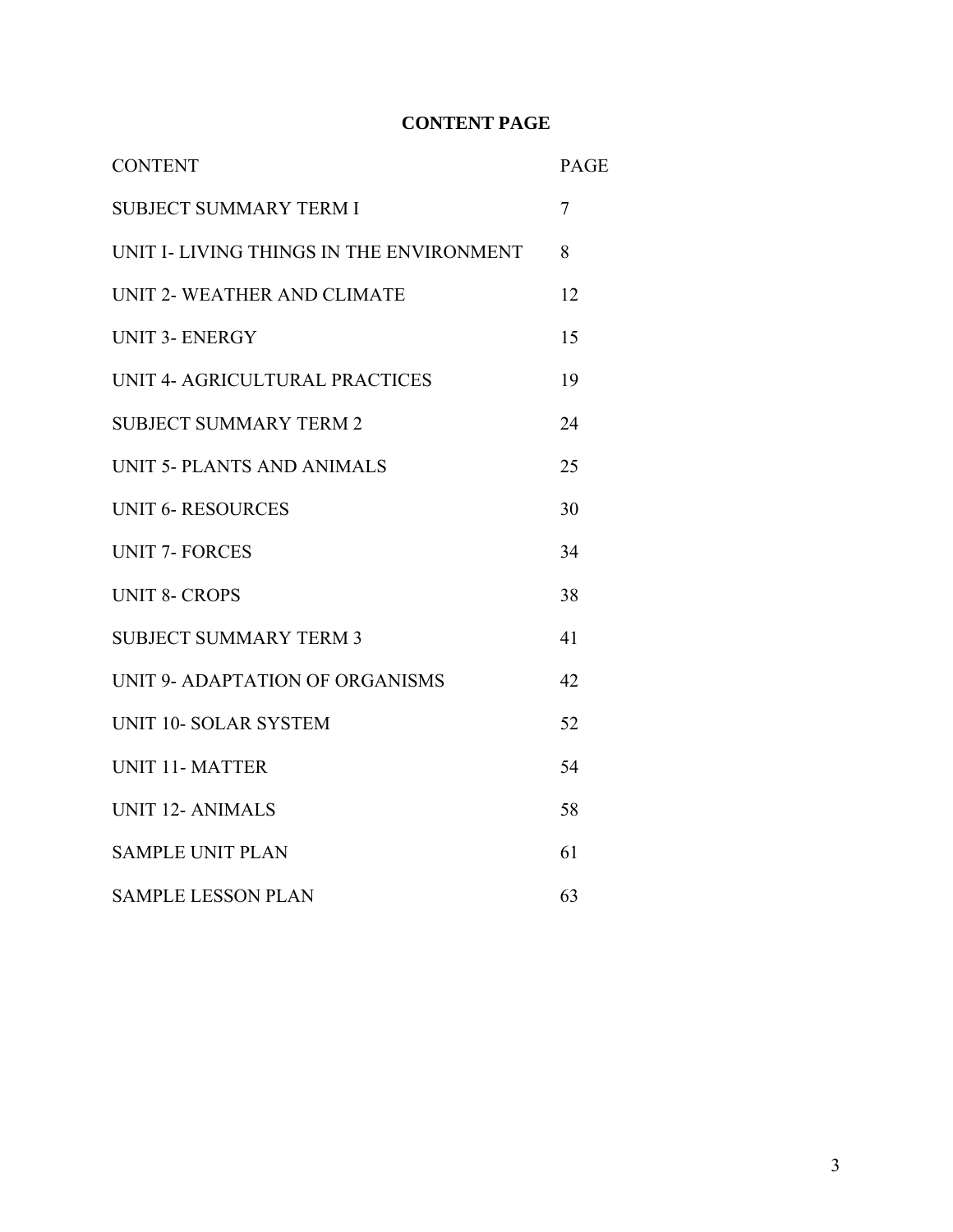# **INTRODUCTION**

We may express with very little opposition that science is the study of nature, which includes the biological and physical world. It is also accepted, that Technology on the other hand is a method of problem solving. This requires all the necessary resources and skills to be used to gather objective evidence. Then, design and develop gadgets geared towards making life easier and more pleasant for human kind.

The present science and technology curriculum for ks1 and 2 is designed to developed skills and habits of mind which are not only directed towards investigating and arriving at plausible conclusion but also finding answers to the problems that affect our daily life. Thus, science education will develop personal strengths which can be directed in a properly conceptualized and implemented science programme. These strengths include the ability to read, understand and write complete mathematical operations, to develop good communication, interpersonal and intra-personal skills, problem solving skills and critical attitude to work.

The Curriculum guide has proposed a number of science activities geared towards helping all pupils develop their personal strengths. The science and technology activities are also expressed in such a way that they should meet pupils' social and psychological needs of recognition, affection, security, belongingness and so on. Pupils will be able to demonstrate an awareness of social realities and natural phenomena, and their natural curiosity should be tapped and made the prime motivating device in inspiring them to learn about science and technology.

Through the science and technology programme, pupils will enjoy science as a fun activity which includes artistic experiences, creating projects, carrying out investigations that they planned, taking part in science games and contests (Science Fairs), recognizing that recreational activities and sports, example basketball have science information for students. Pupils involve in science activities will also recognize science as a means of advising them, on how to live healthy and safety life styles.

The agriculture strand included in the science and technology programme at every key stage of primary education is an indication that the ministry sees such important industry as being very critical in our food security policy. So in order to make sure that our pupils are given the opportunity to apply science and technological knowledge and skills, to identify and solve practical problems related to the sustainable use of agricultural resources, to facilitate production, distribution and marketing in order to meet the needs of society, is worthy that it be included in the science curriculum and not as a separate subject.

The Curriculum guide is organizes in such a way that it can be easily followed by teachers, pupils and parents. In the past it was felt that a process approach was the way forward to an authentic science curriculum guide. However, we at the curriculum unit have noticed that the teachers find it easier teaching from a content based model. The teachers must realise that science needs a lot of preparation if pupils are to gain and learn the maximum from their efforts. No longer should we concentrate our efforts on the above average pupils.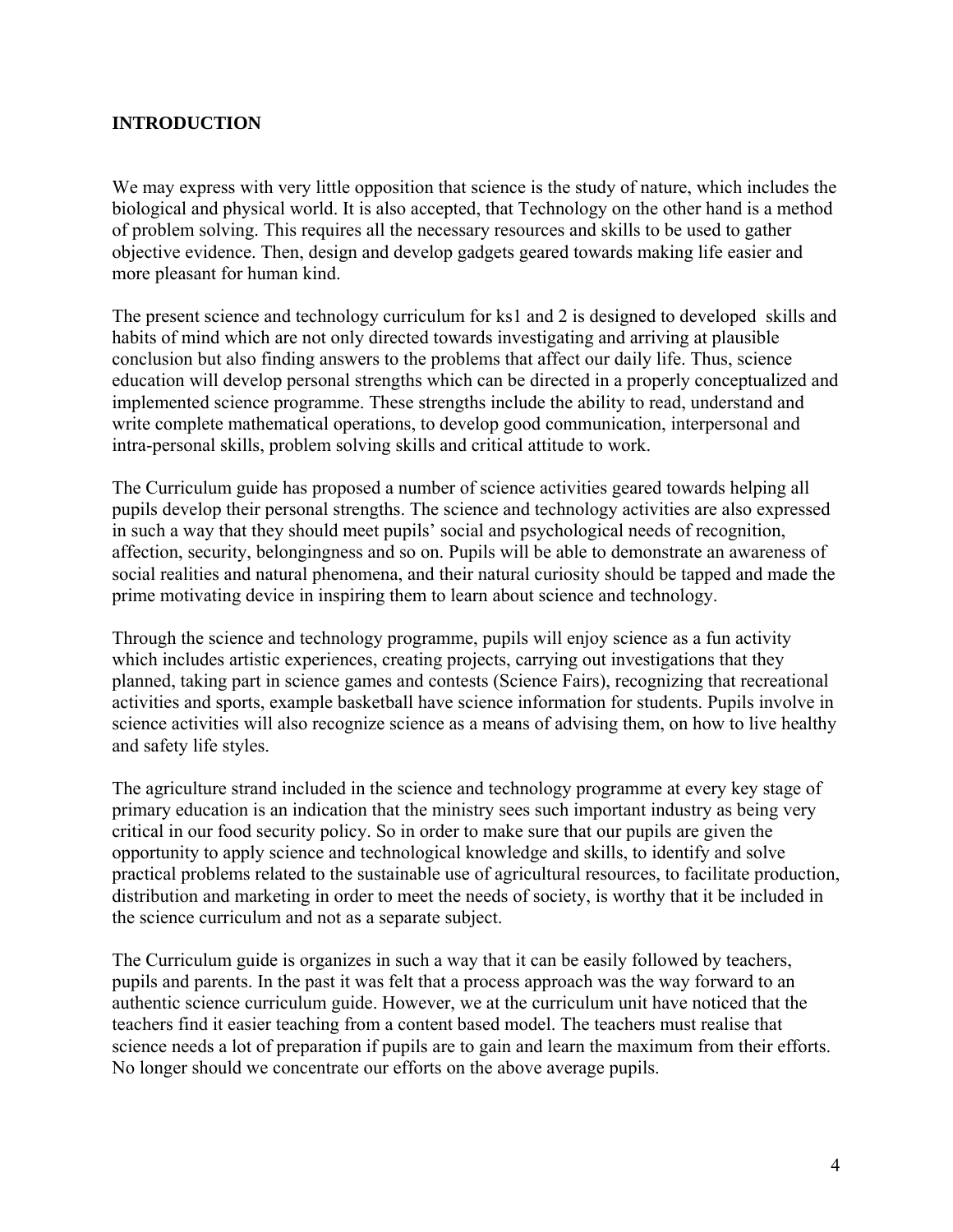The differentiation of the curriculum in order to address the learning needs of all pupils should be our foremost goal if we are to comply with the ministry's vision of quality education for all. Very importantly, our pupils are not at the same level. This will have serious implication for the exposure of the curriculum to all pupils. Differentiation is one of the approaches that we can use to help all pupils to learn at their own pace and level. Some of the activities are less difficult than others, as a result, we should allow the more academically advanced pupils the opportunity to do these activities and give the easier activities to the slower or weaker pupils, so that they can develop a sense of achievement.

The science and technology curriculum was not designed for a text book but rather for the scientific advancement of all pupils. While we all agree that not all students will develop the necessary skills to be doctors and engineers, however, all our pupils must be given that choice rather than we making that choice for them. All our pupils can be equipped with the minimum science skills which can permit them to take part in a day to day conversation on the various natural phenomena and the way such phenomena impact our environment.

Thus, the programme is organized into four broad strands to include; Life Science, Earth and Space Science, Physical Science, and Agricultural science. It is expected that these strands together with the teachers' intervention and guidance will equip students with the necessary knowledge and skills required for the successful completion of the learning programme. The learning outcomes and success criteria should be seen as a step forward towards a pupil's centred learning programme.

We are calling on our hard working teachers to become facilitators in the management of the curriculum instead of being the distributors of knowledge. Pupils or pupils can play a part in contributing meaningfully to their own learning. When this is done, science becomes exciting, fun, interesting and enjoyable. We need to stimulate our pupils' interests by giving them the opportunity to express themselves with little or no interruption, is the way to go. Here we also have a role, only this time, we are clearing the misconceptions which will rise time and time again.

Science and technology are also linked to all the various subjects within the broader curriculum. Here we may mention that the scientific process is the preferred approach to investigating problems within the other subjects. The tools, devices and other gadgets necessary to deliver the other subjects are made possible through the timely inventions of technology. Science could not be completed without the added contribution of the social sciences, Health and family life education but more so for the direct impact of Mathematics and Language art on the scientific development of the pupils, the former for its measurement and calculation skills and the latter for its broad communication skills which are impacted on all pupils.

The term summary is broken in its various units, and is placed at the beginning of each term's activities. The term consists of four (4) units and each unit consist of the unit title, the learning outcome and the success criteria. A number of Success criteria have been designed to help students achieve the Learning outcomes and likewise a number of activities have been designed to facilitate the fulfilment of the success criteria. Teachers are kindly asked to carefully evaluate these activities and to feel free to develop their own activities to facilitate their students' specific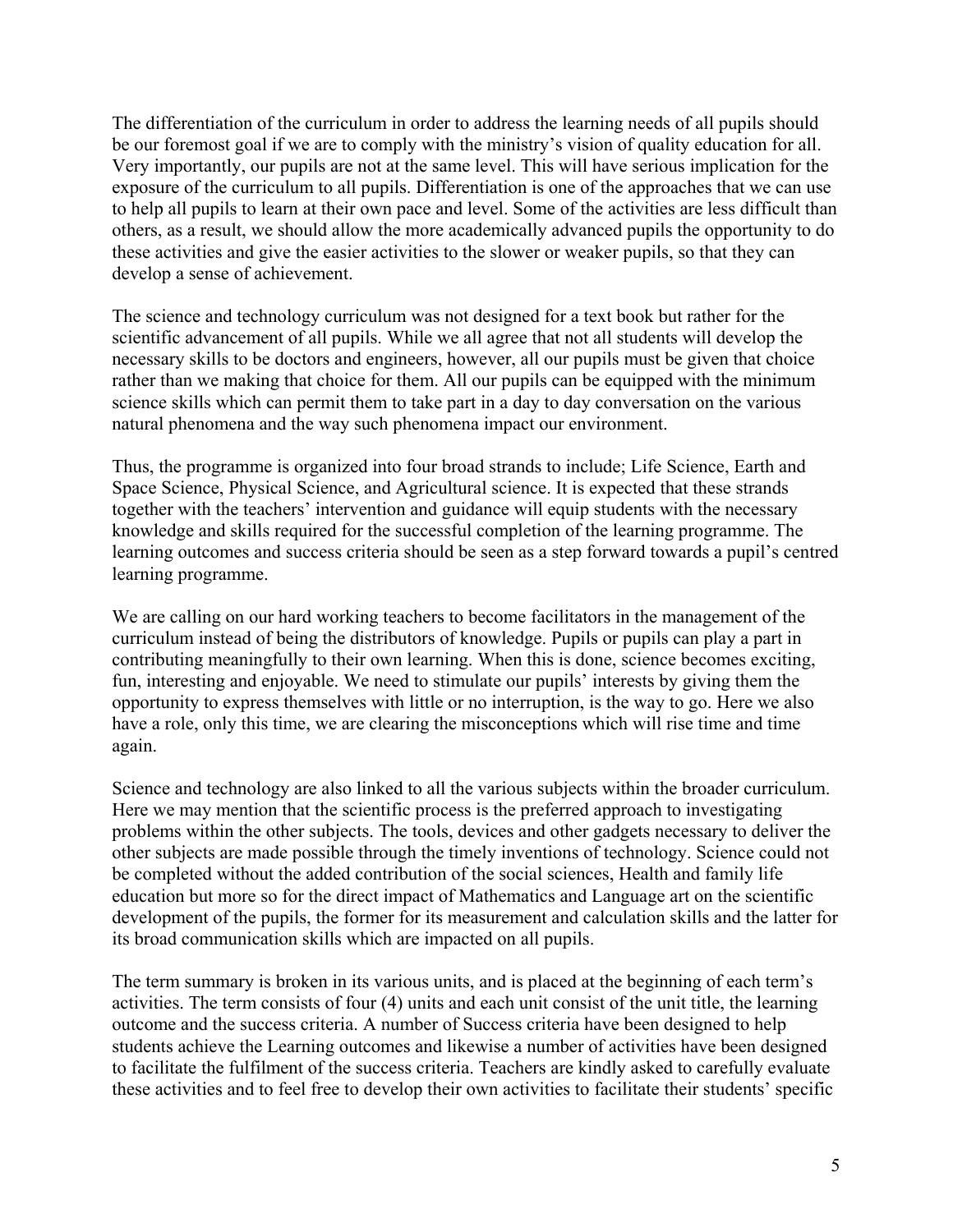learning needs. Make use of the various learning opportunities that the internet affords us, so that our pupils can be exposed to a wide range of learning opportunities so that their experiences won't be limited.

It is not an easy task to teach science to pupil of grade K, however we can guide them through, questions and answers, matching answers and colouring objects. Help them to observe using their senses and to describe what they discover. As they develop help them to be excited about the world around them so that they can begin asking questions and give responses. Remember that their interest in the subject at an early age will help them develop a love for it later.

In ending, always seek the most recent information to help your pupils develop scientifically. Scientific information is not absolute and may change as we advance because of the advent of new technologies and better approaches. Our environment is a big and well equipped natural laboratory and you are called upon to make use of this God give nature teaching tool.



**LINKAGE OF SCIENCE AND TECHNOLOGY TO THE PROGRAMME STRANDS**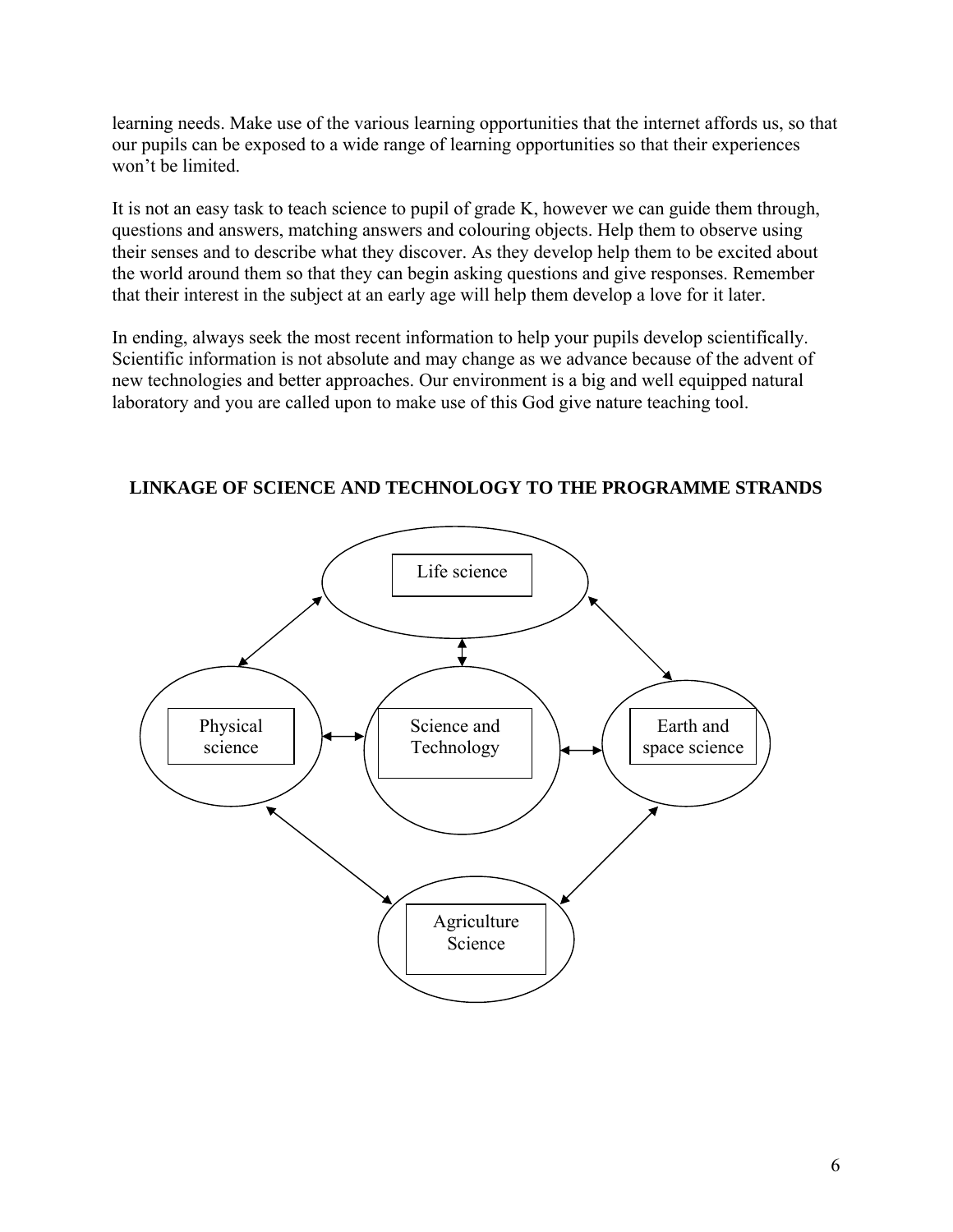# **SCIENCE AND TECHNOLOGY SUBJECT SUMMARY**

# **GRADE 5 – TERM 1**

| <b>KEY STAGE 2</b> |                                          | <b>SESSIONS</b> |
|--------------------|------------------------------------------|-----------------|
|                    | UNIT 1: LIVING THINGS IN THE ENVIRONMENT | $6 - 8$         |
| AT 1: LO1          |                                          |                 |
| SC's:              | $(1-3)$                                  |                 |
|                    | UNIT 2: WEATHER AND CLIMATE              | $8-10$          |
| AT 2: LO1          |                                          |                 |
| SC's:              | $(1-4)$                                  |                 |
|                    | UNIT 3: ENERGY                           | $8-10$          |
| AT 3: LO1          |                                          |                 |
| $SC's:$ (1-4)      |                                          |                 |
|                    | UNIT 4: AGRICULTURE SCIENCE              | $8-10$          |
| AT4:               | LO1                                      |                 |
| SC's               | $(1-4)$                                  |                 |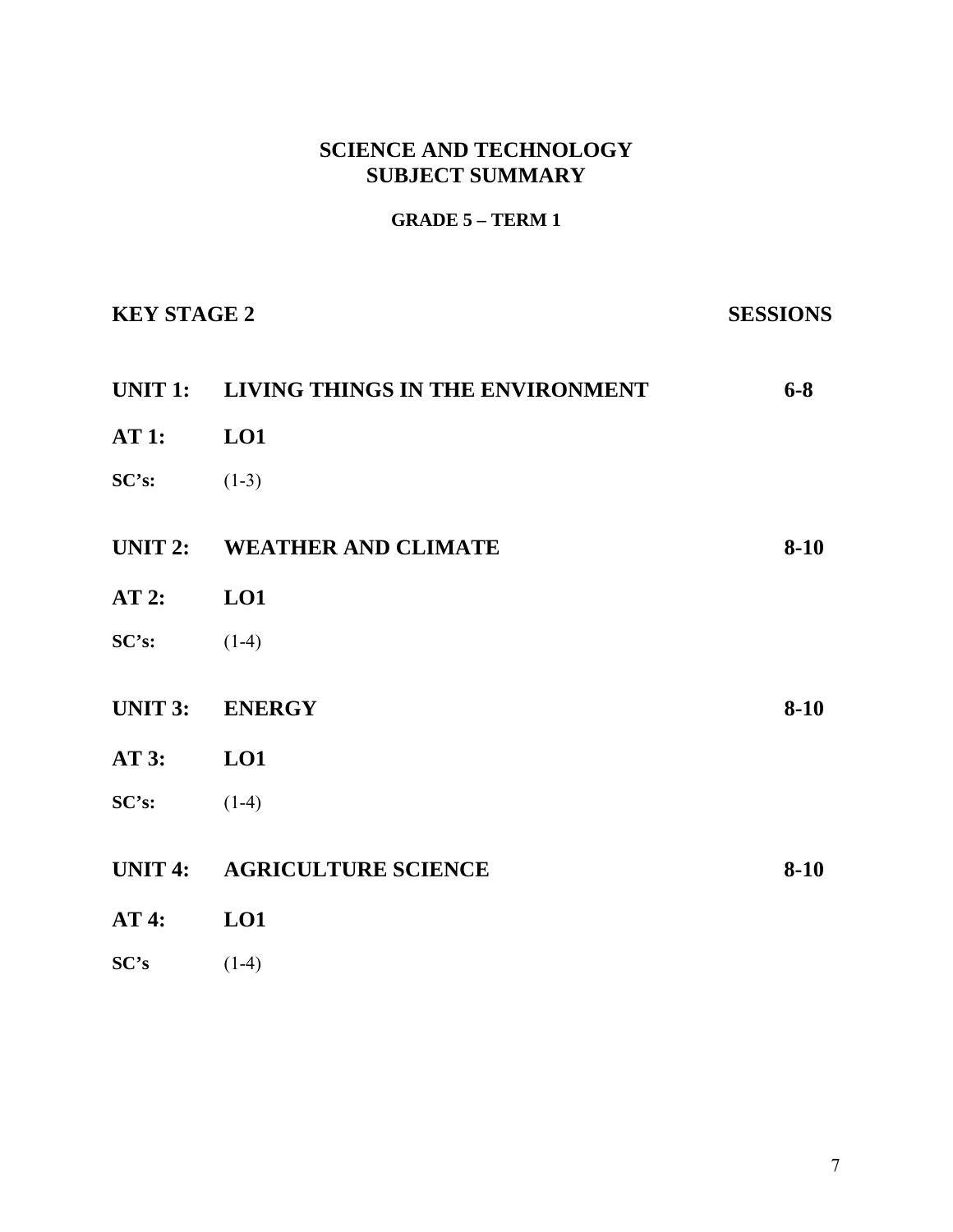# **UNIT 1: LIVING THINGS IN THE ENVIRONMENT**

# **AT 1: LIFE SCIENCE**

# **SESSIONS:** 6-8

**LO1:** INVESTIGATE AND DESCRIBE THE LOCAL ECOSYSTEM WITH RESPECT TO ANIMALS AND PLANTS

# **SUCCESS CRITERIA 1: Describe different types of ecosystem**

# **CONTENT:** An ecosystem is composed of all individuals of a species that occur together at a given place and time and all populations living together and the physical factors with which they interact. The physical factors include air, water and soil and minerals

# **ACTIVITIES:**

- Take pupils on a nature walk where they can observe and identify the main characteristics of different ecosystems such as rainforest, marine, wetlands and mountains. Prepare a checklist for them to work with, example:
- 1. what type of plants and animals observed
- 2. what type of roots do the plants have
- 3. where are the animals found
	- on tree
	- on the soil
	- in the soil
	- in water
	- under stone
- 4. What do the animals feed on?
- On returning to the classroom, let the pupils discuss their observation. Pupils may produce a sketch of the ecosystem with the various animals and plants observed (use a double period for that activity)

# **SUCCESS CRITERIA 2: Identify abiotic factors (physical factors) within an ecosystem**

# **ACTIVITIES:**

■ Let pupils make reference to their field trip mentioned above. Let them mention and talk about the physical factors and how they assist the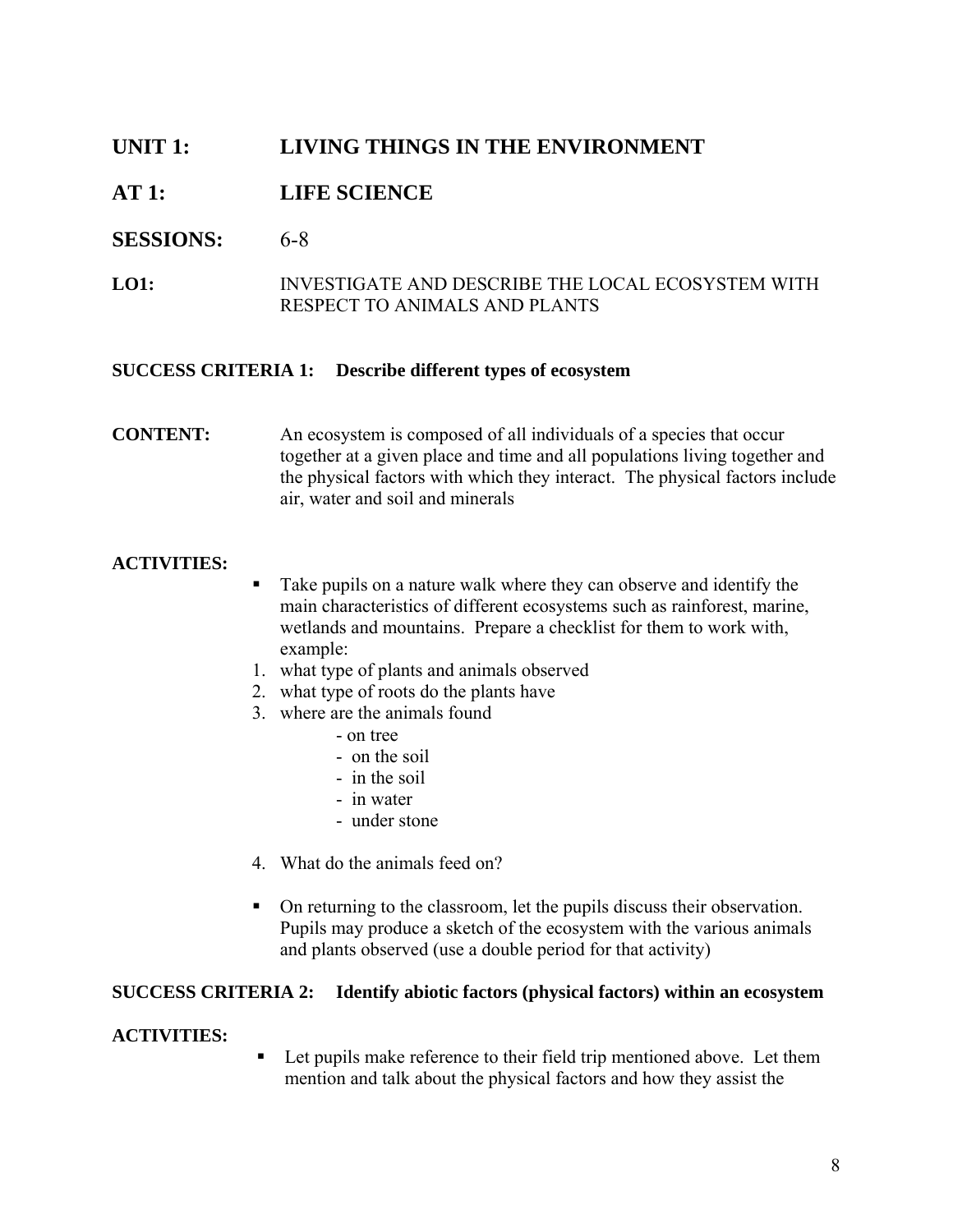animals and plants in the ecosystem. These factors are stones, water, soil, rocks, shells and minerals

(See picture of wetland on page 56 of book 4 chapter 5 'Let's Learn Science)

- Wetlands are areas where land and water meet and have characteristics of both aquatic and terrestrial ecosystems
- Let pupils identify the abiotic factors which allows the animals to survive in the habitat (wetland) above

# **SUCCESS CRITERIA 3: Show how the abiotic (physical) factors within an ecosystem contribute to the support of life:**

# **CONTENT**

Stones – provide a home and protection for some living things such as snakes, frogs, lizards, crabs, millipedes, centipedes etc

air – support respiration and breathing for all living things

 water – this is a medium for some animals to live; fishes, tadpoles, some snakes, water sticks insects, water scorpion, alligators, crocodiles. It also provides drinking water for all organisms to facilitate their body processes. The body of most organism is composed of mostly water

 soil and minerals – Provide homes in the form of borrows for some organisms. It keeps them from getting over-heated or dehydrated. Minerals provide nutrients for many organisms as diet supplements. For example crabs, lizards, agouti, ants and termites and some snakes live in holes in the soil. Also mineral shells are used by soldier crabs, clams, periwinkles, oysters and other to protect their outer bodies. Human beings on the other hand use sodium chloride (a mineral to add taste to their meals). Other minerals such as potassium, calcium, nitrates and phosphates are important for proper growth and development of organisms and are absorbed in the form of vitamins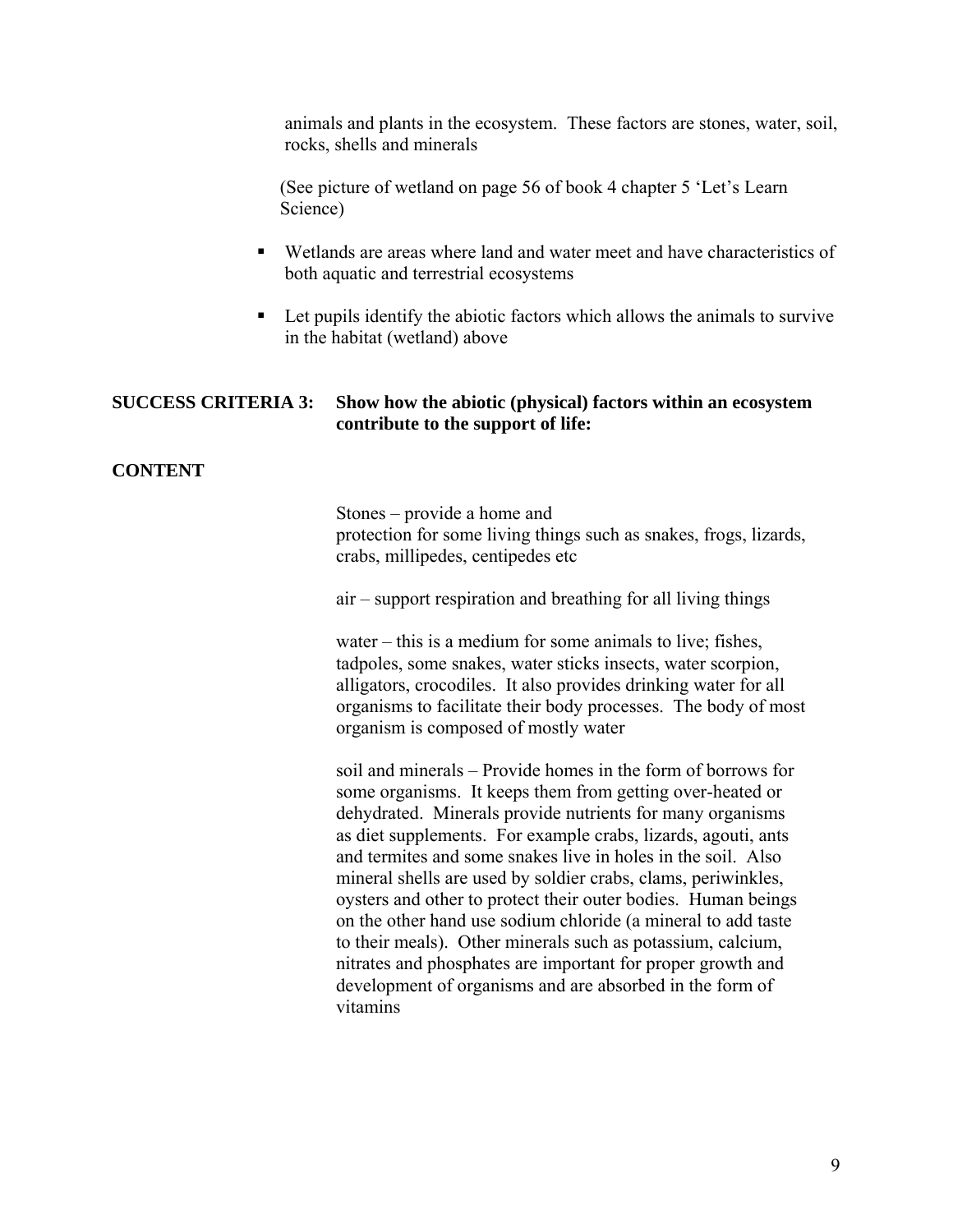# **ACTIVITIES:**

- Let pupils discuss how the plants and animals depend on the physical factors (abiotic) for survival. (See information in the content section.)
- Let pupils refer to the nature walk carried out in **SC1** and Let them discuss and show how plants and animals use the physical factors in the ecosystem for survival.

# **ASSESSMENT- Unit 1:**

# **UNIT 1: Living things in the Environment**

Underline the correct word or words

- 1. The physical factors in an ecosystem is called (biotic, abiotic) factors
- 2. Abiotic (non-living) factors include (plants, air)
- 3. Biotic factors include (animals, minerals)
- 4. Name three physical factors in an ecosystem
- 5. Name two living (biotic) factors in an ecosystem
- 6. In an ecosystem stones provide (home, food) for the crabs and lizards
- 7. In an ecosystem air supports (respiration, shelter)
- 8. Mineral shells are used by (soldier crab, lizards) to protect their soft outer body
- 9. Using local materials design an ecosystem illustrating its various component
- 10. Write a letter to a local representative or minister of government stating why the rainforest should be protected/conserved from over logging
- 11. Write an article or essay on the topic "Stop over-fishing in our rivers" or "Save the Sisserou Parrot".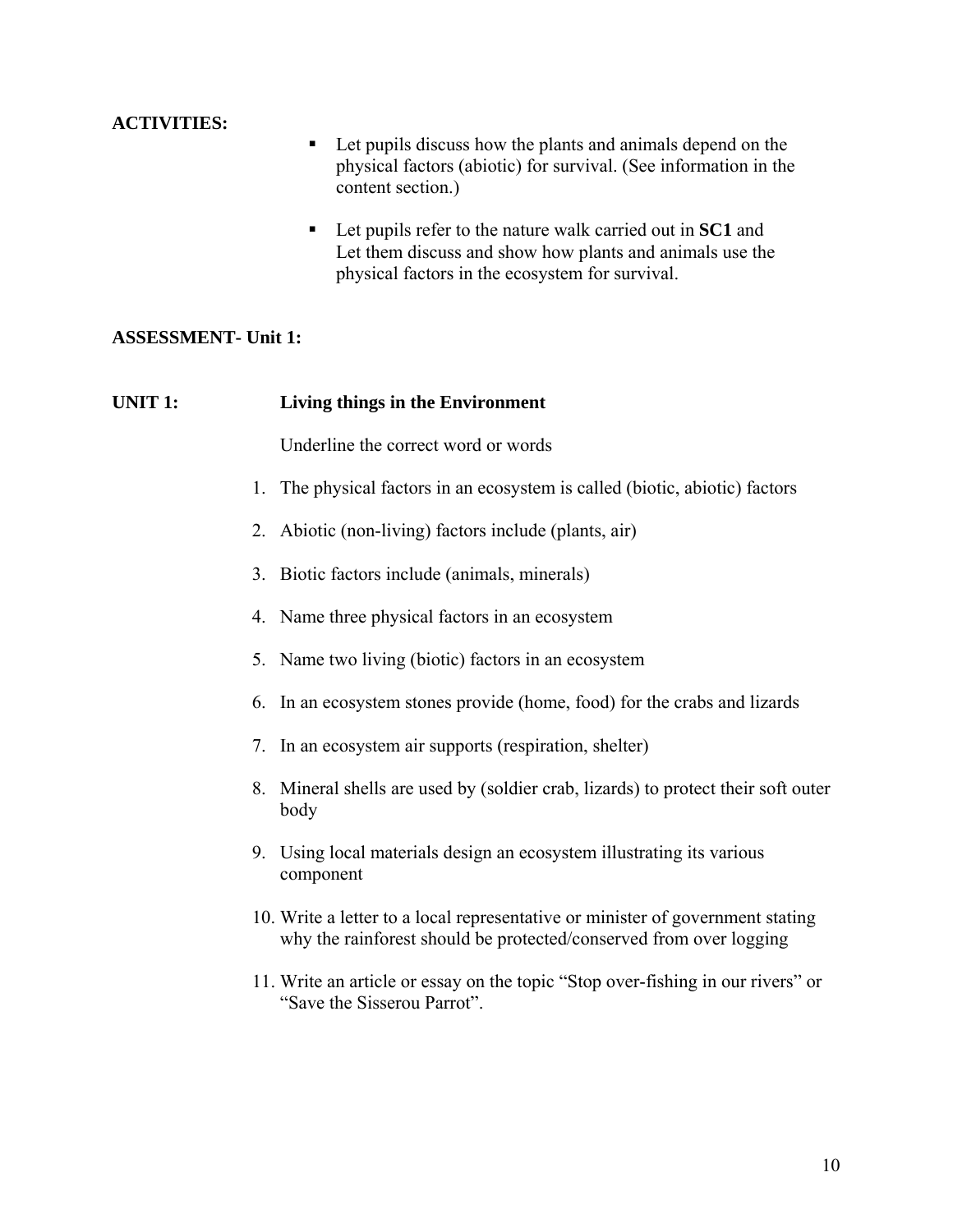# **RESOURCES**

UNIT 1 Local Environment Soil samples Water samples Stones/rocks Wet lands Ponds Rainforest Rivers Sea shore/beach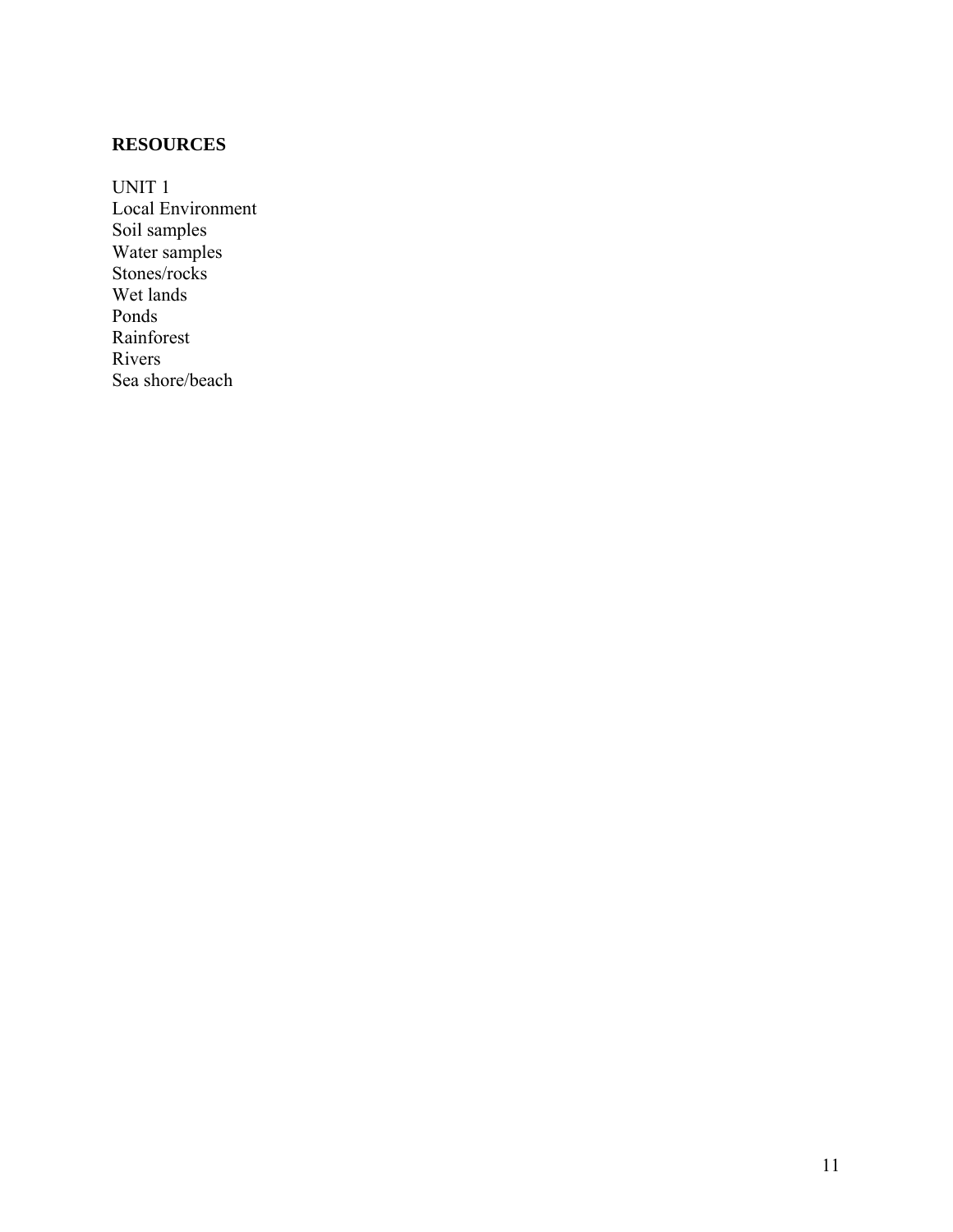# **UNIT 2: WEATHER AND CLIMATE**

# **AT 2: EARTH AND SPACE**

# **SESSIONS:** 8-10

**LO1:** DEMONSTRATE AN UNDERSTANDING OF DIFFERENT TYPES OF CLIMATE

# **SUCCESS CRITERIA 1: Discuss and Distinguish between climate and weather**

#### **ACTIVITIES:**

■ Let pupils list the factors which influence the weather. These factors are sunshine, temperature, rainfall, wind and cloud cover. Then place pupils in small groups and let each group discuss how one of these factors influence the weather.

Using the table below let pupils observe and record the weather for the next 3 days. (Use a thermometer for this activity)

| <b>DAY</b>     | WEATHER         |                   |
|----------------|-----------------|-------------------|
| 1              | TEMPERATURE -   | Cloudy/Not Cloudy |
|                | LOWEST-         | Windy/Not Windy   |
|                | <b>HIGHEST-</b> | Rainy/Sunny       |
|                |                 |                   |
| $\overline{2}$ | TEMPERATURE -   | Cloudy/Not Cloudy |
|                | LOWEST-         | Windy/Not Windy   |
|                | <b>HIGHEST-</b> | Rainy/Sunny       |
|                |                 |                   |
| 3              | TEMPERATURE -   | Cloudy/Not Cloudy |
|                | LOWEST-         | Windy/Not Windy   |
|                | <b>HIGHEST-</b> | Rainy/Not Rainy   |

Let pupils answer the following questions based on their observations recorded in the previous table.

- 1 How was the weather like for the past three days?
- 2 Can you determine your country's climate based on the above information only? Why?
- 3 What do you think the weather will be like for the next few days?
- 4 What is the difference between weather and climate?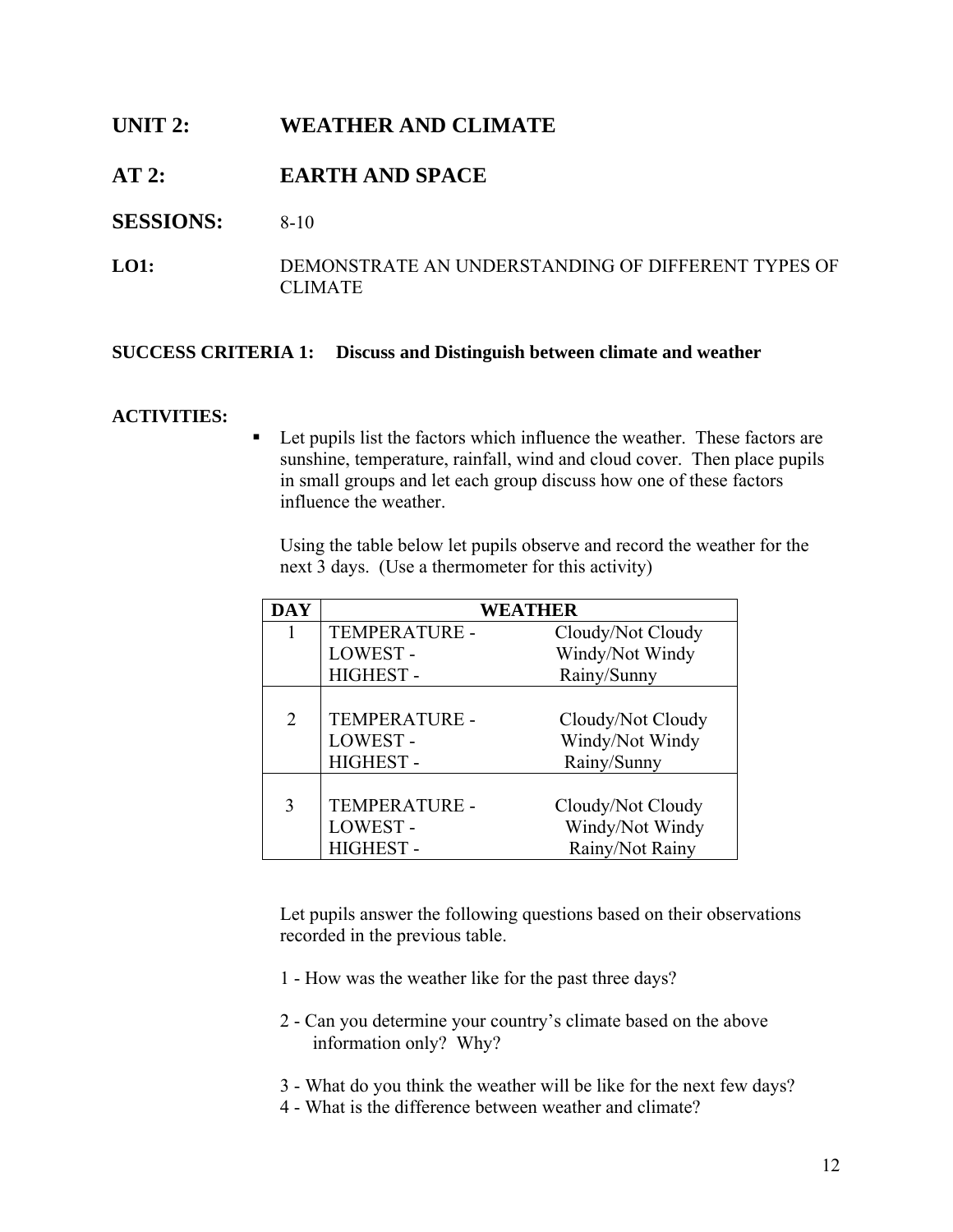**NB:** Weather is the state or condition of the atmosphere at a particular place and time, whereas, climate is the overall pattern of the weather conditions at a particular place over a long period of time

# **SUCCESS CRITERIA 2: Identify three major climate zones on earth**

# **ACTIVITIES:**

 Using a globe help pupils to identify the three major climate zones on earth, these are – polar climate above  $60^{\circ}$ N and below  $60^{\circ}$ S – temperature climate between 30º and 60ºN and between 30ºS and 60ºS, tropical climate between 30ºS and 30ºN. Let pupils guess the temperature in these climate zones. Then compare their estimates with the following table

| <b>CLIMATE ZONES</b> | <b>TEMPERATURE</b> |             |
|----------------------|--------------------|-------------|
|                      | <b>Estimated</b>   | <b>Real</b> |
| Polar                |                    |             |
| Temperate            |                    |             |
| Tropical             |                    |             |

# **SUCCESS CRITERIA 3 & 4: (3) Discuss the characteristics of each type of climate**

# **(4) Compare the different types of climates**

# **CONTENT:**

 The **polar zones** are the coldest zones or region on earth. They are referred to as the artic and Antarctic region. Temperature can fall to - 129<sup>o</sup>F (- 89<sup>o</sup>C) in winter. Most of this area is covered with thick ice all year round. Animals that are common in this area are penguin, polar bear and seals.

The **temperate zone** or region has warm summers, cold winters, rain and snow. The weather in this region is strongly affected by wind and ocean currents. Most plants lost their leaves in winter and houses are usually built with chimneys.

The **tropical zones** are regions that are close to the equator. The climate is usually hot and wet through out the year. Huge expanse of rainforest and coconut palms along beaches are some of the characteristics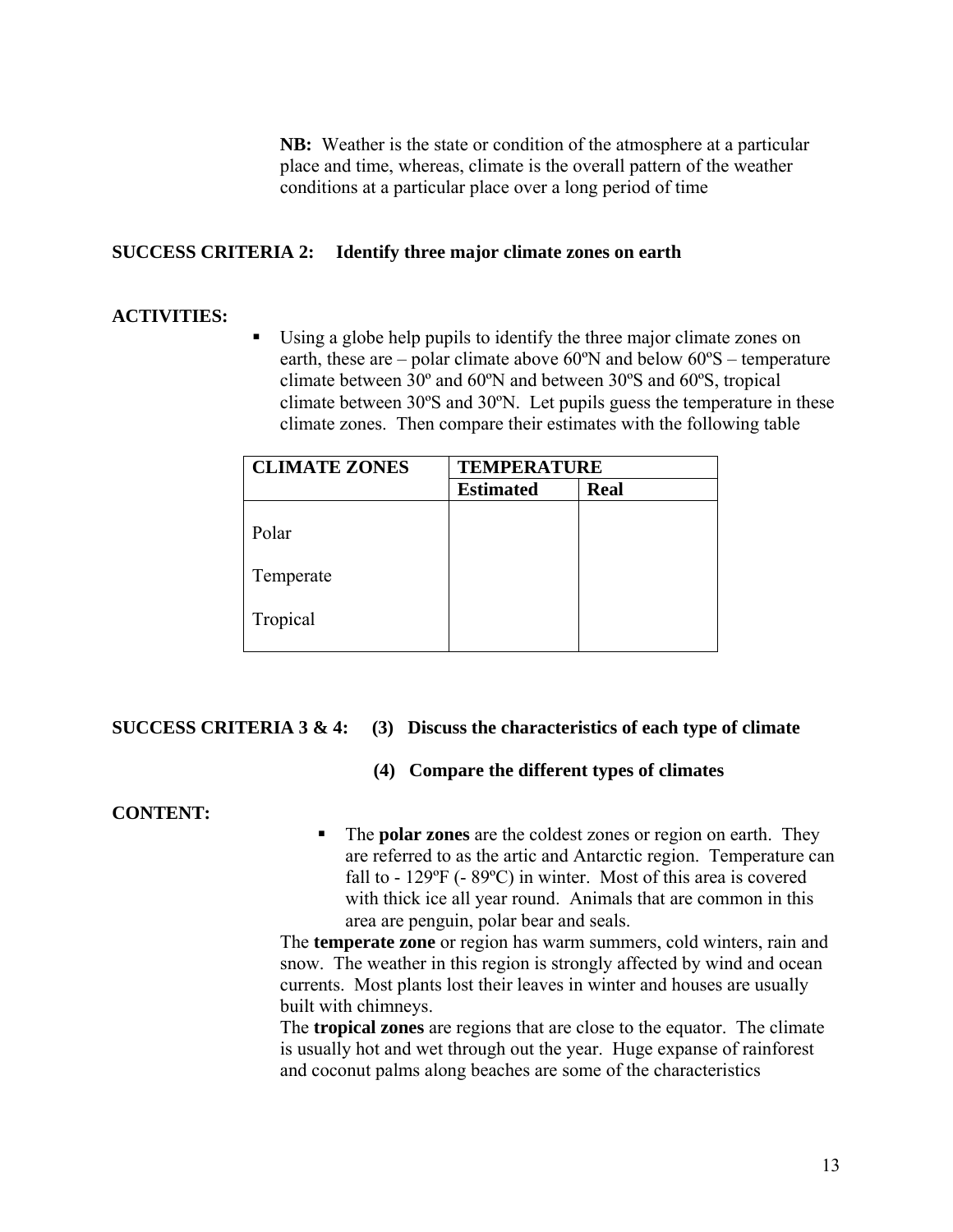# **ACTIVITIES:**

- Use pictures with characteristics of each climate zone and let pupils list the things and conditions that are seen in the pictures. Pupils can be placed in three groups and each group discusses the characteristics of a particular climate zone. For example group 1 – polar, 2 – temperate and 3 – tropical
- Let pupils compare the three climate zones looking for similarities and differences. They may even prepare a collage of things found in a particular climate zone of their choice

# **ASSESSMENT- UNIT 2**

# **Weather and Climate**

- 1) List three factors which influence the weather
- 2) What is weather?
- 3) What is climate?
- 4) What is the difference between weather and climate?
- 5) Draw a circle representing a globe and label the three major climatic zones on earth
- 6) This animal is found in the polar zone (polar bear, agouti)
- 7) The coldest climatic zone is the (tropical, polar)
- 8) The hottest climatic zone is the (temperature, tropical)
- 9) Coconut palms can be found in the (tropical, polar) zone
- 10) In the temperate zone most plants lose their (leaves, die) in winter
- 11) Design a weather instrument and describe how it works.

#### **Resources**

Thermometers, globe, pictures of different climatic zones (tropical, temperate, and polar)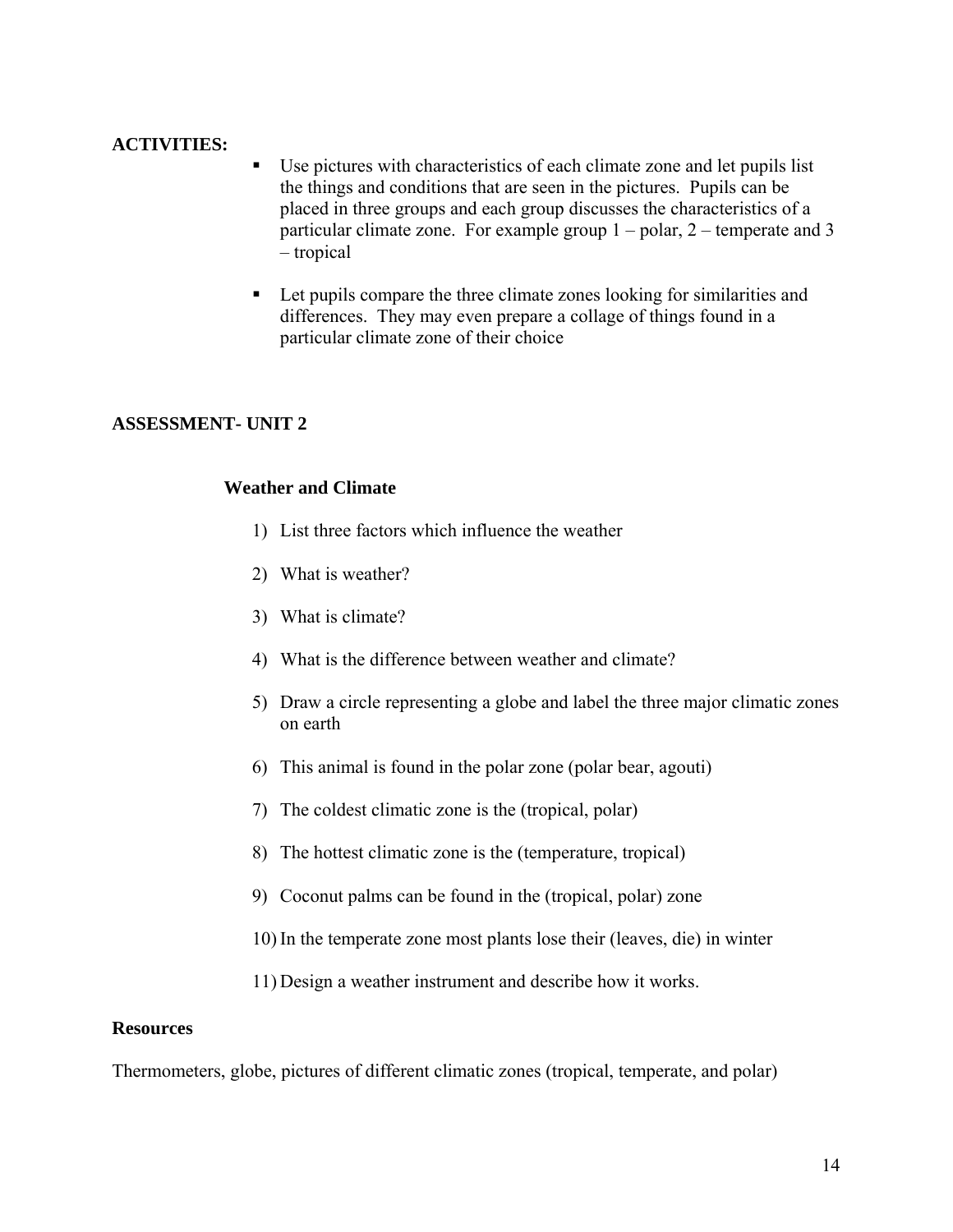# **UNIT 3: Energy**

# **AT 3: PHYSICAL SCIENCE**

**LO1:** DEMONSTRATE HOW ELECTRICITY IS PRODUCED IN A SIMPLE CIRCUIT

#### **SUCCESS CRITERIA 1: Name the parts and set up a simple electric circuit**

# **ACTIVITIES:**

 Using the following materials, let pupils name them and set up a simple electric circuit. A strand of copper or electric wire, dry cell battery 2.5v (new), 1 flash bulb, 1sq ft of plywood board or other materials, it could be cardboard or plastic, four 1 inch nails. See diagram below:



 Using a flashlight let pupils name its various parts (bulb, switch and battery or dry cell). Let them properly assemble its parts to complete an electrical circuit. Let them name other devices and places where electrical circuits are found (radios, fridges, stoves, microwaves, electric ovens, toasters, home/domestic electrical system, schools, TV's, washing machines and fans etc). Pupils must be taught that a battery is made up of more than one cells

# SUCCESS CRITERIA 2: Distinguish between conductors and insulators

# **CONTENT:**

 Substances which allow electric current to pass through (example copper, aluminium, Zinc, iron, etc) are called conductors and these are usually metals. When substances do not allow electric current to pass through they are called non-conductors. Both types of substances; conductors and non-conductors are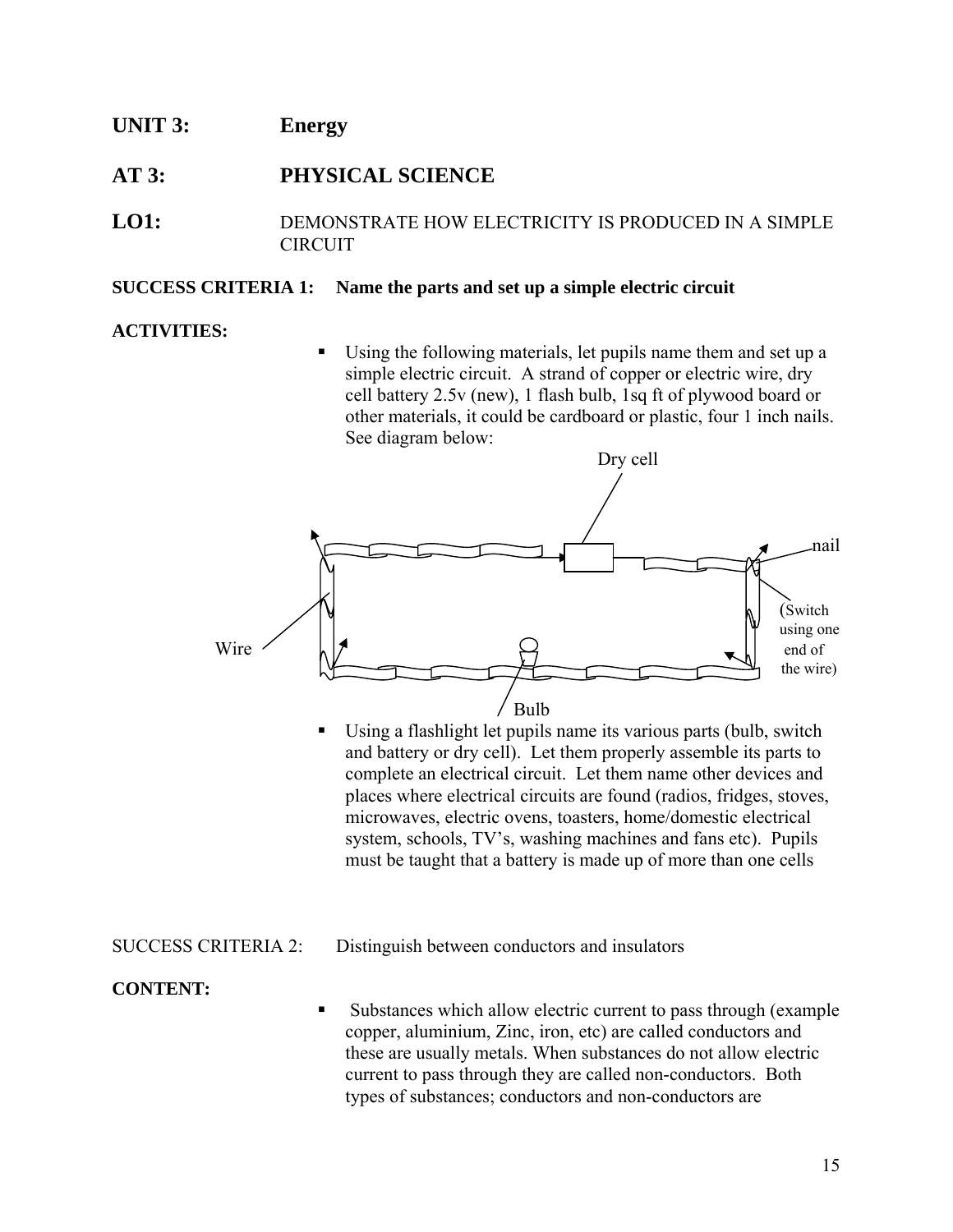|                            | important. The conductors are needed to transfer electric current<br>from point to point or from place to place. Non-conductors are<br>used as insulators to prevent people and animals from getting<br>shocked. Some of them are also used to make pot handles<br>because they are also poor conductors of heat and so prevent the<br>burning of hands and fingers. Insulators or non-conductors are<br>also used to cover the conductors or electric wires in order to<br>prevent them from rusting and corroding and also to prevent them<br>from shocking and short-circuiting |
|----------------------------|------------------------------------------------------------------------------------------------------------------------------------------------------------------------------------------------------------------------------------------------------------------------------------------------------------------------------------------------------------------------------------------------------------------------------------------------------------------------------------------------------------------------------------------------------------------------------------|
| <b>ACTIVITIES:</b>         |                                                                                                                                                                                                                                                                                                                                                                                                                                                                                                                                                                                    |
| п                          | Using the circuit developed in SC1, let pupils test different<br>materials to see whether they conduct electricity or not. Materials<br>such as dry wood, green wood, paper clips, pens, plastic, cloth,<br>aluminium foil, forks, knives, toothbrush handles, stones, leaf,<br>leather (an old leather shoe tongue can be used), glass, drinking<br>straw and rubber band etc. Let the pupils present their findings<br>under two headings, conductors and non-conductors                                                                                                         |
| <b>SUCCESS CRITERIA 3:</b> | Design and make devices that demonstrate energy<br>transformation (e.g. electricity to light)                                                                                                                                                                                                                                                                                                                                                                                                                                                                                      |
| <b>CONTENT:</b>            |                                                                                                                                                                                                                                                                                                                                                                                                                                                                                                                                                                                    |
| п                          | The energy content of the dry cell or battery is chemical energy.<br>It comes from the carbon which is stored in the dry cell. When<br>the switch is put on in the circuit, electrical energy is produced<br>which is converted to light energy in the bulb.<br>Chemical energy $\longrightarrow$ electrical energy $\longrightarrow$ light energy                                                                                                                                                                                                                                 |
| <b>ACTIVITIES:</b>         |                                                                                                                                                                                                                                                                                                                                                                                                                                                                                                                                                                                    |
| п                          | Let pupils use the circuit board that they have made to explain the<br>conversion of stored energy in the dry cell to light in the bulb                                                                                                                                                                                                                                                                                                                                                                                                                                            |
| <b>SUCCESS CRITERIA 4:</b> | Practice safety measures when using electrical devices                                                                                                                                                                                                                                                                                                                                                                                                                                                                                                                             |
| <b>ACTIVITIES:</b><br>п    | Carry out a brainstorming activity with the pupils entitled "The<br>proper use of electricity". Ask pupils what will happen if they<br>touch a connected electric wire with bare hands. If they put their<br>fingers in a connected socket. Then they should draw up a list of<br>things that one should not do when using or in the presence of<br>electric current                                                                                                                                                                                                               |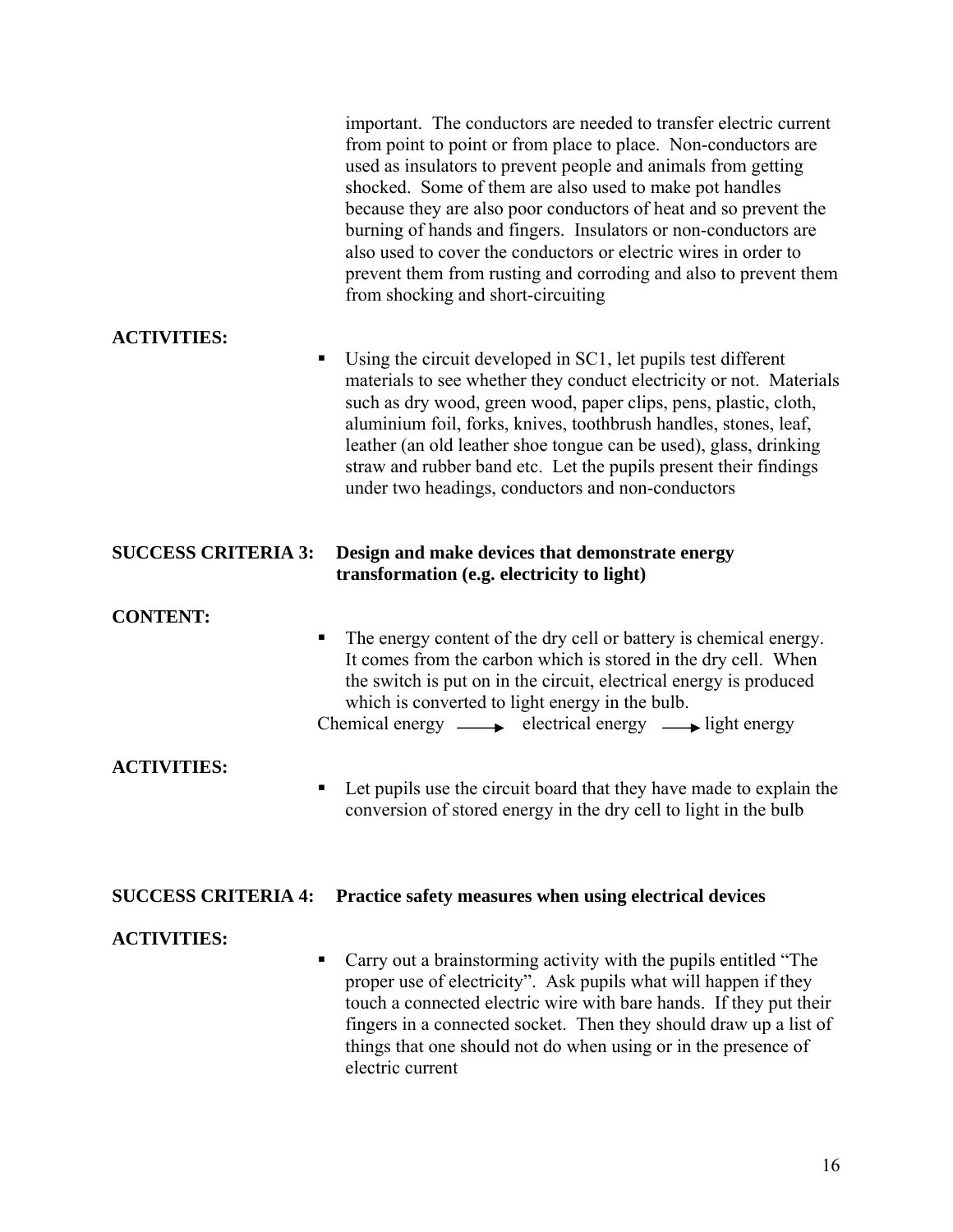- 1 make sure that all electrical cords are insulated or covered
- 2- do not touch switches and sockets with wet hands
- 3 keep all connected things or devices away from children
- 4 always unplug devices and appliances before cleaning
- 5 ask a grown-up for help if someone is not sure how to connect a plug to a socket
- 6 do not fly a kite near power lines
- 7 do not plug too many devices on one outlet or extension cord
- 8 keep electrical devices far away from water
	- Electricity bills are usually relatively high. Place pupils in small group and let them discuss what can be done to conserve electricity and keep bills down. Let them share their findings with the whole class

Here are some of the things they can list and discuss

- use energy saving bulbs and appliances
- purchase and use clothes that need less ironing
- do not leave the electric stove on for long periods if not necessary
- use solar heaters for heating bathroom water, instead of electric heaters
- do not sleep with lights on that are not necessary
- switch off irons and electric kettles immediately after use
- turn off all appliances such as computers, radios and televisions when not in use

# **ASSESSMENT- UNIT 3**

#### **Energy**

- 1) Name the major parts of a simple electric circuit
- 2) Construct a simple electric circuit and demonstrate that it works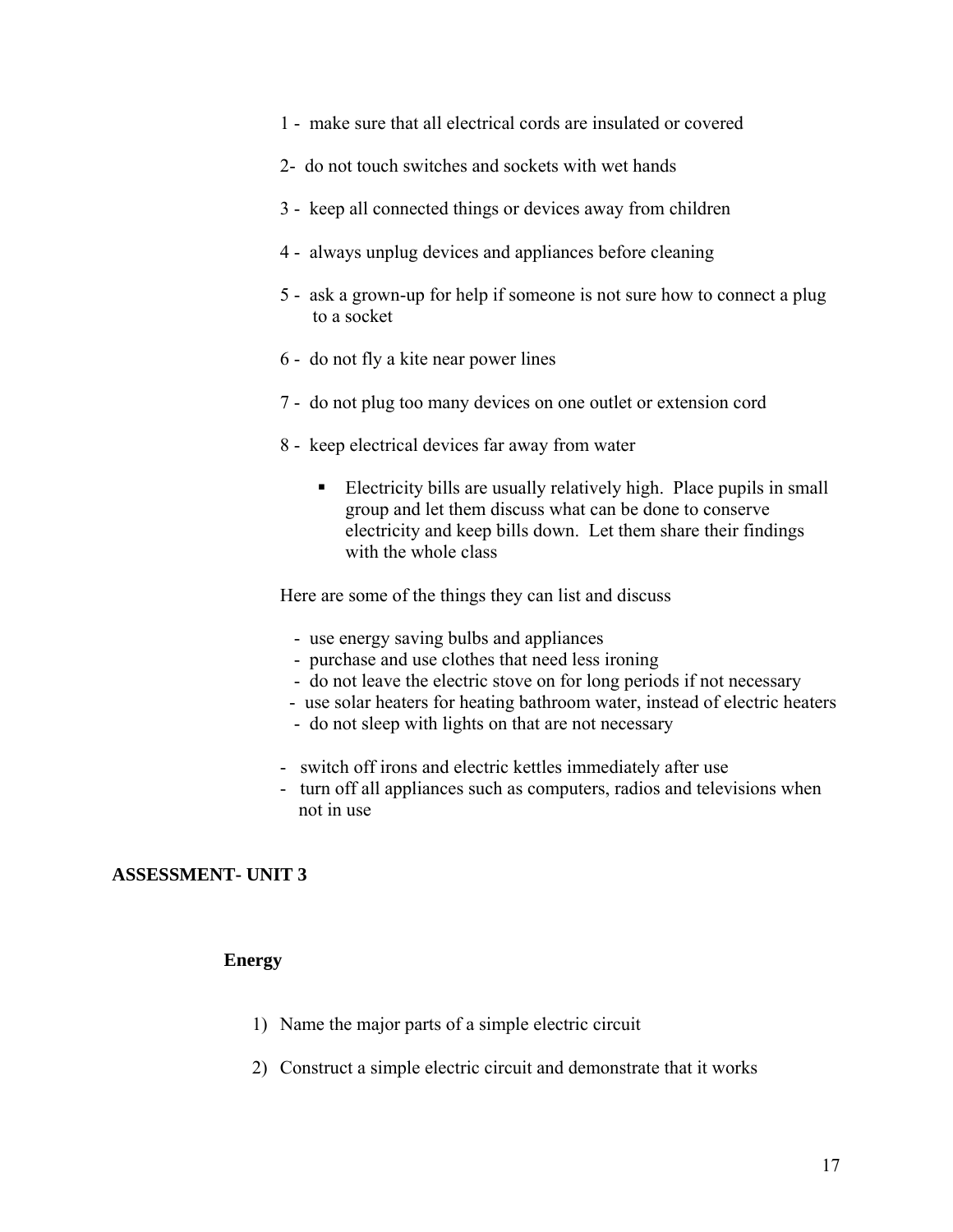- 3) List five devices or appliances which contain electrical circuits
- 4) What is a conductor and state one use of such material
- 5) What is a non-conductor and name 3 materials that are non-conductors
- 6) Design an experiment to demonstrate if a material conducts electric current or not
- 7) An insulator is a (conductor, non-conductor)
- 8) To prevent a connected wire from shocking, one should use a/an (conductor, insulator)
- 9) To distribute electric current from Roseau to Portsmouth, DOMLEC should use a (conductor, non-conductor)
- 10) List three (3) safety measures one most observe when using electric current
- 11) State three (3) things you would do at home to conserve electricity and decrease your electricity bill
- 12) Imagine that you are at home while the radio is playing and suddenly you observed that smoke is emerging from the radio, what is the best action one should take? (Unplug the radio from the socket and call an electrician.)
- 13) State 2 importances of non conductors or insulators? (They are used to cover electric wires and to make pot handles)
- 14) Why are some insulators used to make pot handles? (Because they are also poor conductors of heat.)
- 15) Name 2 non-conductors used to make pot handles. (Plastics and dry wood)

# **RESOURCES**

| Strands of copper wire         | dry cells                      | flash bulbs  |
|--------------------------------|--------------------------------|--------------|
| 1 ft. square ply board         | 4-1 inch nails                 | bulb holder  |
| Various conductors (materials) | Various insulators (materials) | aluminium    |
| Leather, rubber band           | drinking straws, stones        | leaves, kniv |
| Forks, spoons, pieces of glass | plastic cover of pens          | pencils      |
| Carbon of pencils, charcoal    | plugs, switches                | electric wir |

4-1 inch nails bulb holder Various insulators (materials) aluminium foil drinking straws, stones leaves, knives plastic cover of pens pencils plugs, switches electric wires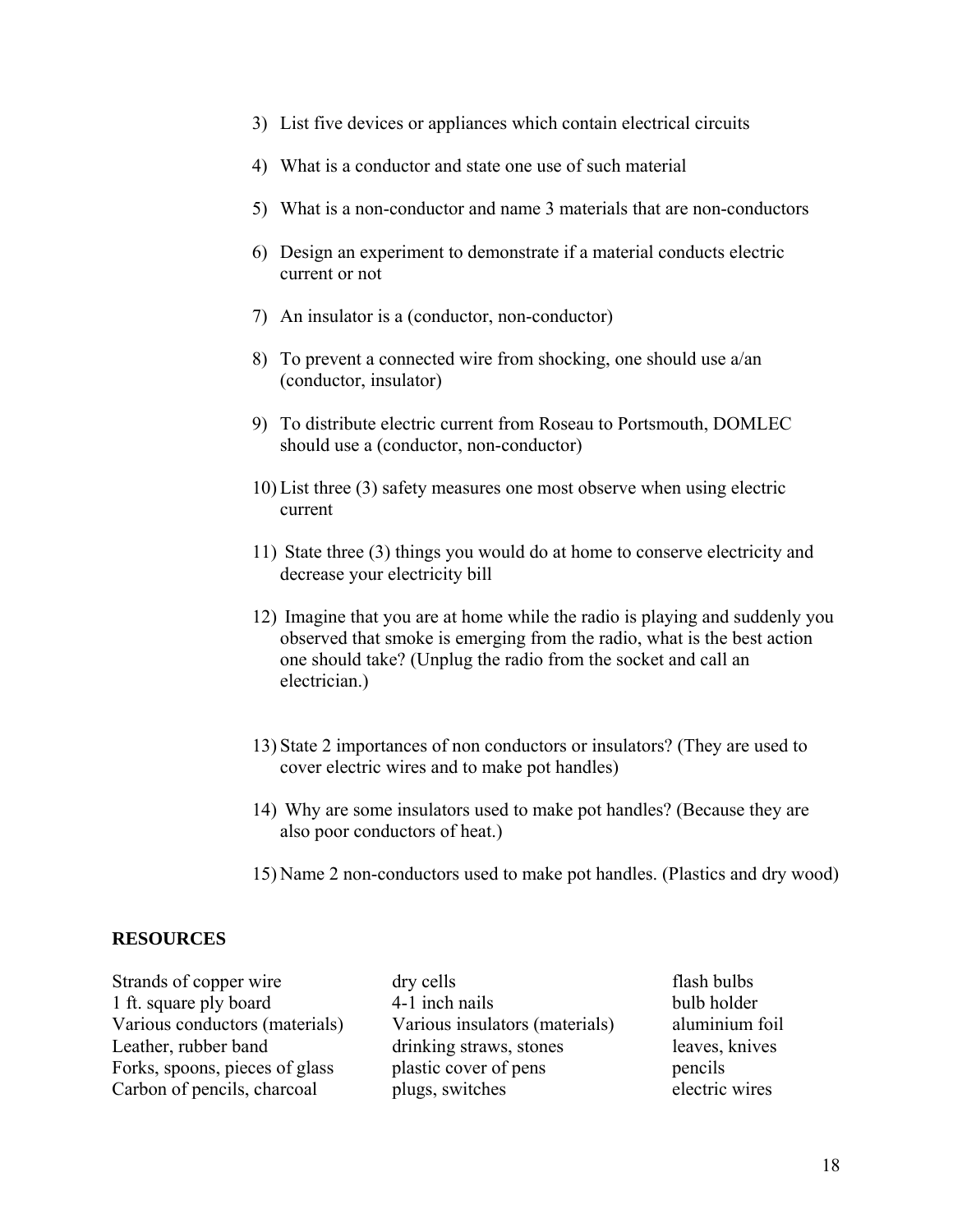# **UNIT 4: AGRICULTURAL PRACTICES**

# **AT 4: AGRICULTURE SCIENCE**

# **SESSIONS:** 8-10

**LO 1:** DEMONSTRATE AN UNDERSTANDING OF THE COMPOSITION AND STRUCTURE OF SOIL

#### **SUCCESS CRITERIA 1: Describe the origin and formation of soil**

#### **CONTENT:**

Soils are formed from the weathering or breaking of rock particles, which together with organic matter from plants and animals, water and air provide a medium in which plants grow. Soils consist of four main components; air, water, mineral matter from rocks and organic matter. Soils may differ because of their location, erosion, plant cover, presence of animals or not. The colour of soil may be due to the amount of organic matter present in the soil. The gives the soil a dark brown colour. The more organic matter the soil has the darker it is. The presence of iron mineral in the soil gives the soil a reddish brown colour. The more iron mineral the soil has the more red the soil will be.

# **ACTIVITIES:**

• Collect four different samples of soil from four different areas around the school. Place pupils in small groups. Give each group a sheet of paper or small box to spread their soil sample. Let them observe the soil sample and record every thing they observed. They should be looking for fragments of rocks or stones, plant roots, leaves, mineral particles and any other thing found in the soil sample. Let them share their findings with the whole class. They should discuss why some soil samples are different from the others. (The pupils may be asked to bring their own samples of soil. In such case, they should note the area where they obtained their sample, presence or not of domestic animals, presence of other small animals such as earth worm and millipedes, and whether there is evidence of soil erosion or trees or crop cover.

# **SUCCESS CRITERIA 2: Describe the vertical structure of soil**

# **CONTENT:**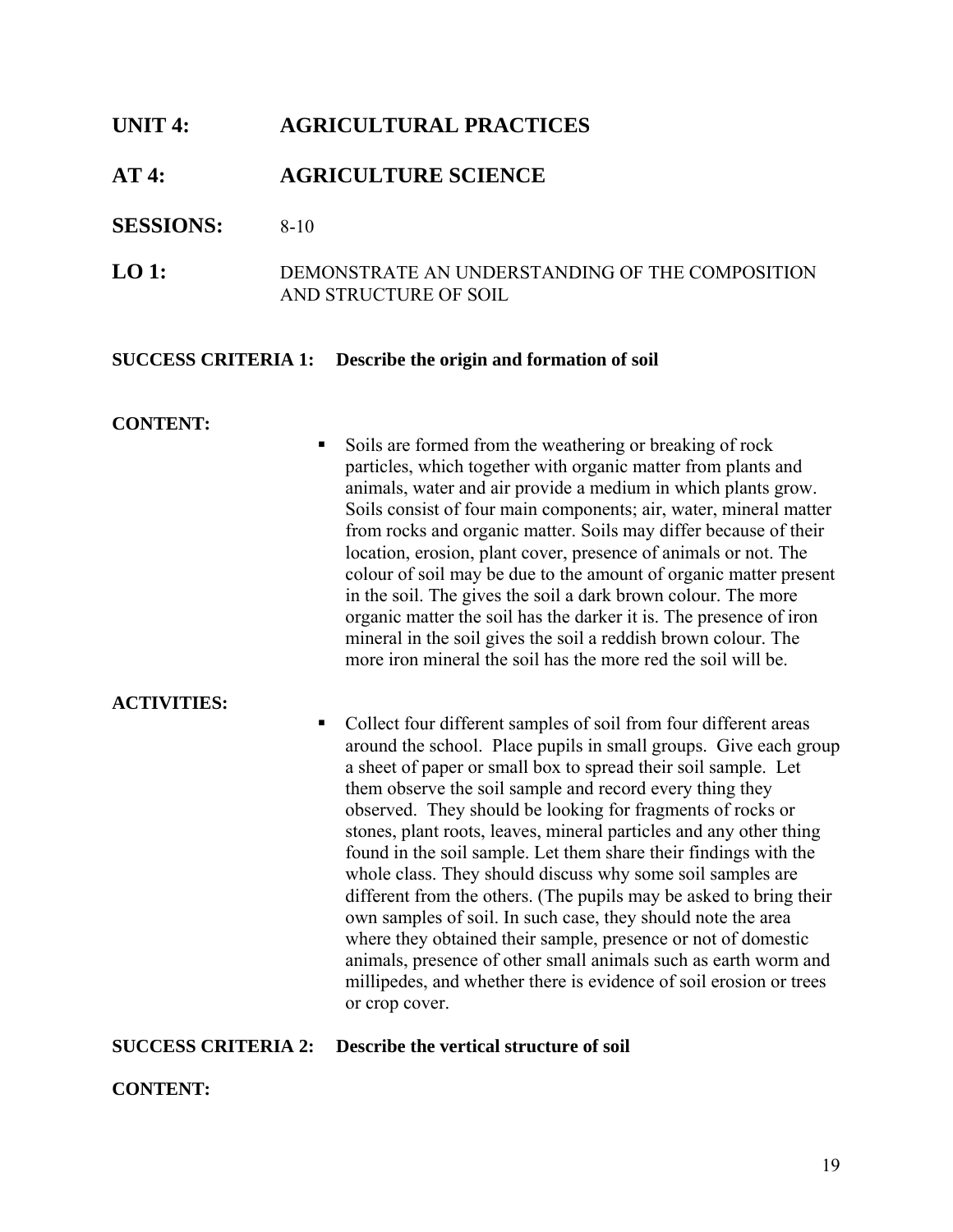The vertical structure of soil is referred to as the **soil profile.** This is made up of soil horizons or layers. Soil profile is important because it determines its suitability for agricultural production. The first layer of the profile is called the **A-horizon** and is made up of a thin **darkened** layer due to the presence of **organic matter** in this layer. If the topsoil is deep it is good for the production of root crops. If the top soil is shallow it is good for surface crops such as pumpkins, cucumbers, water melon, cabbage, lettuce and other crops known as surface feeders. It also contains large amounts of plant nutrients, that is, minerals that support plant growth. The **B-horizon** or subsoil when loosely packed permits easy penetration of roots, good drainage and air; it is good for tree crop production which has long tap roots. The **Chorizon** influences the soil type and mineral content. It is also called the bed rock and is made up primarily of **parent rock** and **gravels** or **fragmented rocks**.

# **ACTIVITIES:**

 Place the following information on the blackboard or on a sheet of paper and let pupils design or draw an illustration of a soil profile on their exercise books. Let them label the various layers. Example, they need not place the colours but they need to show the A-horizon, the B-horizon and the C-horizon, with the corresponding topsoil, subsoil and the fragmented and parent rock respectfully.

Sub-divide into 2 areas. An upper dark area area

Deposits due to leaching

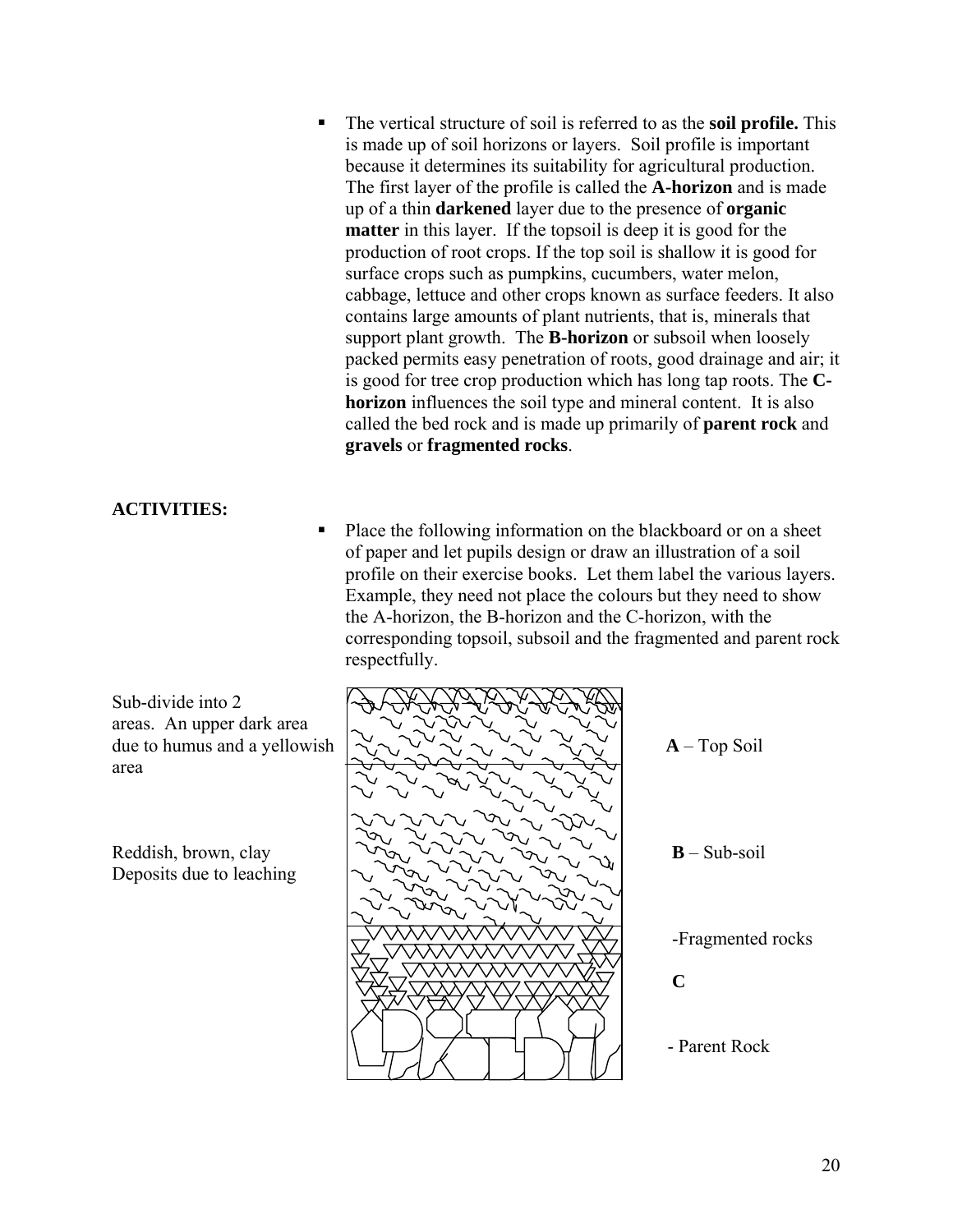Take pupils to a road and let them observed the cut side of the road close to a hill. Let them draw what they observed. In areas where a road is freshly cut from the side of a hill a profile is easily seen.

# **SUCCESS CRITERIA 3: Carry out an experiment to show the components of soil**

# **ACTIVITIES:**

- Place pupils in small groups and give each group the following materials. A large or medium transparent jar with cover, it could be a mayonnaise or Nescafe bottle, about a <sup>1</sup>/<sub>4</sub> lb of soil and water. Let them do the following:
- place the soil sample in the jar up to ⅓ level
- add water up to ⅔ or just over that
- shake the mixture vigorously for one minute
- then leave the mixture to settle for 30 seconds
- record observations in note book. Let them answer the following questions:
	- (1) Are there any particles/materials on the surface of the water? If yes;
	- (2) Are the particles/materials mentioned above organic or mineral?
	- (3) How many distinct layers are observed in the jar?
	- (4) Are the particles in the jar equal or of different sizes? Explain your answer. (The heavier or denser particles settle at the bottom of the jar where as the lighter or less dense particles settle above the heavier particles).
	- (5) State the origin of the particles which float on the surface of the water in the jar. (Insect remains, plant remains, etc)
		- Let pupils produce a labelled drawing of the various layers in the transparent jar illustrating the various layers.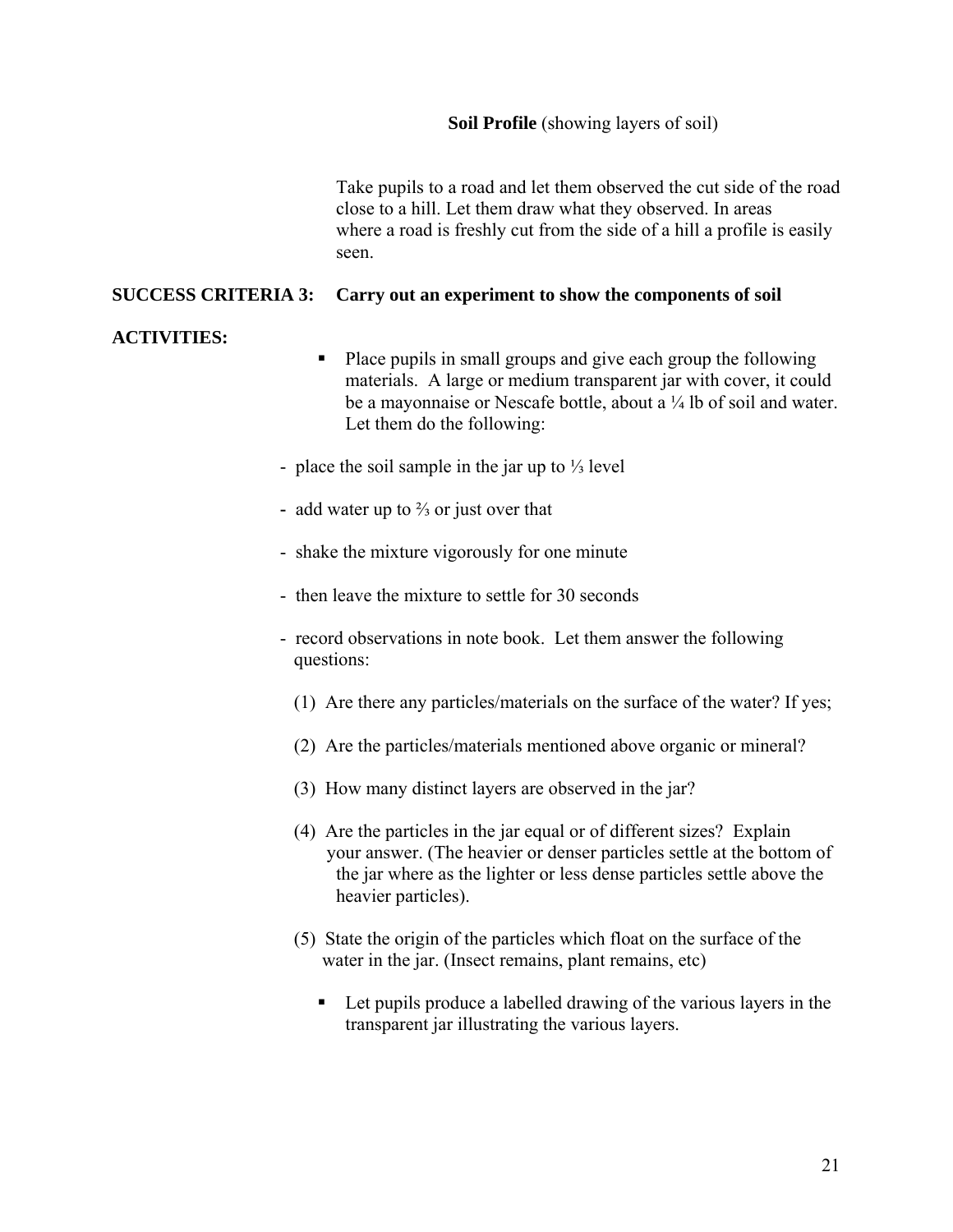| <b>SUCCESS CRITERIA 4:</b> | List some crops and the soils most suitable for their<br>development.                                                                                                                                                                                                                                                                                                                                                                        |
|----------------------------|----------------------------------------------------------------------------------------------------------------------------------------------------------------------------------------------------------------------------------------------------------------------------------------------------------------------------------------------------------------------------------------------------------------------------------------------|
| <b>ACTIVITIES:</b>         | Let students discuss the use of sandy loam, and clayey loam as<br>types of soil most suitable for the growth of certain crops. Crops<br>that require lots of water such as dasheen, rice, water cress, etc.<br>require poorly drained soil. So a soil with high clay content is<br>necessary for the development of these crops. All vegetables<br>including bananas, tomatoes, yams, and most root crops grow well<br>in a sandy loam soil. |
|                            | Invite an extension officer to the classroom to talk to pupils on the<br>topic; "land most suitable for crop production in Dominica or in<br>the district where the school is located."                                                                                                                                                                                                                                                      |
|                            | Let pupils prepare a map outline for the areas most suitable for<br>crop production in Dominica. Reference can be made for a specific                                                                                                                                                                                                                                                                                                        |

# **ASSESSMENT- UNIT 4**

# **Agricultural Practices**

Underline the correct word or words

- 1) Soils are formed from the (weathering, wethering) of rocks
- 2) One of the components of soil is (organic matter, plastics)
- 3) Soil also consists of water (water, steel)
- 4) The organic part of soil mainly consists of (plant remains, minerals)
- 5) Draw a well labelled diagram illustrating the vertical structure of soil
- 6) Horizon A of a soil profile contains (organic matter, parent rock material)

crop such as bananas, vegetables, irish/white potatoes, etc.

- 7) The top soil is located in the (B-horizon, A-horizon)
- 8) The sub-soil is located in the (C-horizon, B-horizon)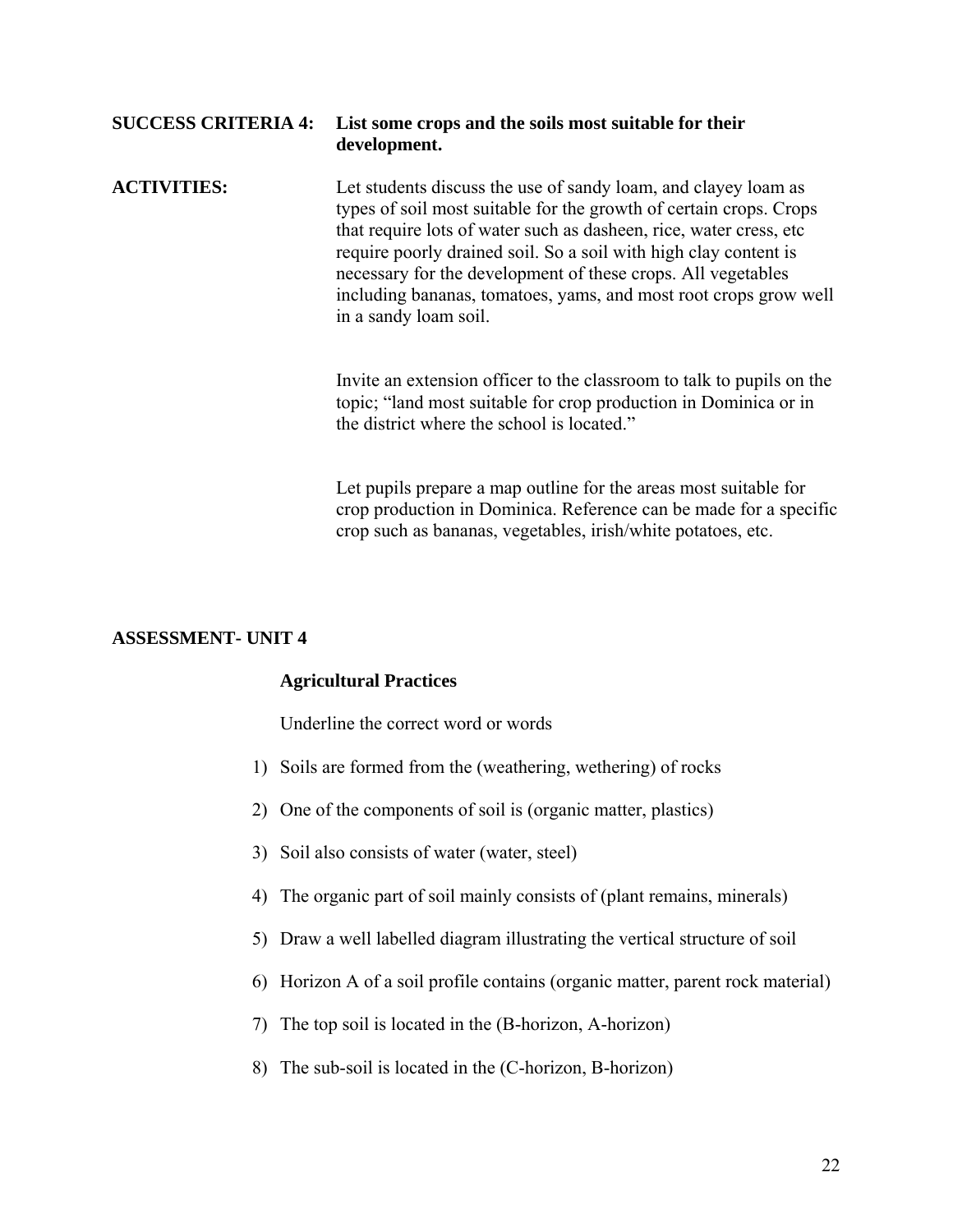- 9) Design an experiment to show/illustrate the components of soil
- 10) Which soil particle would settle first in a sample of soil and water, the clay particles or the sand particles? Explain your answer.
- 11) Name 4 components or parts of a soil sample. (water, air, mineral matter and organic matter)
- 12) Where does the mineral matter of soil come from? (It from the weathering or breaking up of rocks.)
- 13) Where does the organic matter in soil comes from? (The organic matter comes from the remains of plants and animals.)
- 14) Name two substances that are responsible for the colour of soil and explain how they affect the soil colour. (**Organic matter** gives soil its dark colour and **iron minerals/compounds** give soil its reddish colour)
- 15) If you were a farmer which type of soil would you prefer to have;
- (a) under conditions of heavy rainfall, sandy or clayey soil? Explain.
- (b) if the rainfall was light and the crop required a good supply of moisture? Explain.

The answer to (a) is a sandy soil because sandy soils are well drained soil and would allow the excess water from the heavy rain to leave the soil so the plant roots can respire and grow better. If there is too much water in the soil the roots will rot and the plant will die.

The answer to (b) is a clay soil because clay soils retain water very well. This type of soil prevents water from escaping freely and allows the crop to get enough moisture in cases where there is small amount water.

# **RESOURCES**

Soil samples (clay, sand, compost) A4 paper/card box/shoe box Medium size Nescafe or mayonnaise bottle Water, funnel, cotton, school farm Botanic gardens, farmer's holding/garden Samples of crops: (Dasheen, banana, coffee, cocoa, etc.) Agriculture Extension Officer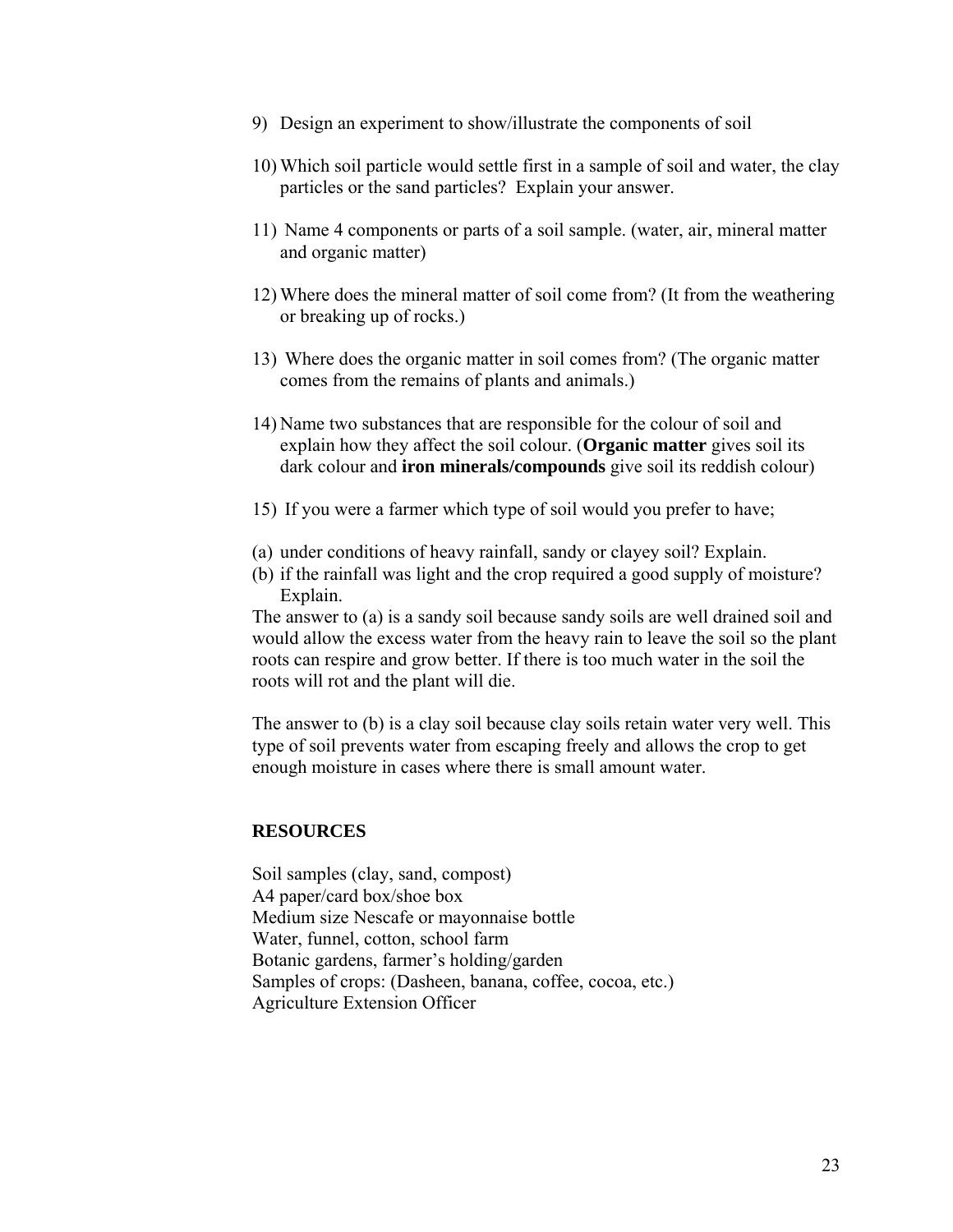# **TERM 2**

# **SUBJECT SUMMARY**

# **GRADE 5**

| <b>KEY STAGE 2</b> |                    | <b>SESSIONS</b> |
|--------------------|--------------------|-----------------|
| UNIT 5:            | PLANTS AND ANIMALS |                 |
| <b>AT 1:</b>       | LO2                | $10 - 12$       |
| SC's               | $(1-5)$            |                 |
| <b>UNIT 6:</b>     | <b>RESOURCES</b>   |                 |
| AT2:               | LO2                | $6 - 8$         |
| SC's               | $(1-3)$            |                 |
| <b>UNIT 7:</b>     | <b>FORCES</b>      |                 |
| <b>AT 3:</b>       | LO2                | $6 - 8$         |
| SC's:              | $(1-3)$            |                 |
| <b>UNIT 8:</b>     | <b>CROPS</b>       |                 |
| <b>AT4:</b>        | LO2                | $6 - 8$         |
| SC's               | $(1-3)$            |                 |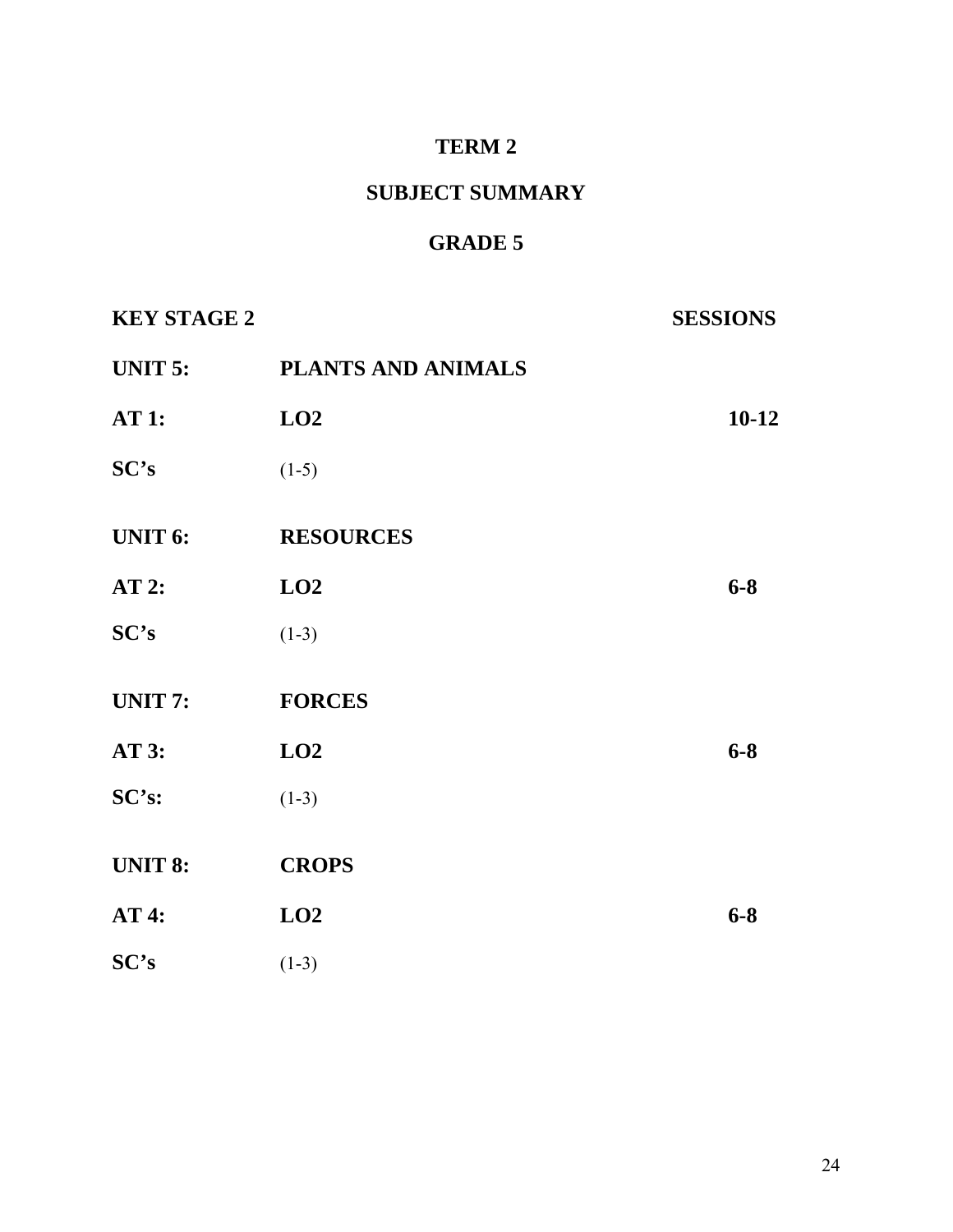# **UNIT 5: PLANTS AND ANIMALS**

# **AT 1: LIFE SCIENCE**

# **SESSIONS:** 10-12

**LO2** EXPLAIN THE IMPORTANCE OF THE ECOSYSTEM IN MAINTAINING THE ENVIRONMENT

# **SUCCESS CRITERIA 1: Explain the importance of various habitats example (mangrove, swamps, ponds, rainforest, rivers, seashore, trees**

#### **ACTIVITIES:**

 Place pupils in small groups and take them on a field trip or nature walk. (Schools in Roseau can use the back of the Botanic Gardens, Roseau River, Bay town, next to the DOWASCO Liquid Waste Treatment Plant, the area at the back of the Bath Estate Football house and the Propagation Centre of the Ministry of Agriculture in the Botanic Gardens. Let the pupils look for various plants and animals and observe where they live. On returning to the classroom let the pupils share what they observed and recorded about their specific habitat.

Pupils should note that plants provide oxygen for animals to survive and absorb carbon dioxide which is a poisonous gas and produce the green houseeffect. Animals provide faeces and other waste products and remains that fertilize the land for plants to grow. Birds and other animals spread seeds which allow plants to grow in wide areas. Insects such as bees pollinate flowers and ensure that fruits are formed to provide food for humans and other animals. Sandy shores or beaches provide breeding grounds for sea turtles. Such information can be drawn from experience or reading or from television documentaries.

Stones provide homes for some animals such as crabs, millipedes, snakes and frogs. Ponds provide living space for tadpoles and small fishes. Trees provide perches for birds, and shelter from the sun's heat for humans and other animals. Trees also maintain moisture in the soil by binding soil particles and prevent and preventing water from escaping rapidly. They also protect the top soil from being eroded by heavy rainfall. Swamps form part of the water cycle which facilitates the constant evaporation and condensation of water. Soil provides support, and food for plants and homes and food for small and large animals.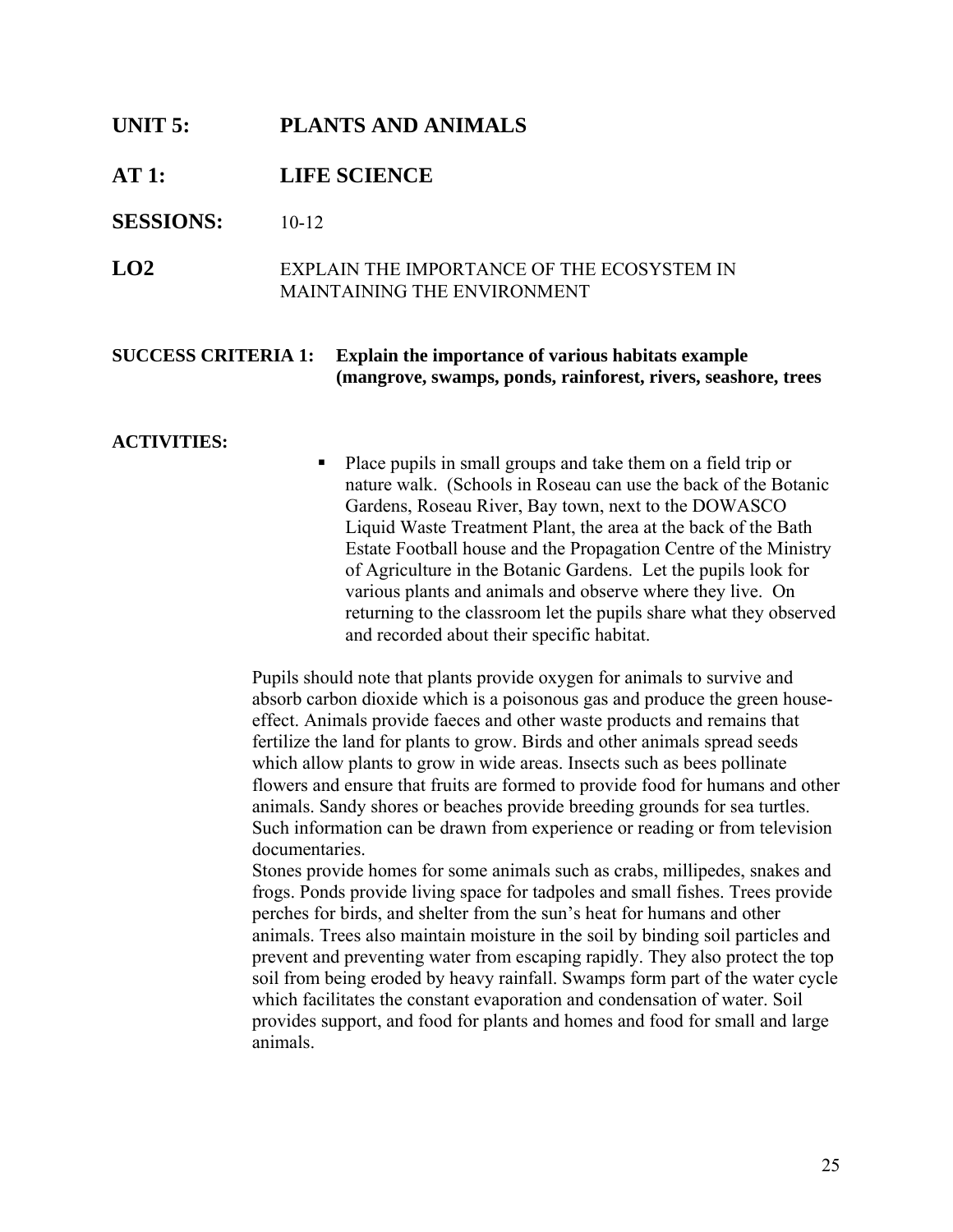The coastal waters of seas provide living space for corals which sustains life under water for fish hatchlings and fries, (young fishes). These provide food for bigger fishes which are a source of food for humans and other animals

The teacher may want to ask the following questions:

- 1. What types of plants were observed? (shrubs, grasses, herbs, trees, vines etc)
- 2. What types of animals were observed? (lizards, birds, bees, grasshoppers, fowls, ground doves, snakes, ants, termites, etc)
- 3. What do the animals feed on? (fruits, smaller animals, grass, seeds, soil particles, etc)
- 4. How is the area important to plants and animals? ( in the case of animals: food, shade and home, in the case of plants, support, home, food, moisture, etc)
- 5. pupils could be asked to construct a food chain or web using the organisms seen in the habitat they observed or visited
	- Using pictures cut out from books, magazines, internet images and newspapers, pictures of different habitats. Let pupils describe and note what is observed in the pictures and then share the observations with the other pupils during a whole class discussion.
	- Place pupils in small groups and let them prepare a collage on manila paper, construction paper, flip chart paper, or card box of a chosen habitat. Let pupils write short sentences about the importance of the various components to the existence of the habitat.

# **SUCCESS CRITERIA 2: Use appropriate materials to construct a model habitat**

# **ACTIVITIES:**

■ Let pupils construct a model habitat of their choice. (They could work in small groups or individually). They should include models of as many organisms as possible. Let them display their work in the classroom. Teacher should prepare a rubric to include the following, for making the model projects: neatness – 5 marks, proper use of local materials – 5 marks, completeness –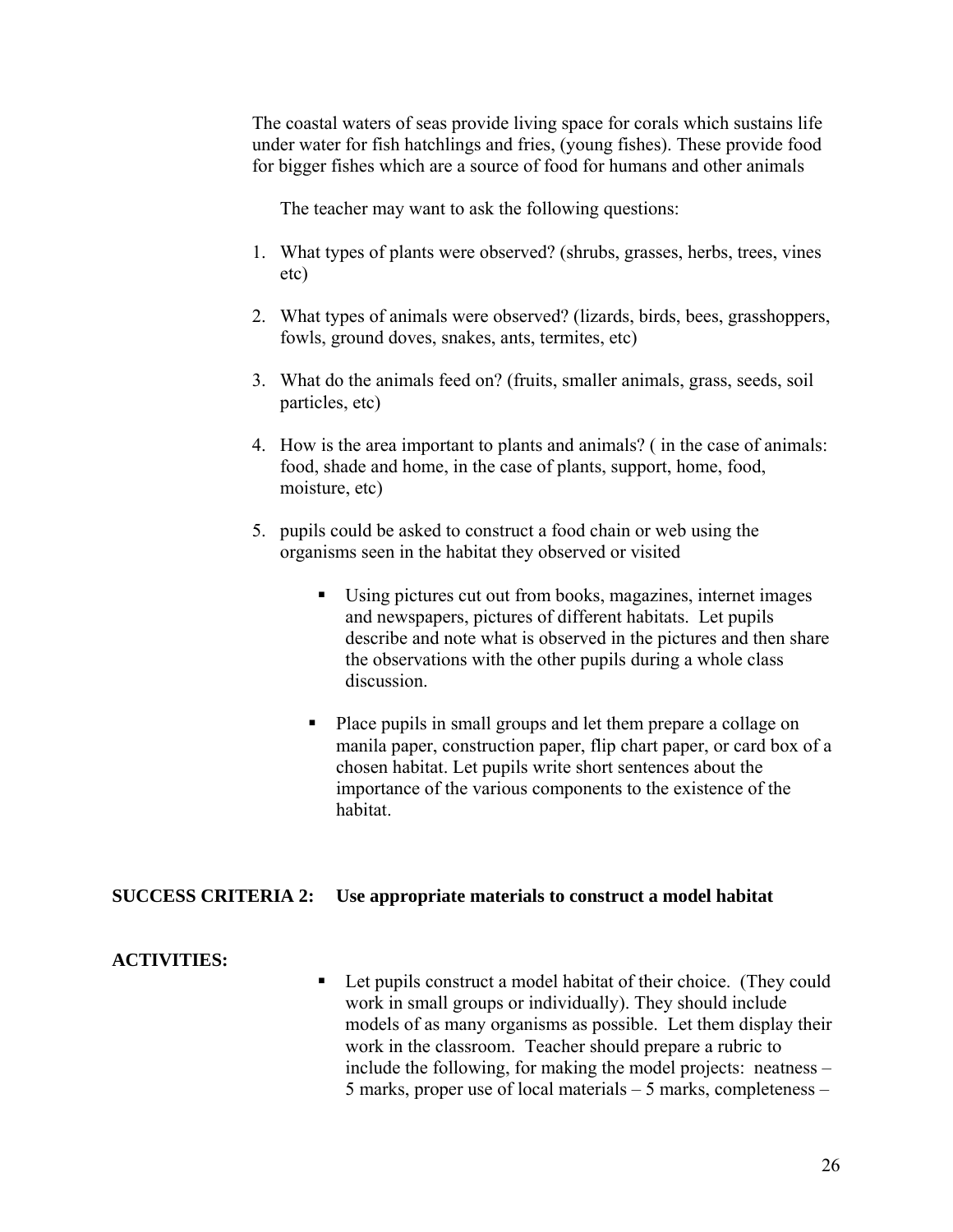5 marks, labelling  $-$  5 marks, Total = 20 marks. Pupils are to receive sufficient time to construct project. Such activity can be done at home or pupils bring the materials at school and construct model habitat in classroom.

# **SUCCESS CRITERIA 3: Observe and discuss how the living and non-living parts of the environment affect each other**

# **ACTIVITIES:**

- Let pupils discuss how deforestation impact or affect the natural environment. Areas they can discuss should include:
- 1. water table destruction
- 2. soil erosion
- 3. destruction of habitat for birds and other wild life by deforestation
- 4. Decreasing ability of trees to absorb carbon-dioxide and to produce oxygen due to effect of acid rain.
- Invite an environmentalist from the Forestry Department or the Environmental Unit or from WEF to talk on key environmental issues to pupils

"Rivers and their importance to the local environment"

"Forest conservation" – or;

"Protecting our habitats for future generation"

Let pupils write a report on the presentation

- Let pupils design posters showing the effects of soil erosion on the environment or
- Let them write a letter to a local news paper about the effects of agricultural activities on the quality of the water in our rivers.
- Let pupils debate the following topic; "the cutting of trees along our river banks will cause the drying up of our rivers." Or
- "Children are the best protectors of our environment."
- Invite someone from the Waste Disposal Unit to talk to pupils on the topic "A healthy environment for all to enjoy" or "A clean environment is a healthy place to leave". Pupils can be asked to write a one page essay on the above topics then share it with the class.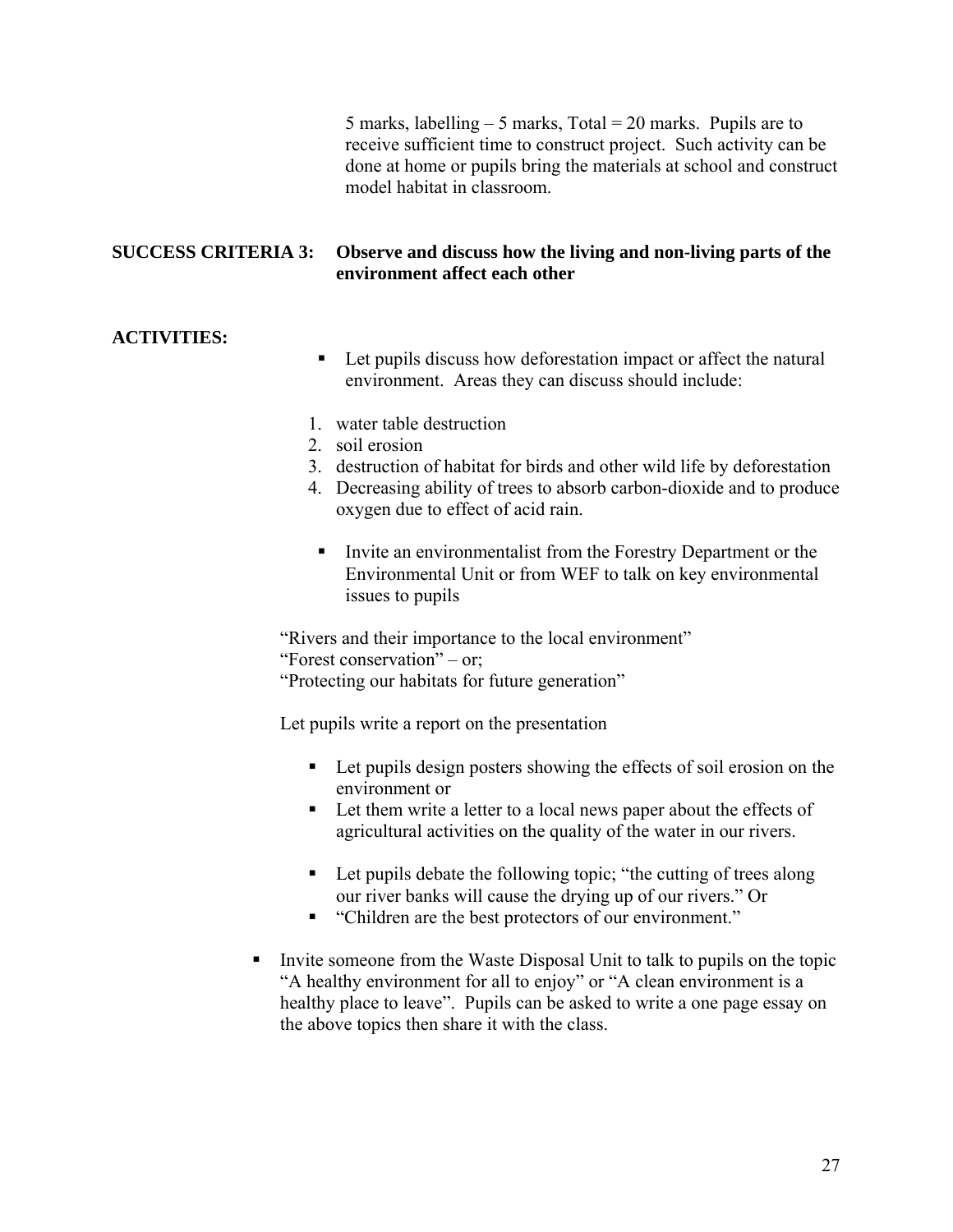#### **ASSESSMENT: Unit 5**

- 1. Place the following plants and animals in the correct habitats; palm trees, shark, whale, manicou, lizard, Sisserou parrot, Jako parrot, tadpoles, balata tree, crayfish, periwinkle, tilapia, water beetle, dragonfly, mosquito larvae, mangrove trees, water scorpion, water snail, water lily, tuna, turtles, blue marlin, swordfish, octopus, starfish, redfish, big jacks, mackerel and gomier tree. The habitats are; sea, river, swamp, ponds and rainforest
- 2. Using the following organism, construct a food chain; whale, fry, tuna, mackerel
- 3. Grasshopper, small snake, grass, lizard
- 4. Grass humans cows Say what would happen if the population of humans would increase greatly. (Many cows would be eaten which would cause the amount of grass to crow out of control and humans would have to spend more to control the amount of grass on farms and along streets. Less money would be able for other activities. There would also be a shortage of beef for future use.)
- 5. Explain what would happen if the number of cows were increased greatly. (The amount of grass would decrease rapidly causing the starvation and death of cows.)
- 6. Explain what would happen if the population of cows were decreased. (If the population of cows were decreased grass would grow out of control by growing everywhere causing a nuisance to humans.)
- 7. What is a pond?
- 8. List three (3) different organisms found in a pond. (Tadpoles, larva, and small fish.)
- 9. Explain why it is unhealthy to drink water directly from a pond.
- 10. Imagine that you were a Sisserou Parrot and your habitat was being destroyed. Write one paragraph about your life
- 11. Construct a poster/plaque to illustrate a clean environment. You must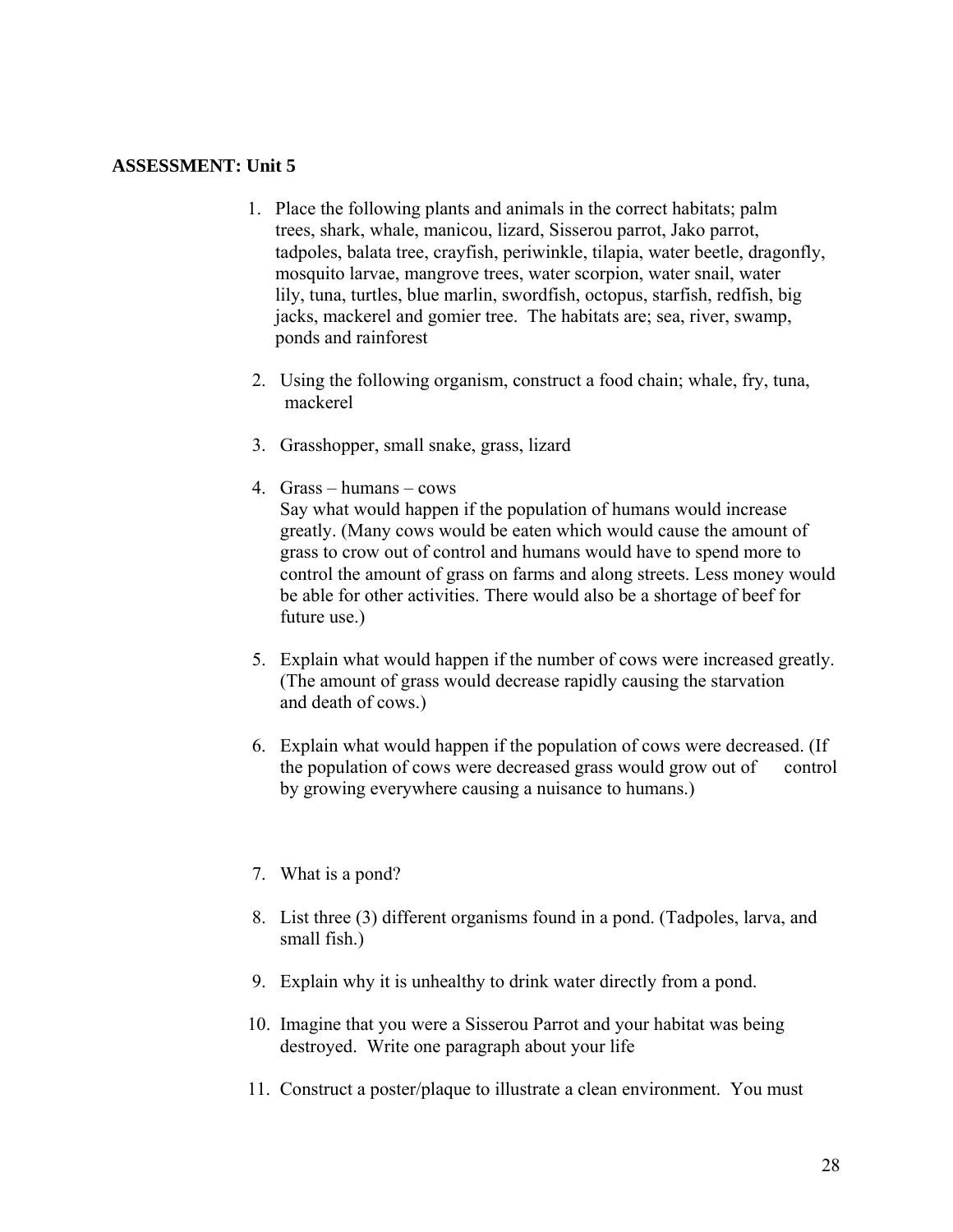indicate which ecosystem or habitat that you are advocating for.

# **RESOURCES**

Field trip to botanic gardens, river, DOWASCO's liquid waste treatment plant Shrubs, grasses, herbs, trees, vines Small animals (lizards, birds, ants, grasshopper, and insects) Various habitat, (ponds, rainforest, trees, big stones, aquarium, sea shore, beach, coastal waters, rivers, wet lands, etc) Magazines, newspapers books, internet images, picture of various habitats) Forestry Officer Deforested area Sanitation Officer from DOWASCO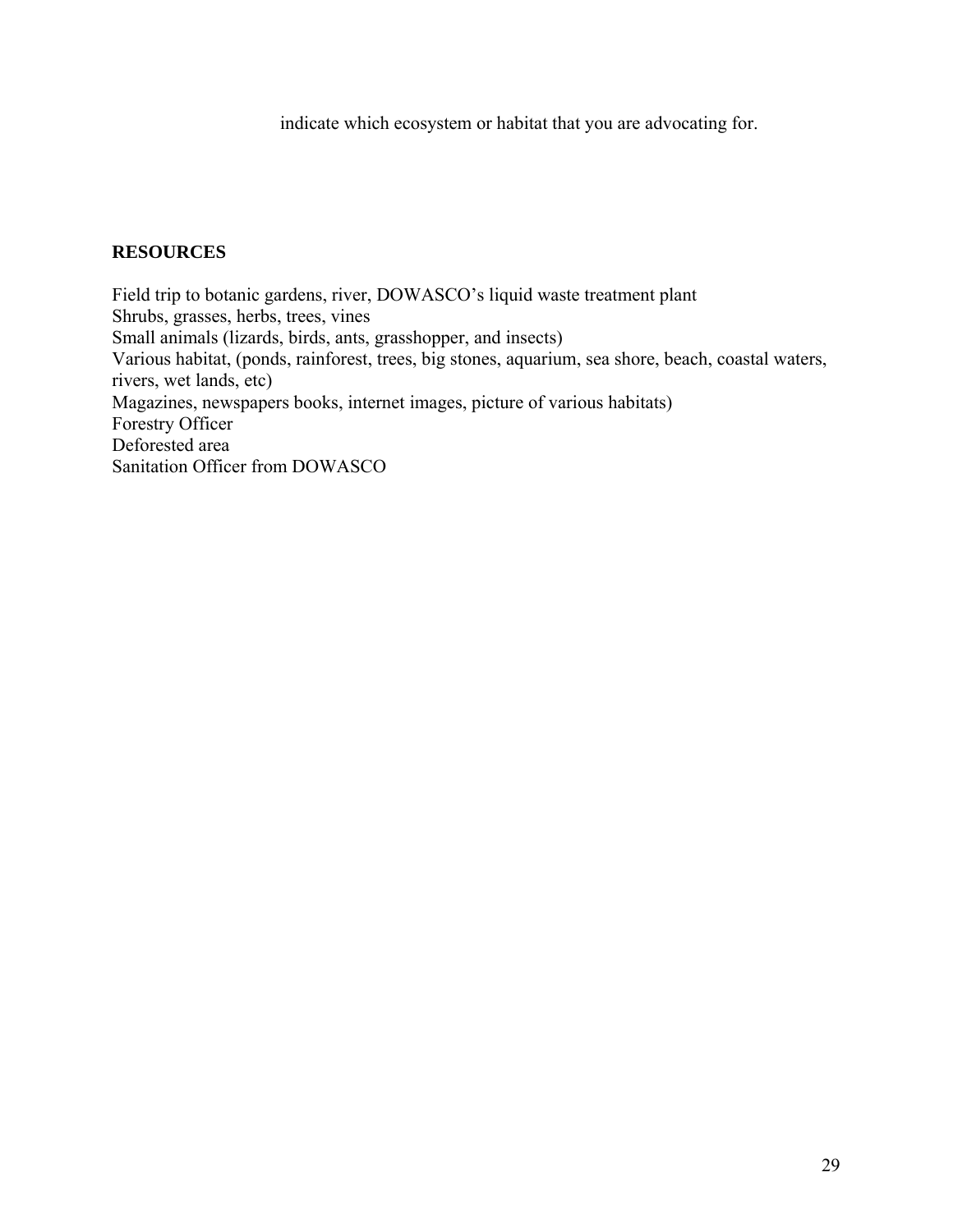# **UNIT 6: RESOURCES**

# **AT 2: EARTH AND SPACE**

- **SESSIONS:** 6-8
- **LO 2:** UNDERSTAND THE WATER CYCLE AND SHOW HOW HUMAN ACTIVITIES AFFECT THE SAME

# **SUCCESS CRITERIA 1: Explain and make a presentation of the water cycle**

# **ACTIVITIES:**

 Teacher displays large chart with elements of the water cycle and explain key concepts such as evaporation, condensation, precipitation and water vapour to pupils. Pupils are then asked to explain key terms by using them in a sentence. (If possible see page 158-159 in text book 4 'Let's Learn Science', page 117 in New Modern Science Activities book and pages 111-115 in New modern science text book)



# **SUCCESS CRITERIA 2: Discuss the two main sources of water in nature**

# **CONTENT:**

The two main sources of water in nature are fresh water and seawater. Fresh water includes water from rivers, lakes, wells, springs and ponds. In order that this water is made pure for drinking it must be purified. The process of purification involves **sedimentation, filtration and chlorination.** Seawater, which is also known as salt water, is found in the oceans and seas. In order to make seawater drinkable, it must first be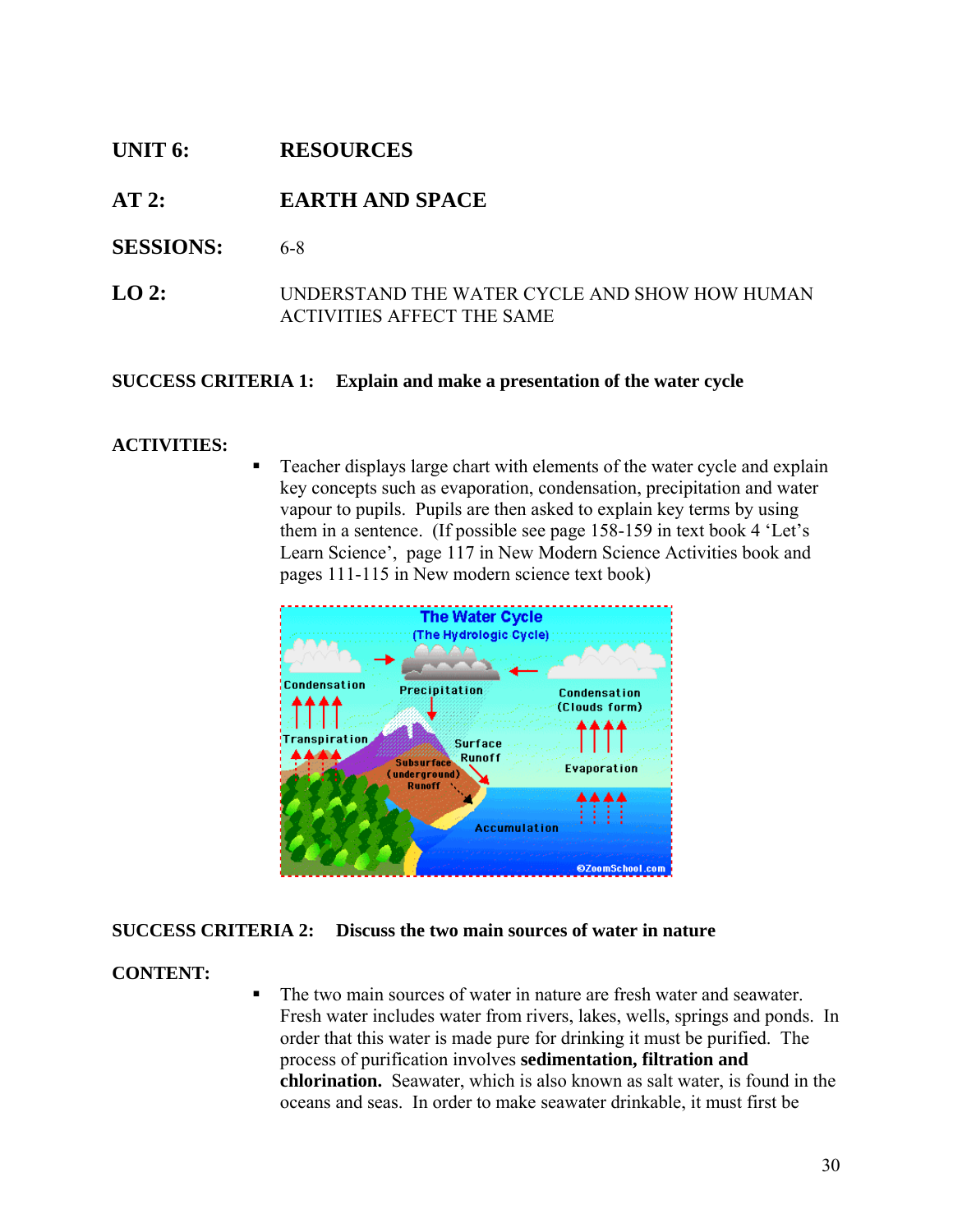distilled through the process called **distillation.** This process involves, first **evaporation** and then **condensation.**

# **ACTIVITIES:**

- Place pupils in small groups and give each group either a sample of seawater or river water. Let them decide/observe the difference in taste. Let them add some soap powder or try to dissolve a piece of bar soap in the water sample and note their observation. Let them answer the following questions and record the answers in their note books:
	- 1. which water is best for drinking?
	- 2. which water is best for washing?
	- 3. what can be done to purify the seawater in order to make it drinkable?
	- 4. why is it unsafe to drink water directly from the river, down stream?

# **SUCCESS CRITERIA 3: Discuss and make a report on how human's activities affect water supply. (Deforestation, improper waste disposal, slash and burn method of clearing land)**

# **CONTENT:**

 Most farmers clear land for planting crops by carry out what is called slash and burn method. That is, they cut down the trees and shrubs then burn the remains, thus leaving the soil surface exposed to wind and rain. When it rains heavily, it causes soil erosion which deposits lots of soil particles in the river. This causes water intake system to become clogged or blocked as well as damage to coastal reefs by killing the corals when soil particles settle on them. Deforestation also affects the water supply because the surface of the soil becomes exposed to the heat of the sun. This causes the soil to become loose and then carried away by the wind and rain.

# **ACTIVITIES:**

- Using the internet as a resource, let pupils research the topic "The effect of deforestation on rivers and other water sources".
- Invite a Forestry Officer to the school and let him/she talk on the topic, "Conserving Water". Let the pupils write a report on the officer's presentation
- Take pupils to the river and let them observe the water level. Let them write a report on the conditions of the river and what can be done to increase the amount of water flow.
- Let pupils develop a poster project on "Keeping the river clean" or "Stop the contamination of our rivers".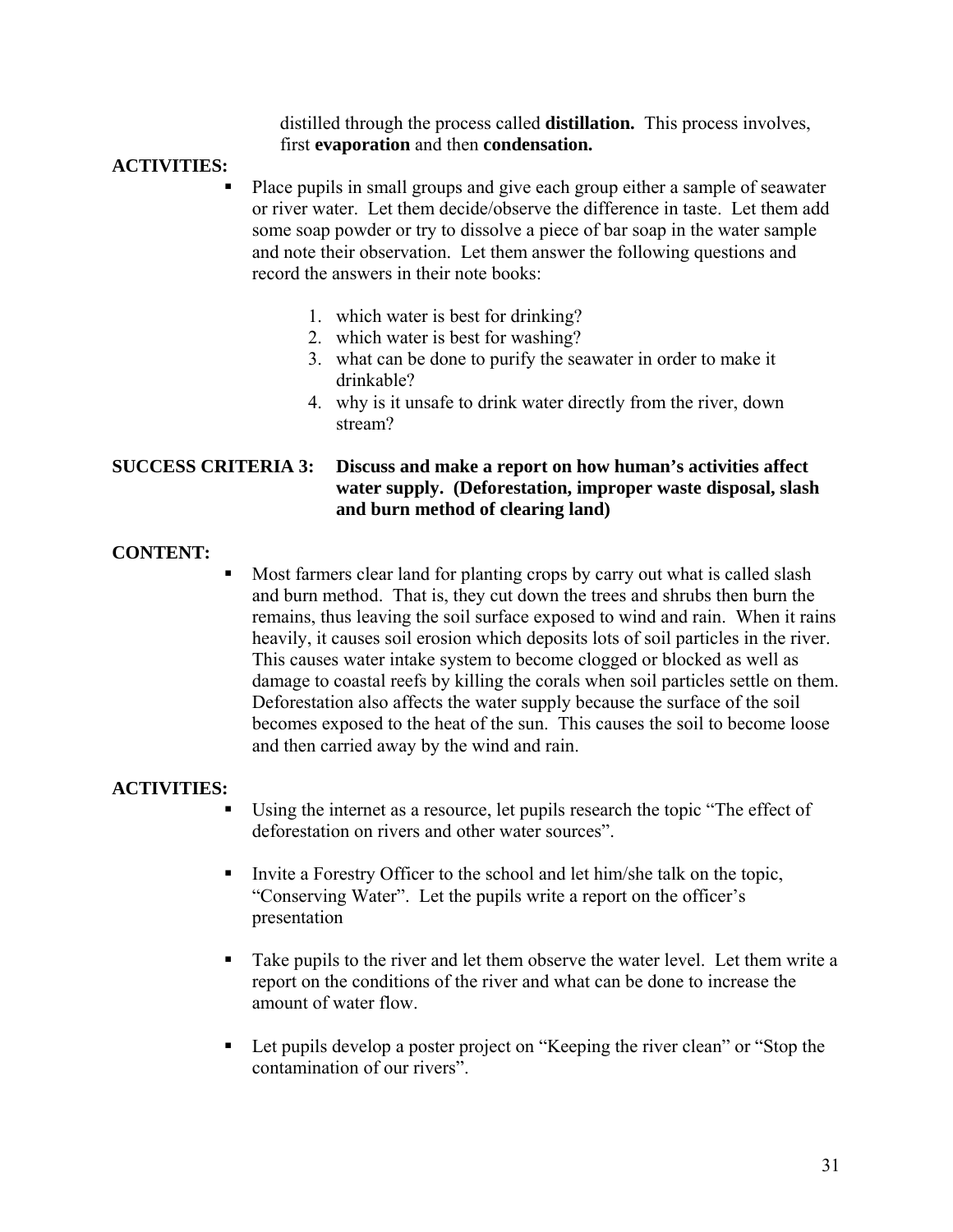# **ASSESSMENT: Unit 6**

- 1. Name the source of heat in the water cycle
- 2. Name two processes that take place in the water cycle
- 3. In your own words or with the help of a diagram explain the water cycle
- 4. How are clouds formed?
- 5. List two sources of water which experiences evaporation in the water cycle
- 6. When rain falls (evaporation, condensation) takes place
- 7. Name three (3) sources of fresh water in nature
- 8. Explain how you would make a sample of seawater good for drinking; name the process involved.

9. Name the process involved in the purification of polluted or dirty water for drinking.

- 10. Explain how deforestation affects the amount of water in a river
- 11. How can humans contribute to protecting our rivers (planting trees along the banks, no cutting of trees close to the banks, no dumping of waste material close to or in the rivers and by stopping the slash and burn method of clearing land.
	- 12. Use the following words to fill in the blank spaces in the water cycle, as shown below. (Condensation, transpiration, Evaporation)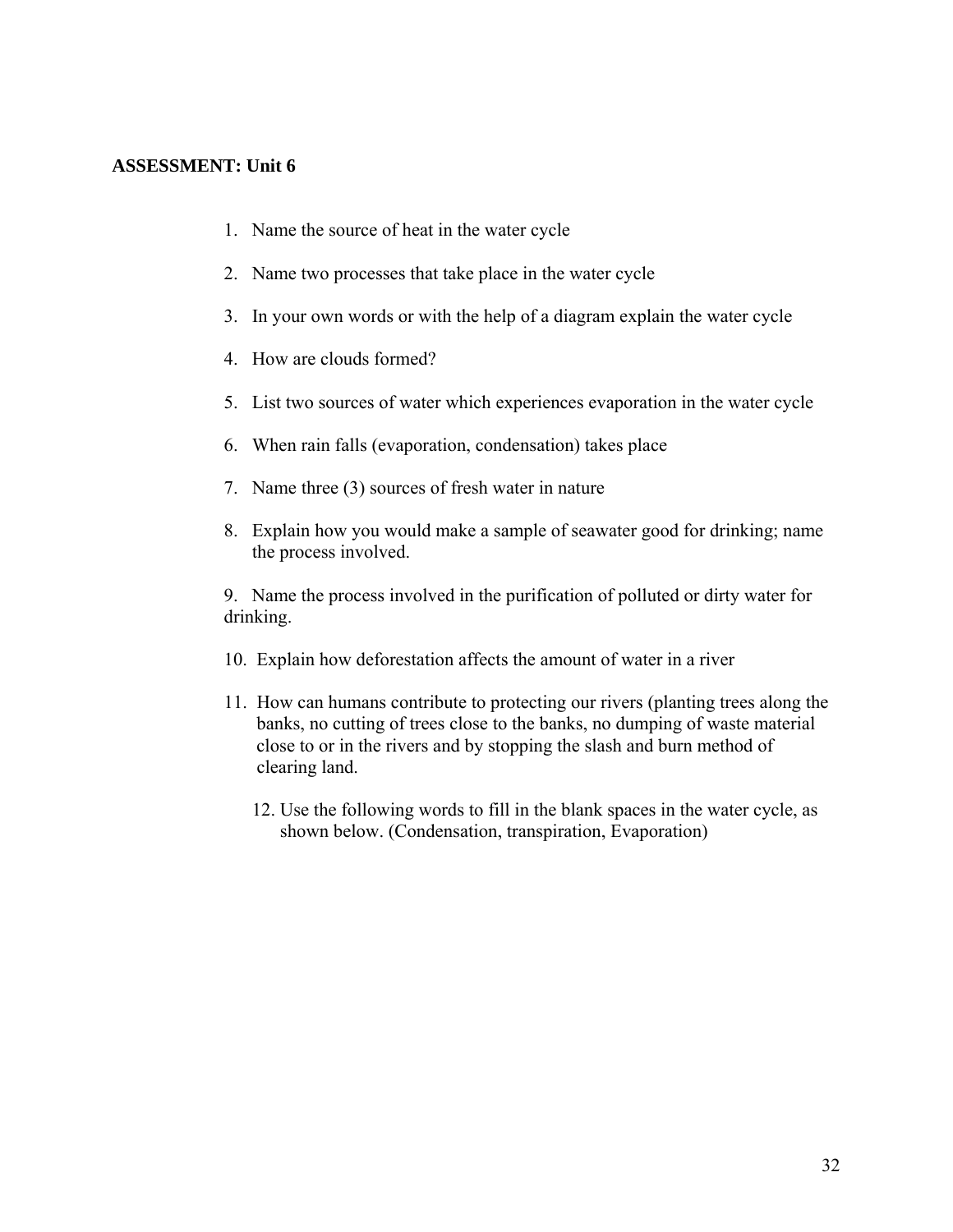

# **RESOURCES**

Samples of water (Sea, pond, river, lake, rain and tap water) Visit a water treatment plant/water intake Forestry Officer Officer from DOWASCO Picture of the water cycle cut from books or internet image Drawing of the water cycle Manila /construction paper Markers, plasticine, tray, match stick, cellophane tape, scissors, paper (A4/Legal), see diagram on page 119, book 5, New Modern Science for the Caribbean.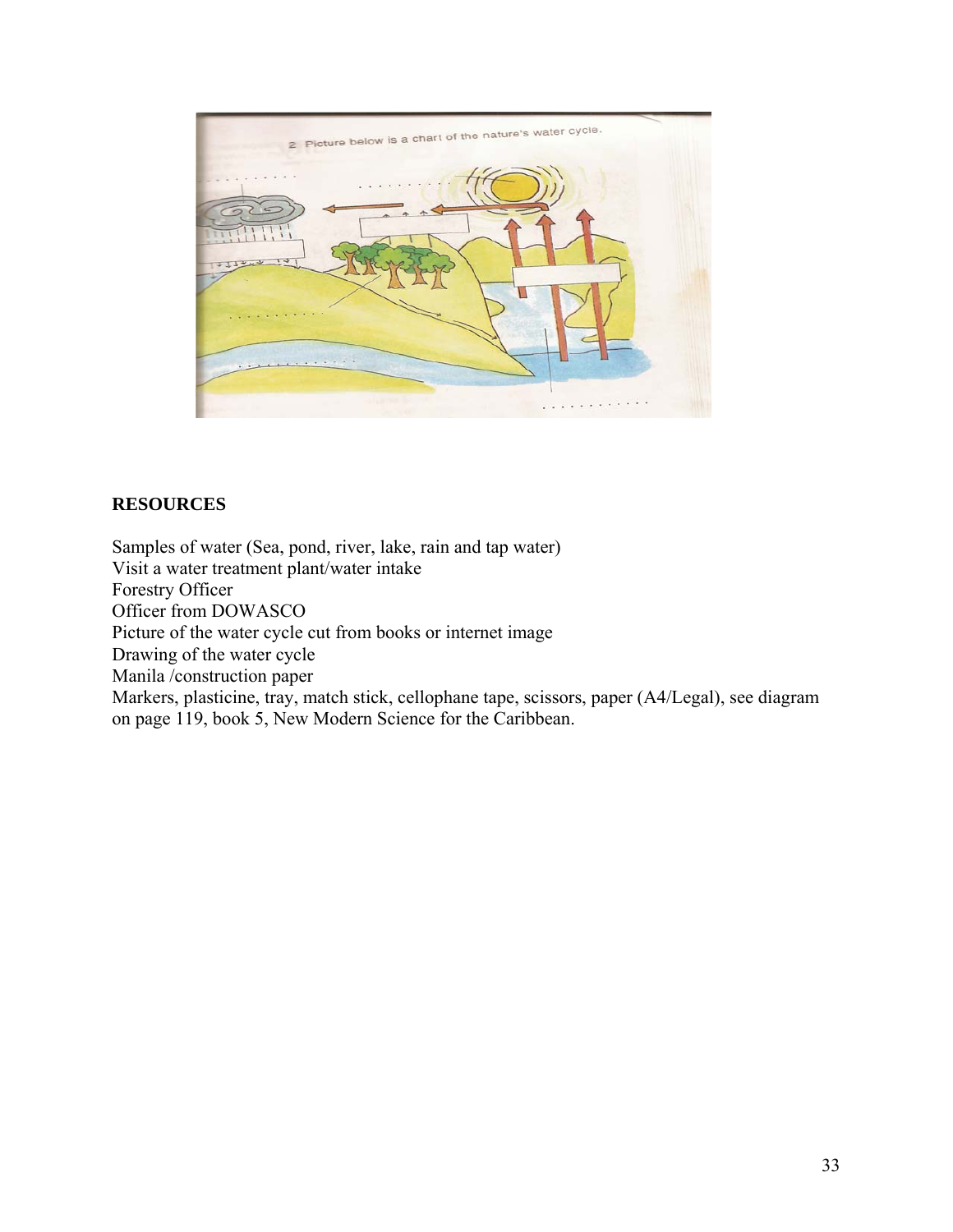# **UNIT 7: FORCES**

# **AT 3: PHYSICAL SCIENCE**

- **SESSIONS:** 6-8
- **LO2:** UNDERSTAND THAT THE EFFECT OF FORCES VARIES WITH THE SIZE OF THE FORCE

# **SUCCESS CRITERIA 1: Measure forces acting on objects**

# **CONTENT:**

 A spring balance is used to measure force. When the spring balance is attached to an object and it is pulled, the reading multiply by 10 gives the amount of force in **Newtons** required to move the object. That is, if the reading on the spring balance reads 5kg, this is multiplied by 10 to give (5x10N) 50N. The unit of force is called **Newton**

# **ACTIVITIES:**

 Place pupils in small groups and give each group of pupils; a side of socks, spring balance of 10k/50 Kg/100 Kg capacity, and objects of various weights 1kg, 2kg, 5kg and 10kg/20 kg. Ask them to place each objects in the socks, one at a time and attach the spring balance to the socks, pull the objects along the surface of a table or desk and record the reading on the spring balance, when the object just start moving. Multiply the reading on the spring balance by 10 and this is the amount of force required to move the object. For example

| Object | Weight | Force $(N)$                           |
|--------|--------|---------------------------------------|
|        |        |                                       |
|        | lkg    | $10 \times 1 \text{kg} = 10 \text{N}$ |
|        | 2kg    | $10 \times 2kg = 20N$                 |
|        | 5kg    | $10 \times 5 \text{kg} = 50 \text{N}$ |
|        | 10kg   | $10 \times 10$ kg = 100N              |

 Give pupils objects of varied weight and let them indicate which needs more force to be moved. (The heavier the object the greater the force required to move it). For example, pairs of object for comparison could be; one text book and a bag of books; a chair and a desk; an empty jar of water and a filled jar of water. A sock filled with sand and a sock halffilled with sand. A huge stone and a small stone. Know that the heavier the object the greater the force required to lift or move that object.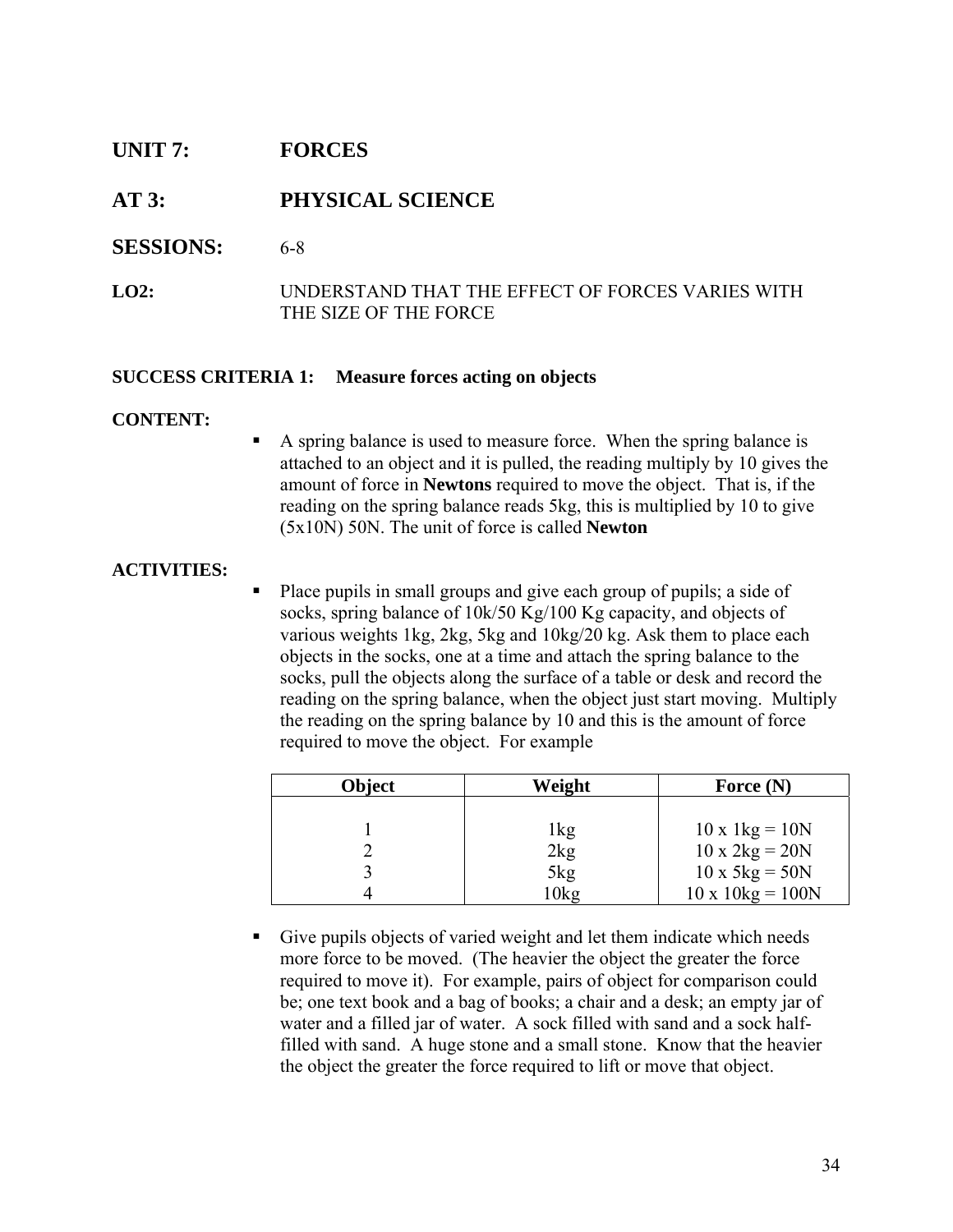# **SUCCESS CRITERIA 2: Observe and identify variables (size, shape, and mass) that affect motion**

# **CONTENT:**

The size, shape and mass are variables which affect the motion of objects. If an object is round it will fall faster that one which is flat. If an object is light it will fall slower that one which is heavier. For example, a feather will fall slower that a spoon or a ball. A sheet of paper will fall slower than the same paper which is rolled into a ball then dropped. Other forces acting on objects other than a push, pull, twist or stretch is **surface tension**, which is the force that holds drops of water together. **Up thrust** is the force acting in an upward direction. It is the force that holds up things which float on water or lifts planes from the ground. **Gravity** is the force that causes all objects on earth to fall to the ground. **Friction** is greater when two surfaces rub against each other. It can slow a moving body to a stop. Magnetic force (**magnetism**) is the pull or push exerted by a magnet on magnetic substances placed near it.

# **ACTIVITIES:**

- Place pupils in pairs and give each pair materials such as a sheet of paper, a lime, a grapefruit, a sheet of paper squeezed into a ball-shape, a feather, a 1lb stone, a 4 lb stone (if there are many pupils then each pair can be given one object then they compare their result with the other pupils). Let pupils stand at a height of 10 feet then drop the objects each at a time. Let them measure the time it takes for the object to reach the ground. Which object is heavier? Which object is lighter? Which object will exert the least force? Which object will exert the greater force? Based on the information recorded from dropping the objects from a height of 10ft. Let pupils place the objects in order starting from the smallest to the biggest of the forces exerted by the objects. (You will need a stop clock for that activity)
- Give pupils a number of different scenarios and let them deduce which will need a greater force to move it. For example, a wheel barrow filled with sand or a wheel barrow filled with paper, a stroller with a baby or a stroller with a baby bottle, a horse pulling an empty cart or a horse pulling a cart filled with boxes of bananas. Teacher should make up other scenarios
- **Present pupils with a sea-saw and let them indicate the end where the** force is greater, using different number of pupils or persons. Example: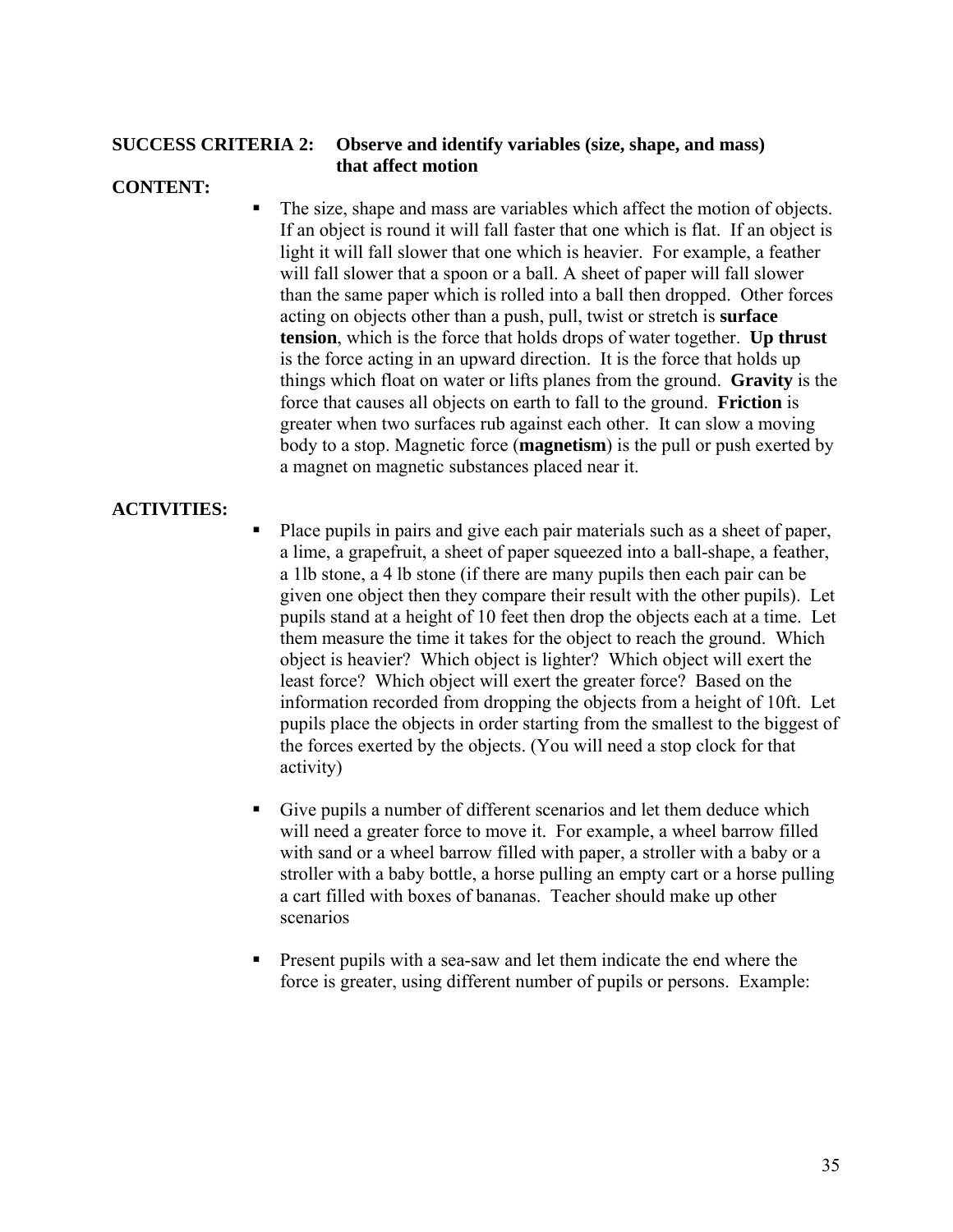

#### **SUCCESS CRITERIA 3: Demonstrate that many small forces may act together to form one large force**

# **ACTIVITIES:**

- Let pupils participate in a tug of war. Place equal number of pupil at either end of the rope then change the number of pupils at one end and continue making changes until all the pupils have participated. More than one rope can be used to speed up the activity. Pupils should deduce that the rope tend to move towards or in the direction of the bigger forces, where there is a greater number of pupils.
- Let pupils place stones of about 3lbs each in a box one at a time. Every time that pupils place a stone they should compare the weight of the box to its previous weight by lifting the box with the stone. The box should be heavier every time that a stone is added and the box lifted. This indicates that the individual weight of the stones exert an accumulative force on the box. Let pupils infer that when the box is lifted it is heavier or more difficult to be lifted.

# **ASSESSMENT: Unit 7**

- 1. Name two variables which affect the motion of an object
- 2. Two objects, one is flat and the other is round are dropped from a height of 10 ft, which one will reach the ground first?
- 3. What is surface tension?
- 4. What is gravity?
- 5. What is friction?
- 6. Select the correct scenarios: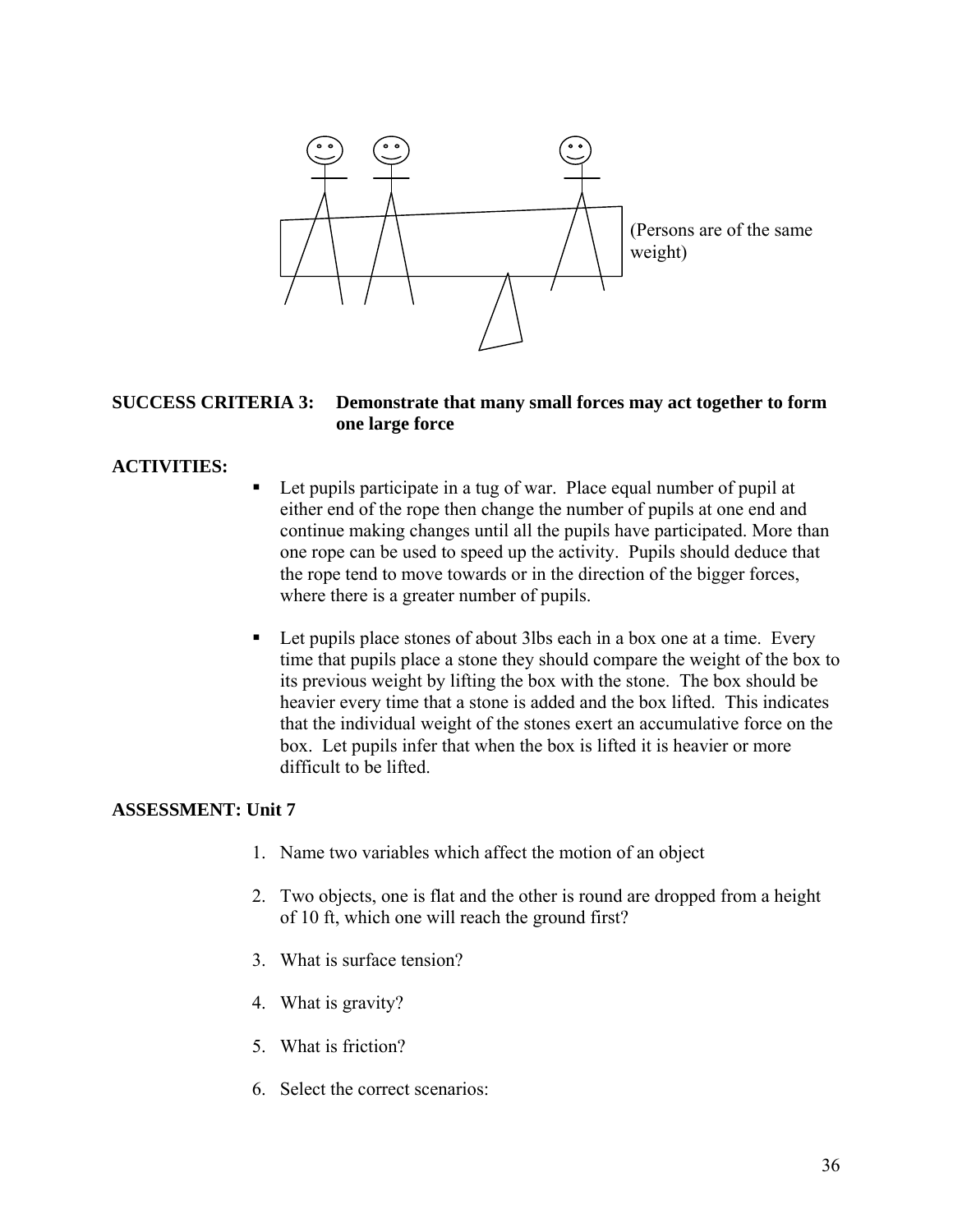- (i) A bigger force is needed to push (a stroller with a baby, a stroller without a baby)
- (ii) A smaller force is needed to push a (wheelbarrow filled with sand, an empty wheelbarrow).
- (iii) A bigger force is needed to lift (an empty box, a box filled with stones)
- (iv) A smaller force is needed to pull (a desk, a book)
- (v) A bigger force is needed to squeeze a piece of (sponge, wood)

# **RESOURCES**

Spring Balance, various weights (1g, 2g, 5g, 10g, Shocks/stocking Schoolbag with books Sand, Huge stone 5 lbs, small stone  $\frac{1}{2}$  1b Chairs Desks Football, lawn tennis ball, a sheet of paper, a rolled up sheet of paper into a ball shape Sea-saw, Rope 12 ft long Empty shoe box/banana box Shoe box with stone (various sizes) to assess the accumulative effect of forces Round objects, flat objects, heavy objects, light objects.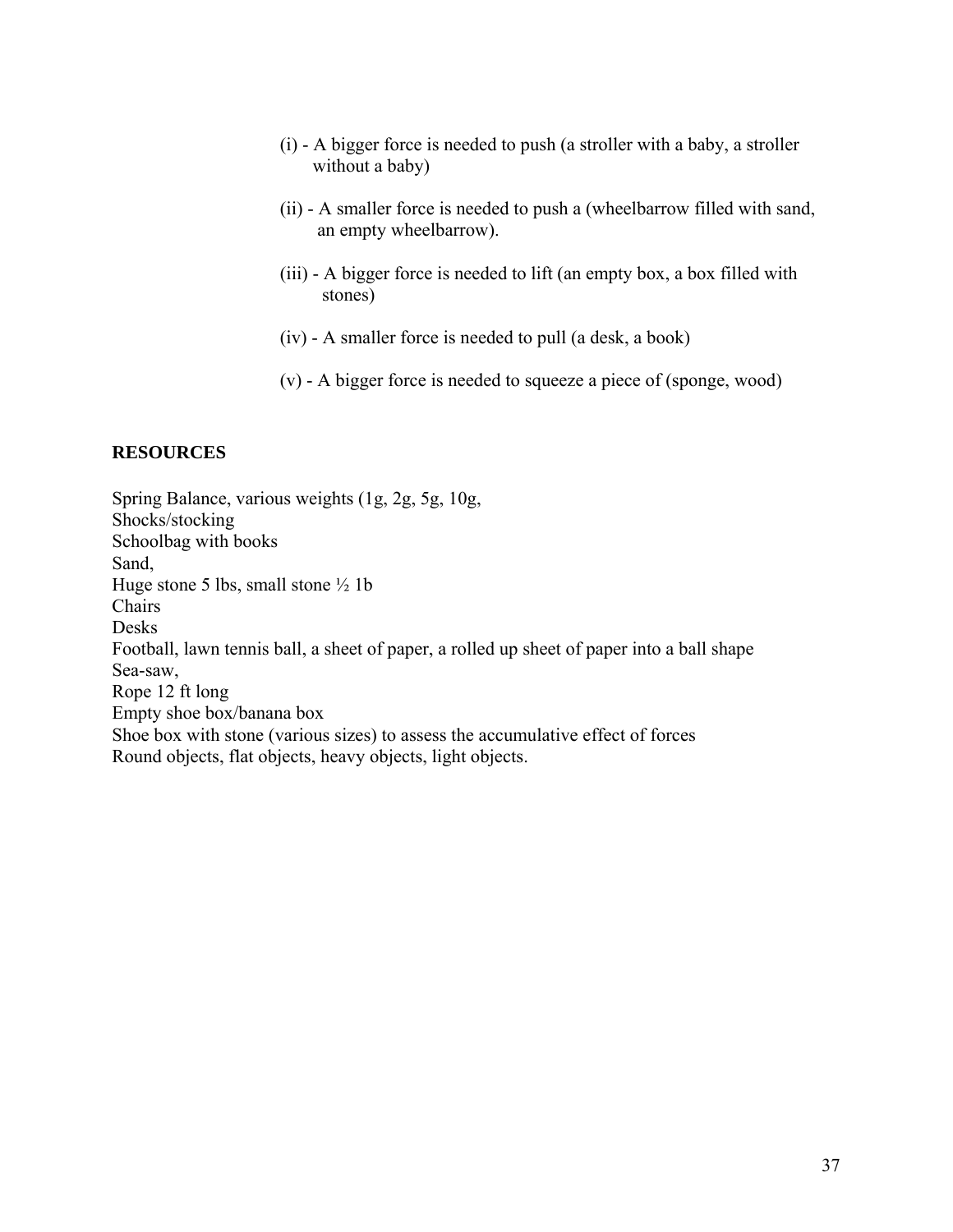# **UNIT 8: CROPS**

# **AT 4: AGRICULTURE SCIENCE**

# **SESSIONS: 6-8**

**LO 2:** DEVELOP AN AWARENESS OF THE NUTRITIONAL VALUE OF **CROPS** 

#### **SUCCESS CRITERIA 1: Identify crops grown and give example**

#### **ACTIVITIES:**

- Take pupils to a nearby farm. Have them make a list of the crops which are grown on the farm. Let pupils indicate which crops are sold for cash and which are used for subsistence and which are used for agro-processing or the manufacturing of other products
- Let pupils design a booklet using A-4 size paper to prepare a picture book of various crops. They may use pictures from the internet, magazines, books, photographs of crops taken by them or friends etc. Let them display their crop booklet in the Science corner for their classmates to see.
- Let pupils collect at least 10 processed/manufactured food labels and let them determine the crops from which these foods were processed. For example, Banana chips from banana, Corn flakes from corn, oat meal from oats, Sugar from sugar cane, flour from wheat, crix biscuit from wheat. Malt from barley, Vanilla essence from vanilla, Vanilla ice cream from vanilla, bread from wheat, potato chip from white potato, raisins from grapes, Olive oil from olive fruit, coconut oil from coconut, instant coffee from coffee beans, milo/ovaltine/nesquick/choco listo/cocoa Roma/hot chocolate from cocoa bean, refresh soap from coconut oil, etc.
- Let pupils prepare a collage of labels of processed foods collected at the super markets or shop. They may use labels of liquefied processed drinks as well. They should place a piece or part of the natural food/crop next to the processed item to indicate the original produce from which the item was obtained. A sentence or two of the items may be appropriate.

# **SUCCESS CRITERIA 2: State the nutritional value of crop groups**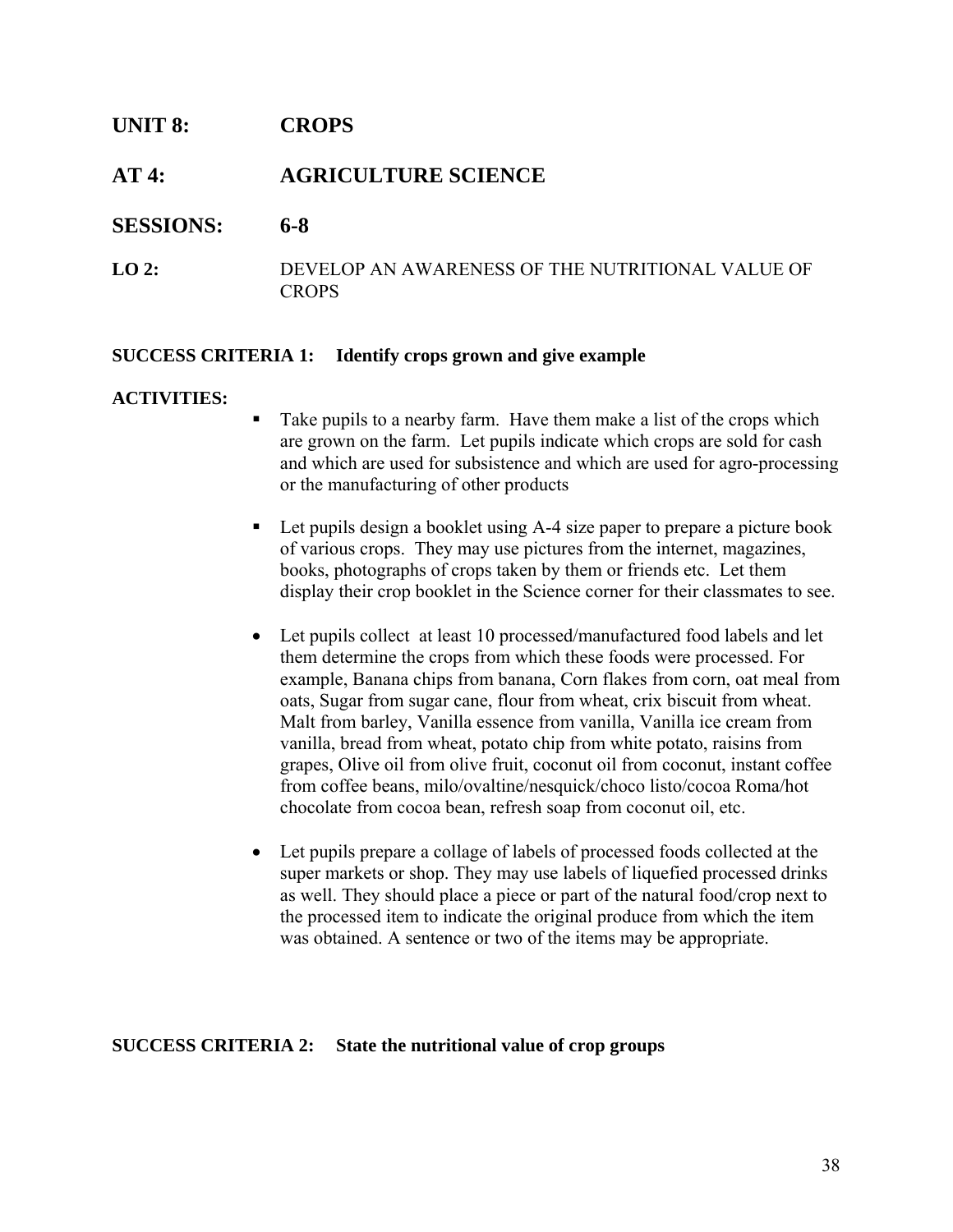# **ACTIVITIES:**

■ Let pupils name crops in the various food groups and state the nutritional value of each group. For example:

| <b>CROPS</b> | <b>FOOD GROUP</b> | NUTRITIONAL VALUE |
|--------------|-------------------|-------------------|
| Cabbage      | Vegetable         | Vitamins          |
| Banana       | Carbohydrate      | Energy            |
| Rice         | Carbohydrate      | Energy            |
| Pigeon Peas  | Legume            | Protein           |
| Lettuce      | Vegetable         | Vitamins          |
| Potato       | Carbohydrate      | Energy            |
| Dasheen      | Carbohydrate      | energy            |
| Carrot       | Vegetable         | vitamins          |
| Citrus       | Fruit             | Vitamin C         |
| Mango        | Fruit             | Vitamins/energy   |
| Etc.         | Etc.              | Etc               |

# **SUCCESS CRITERIA 3: State the function of the nutritional values of some crop groups**

#### **ACTIVITIES:**

Place pupils in small groups and let them state and discuss the function of the nutrients of some crops. For example:

| <b>CROP</b>  | <b>NUTRIENT</b> | <b>FUNCTION</b>                     |
|--------------|-----------------|-------------------------------------|
| Banana       | Carbohydrate    | Energy                              |
| <b>Beans</b> | Protein         | Tissue, repair and building muscles |
| Coconut      | Fat, Oil        | Warmth, energy                      |
| Tannia       | Carbohydrate    | Energy                              |
| Soya Bean    | Protein         | Tissue, repair and building muscles |
| Cabbage      | Vitamin         | Prevent deficiency diseases         |
| Etc.         | Etc.            | Etc.                                |

# **ASSESSMENT: Unit 8.**

- 1. Design a booklet with various crops. Using pictures state the use of the crop and the major nutrients obtained from the crop. If the crop is used for manufacturing other products, name what products are obtained and some of the brand name under which the products are sold
- 2. Place the following crops in the following groups

(Vegetables, Fruits, and Root Crops)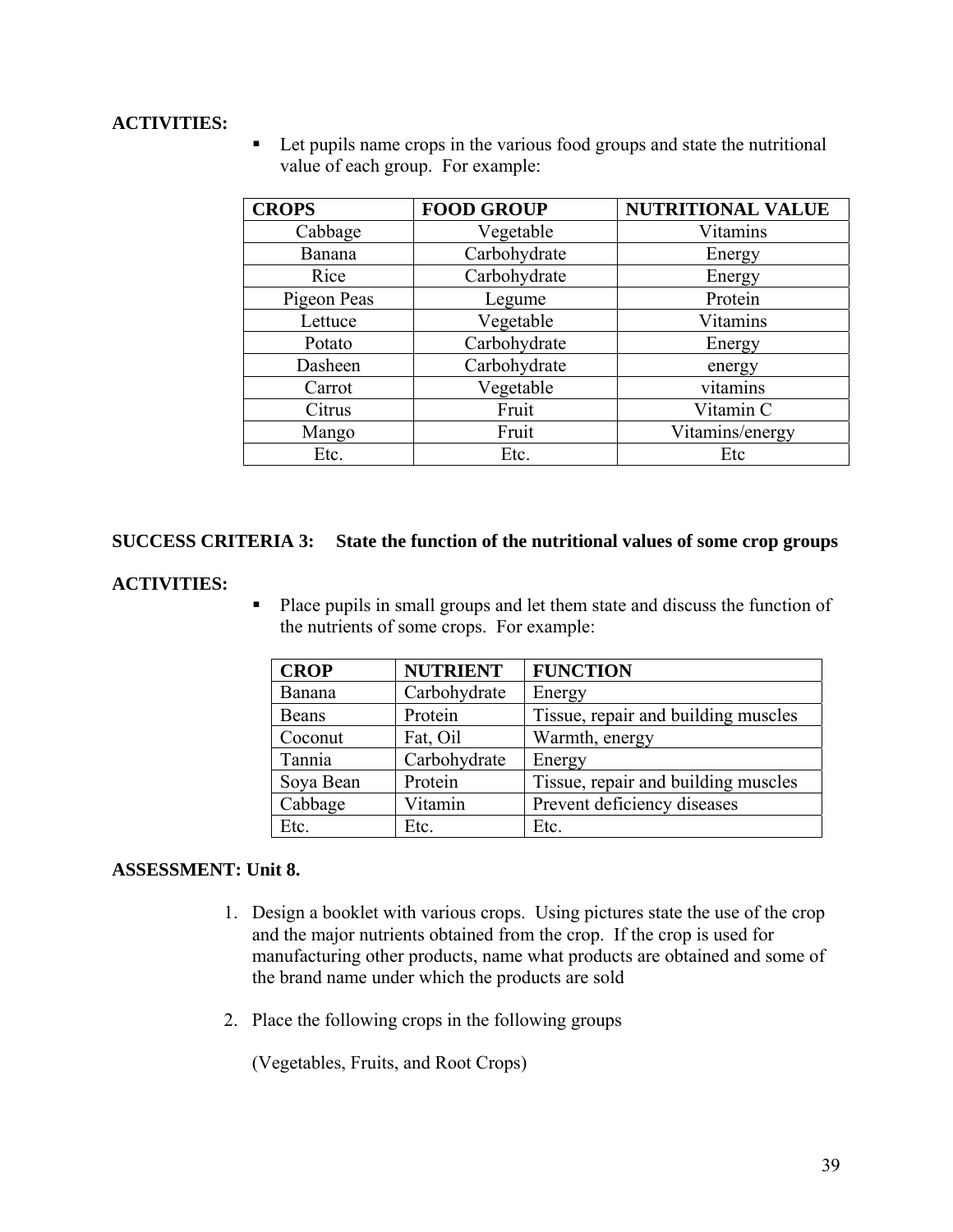(Cabbage, yams, tannia, dasheen, cucumbers, lettuce, beet, radish, potato, carrot, asparagus, mango, apple, passion fruit, carambola, orange, grapefruit, etc

3. Fill in the following table

| <b>CROP</b> | <b>NUTRIENT</b> | <b>FUNCTION</b>            |
|-------------|-----------------|----------------------------|
| Mango       | Vitamins        |                            |
| Bread fruit | Carbohydrates   |                            |
| Soya bean   |                 | Tissue repair and building |
| Coconut     | Oils and fat    |                            |
|             | Vitamins C      | Prevent diseases           |

# **RESOURCES**

School farm or farmers holding located close to school List of various crops grown locally List of crops from international countries, can be obtained from the internet A4 size paper Pictures or drawings of crops (vegetables, tree crops, root crops, etc) Label of processed foods from crops Manila paper Markers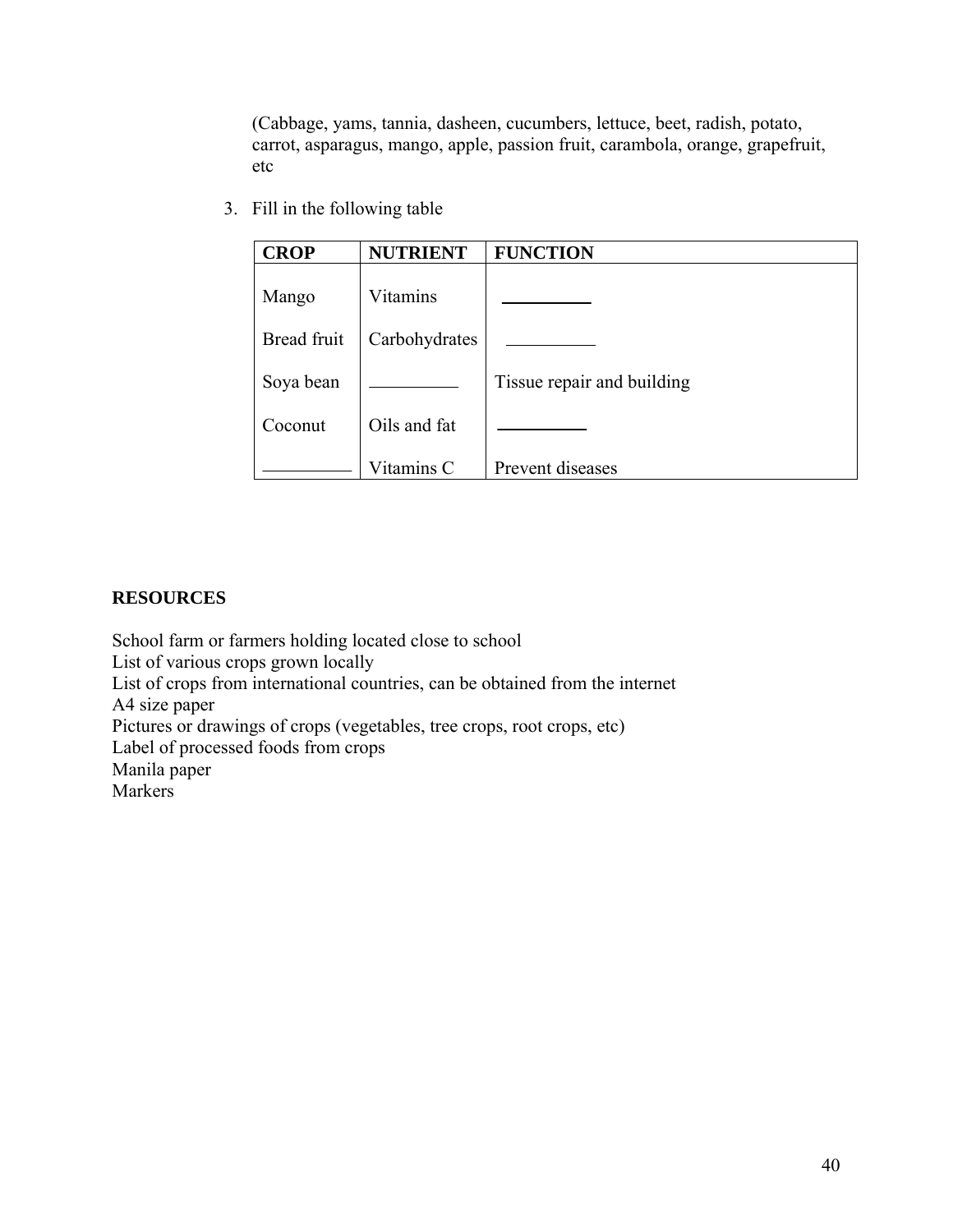# **TERM 3**

# **SUBJCT SUMMARY**

# **GRADE 5**

| <b>UNIT 9:</b>  | <b>ADAPTATION OF ORGANISMS</b> | $10-12$ |
|-----------------|--------------------------------|---------|
| AT1:            | LO <sub>3</sub>                |         |
| SC's:           | $(1-5)$                        |         |
| <b>UNIT 10:</b> | <b>SOLAR SYSTEM</b>            | $4 - 6$ |
| $AT2$ :         | LO <sub>3</sub>                |         |
| SC's:           | $(1-2)$                        |         |
|                 |                                |         |
| <b>UNIT 11:</b> | <b>MATTER</b>                  | $6 - 8$ |
| <b>AT 3:</b>    | LO <sub>3</sub>                |         |
| SC's:           | $(1-3)$                        |         |
|                 |                                |         |
| <b>UNIT 12</b>  | <b>ANIMALS</b>                 | $6 - 8$ |
| <b>AT 4:</b>    | LO3                            |         |
| SC's:           | $(1-3)$                        |         |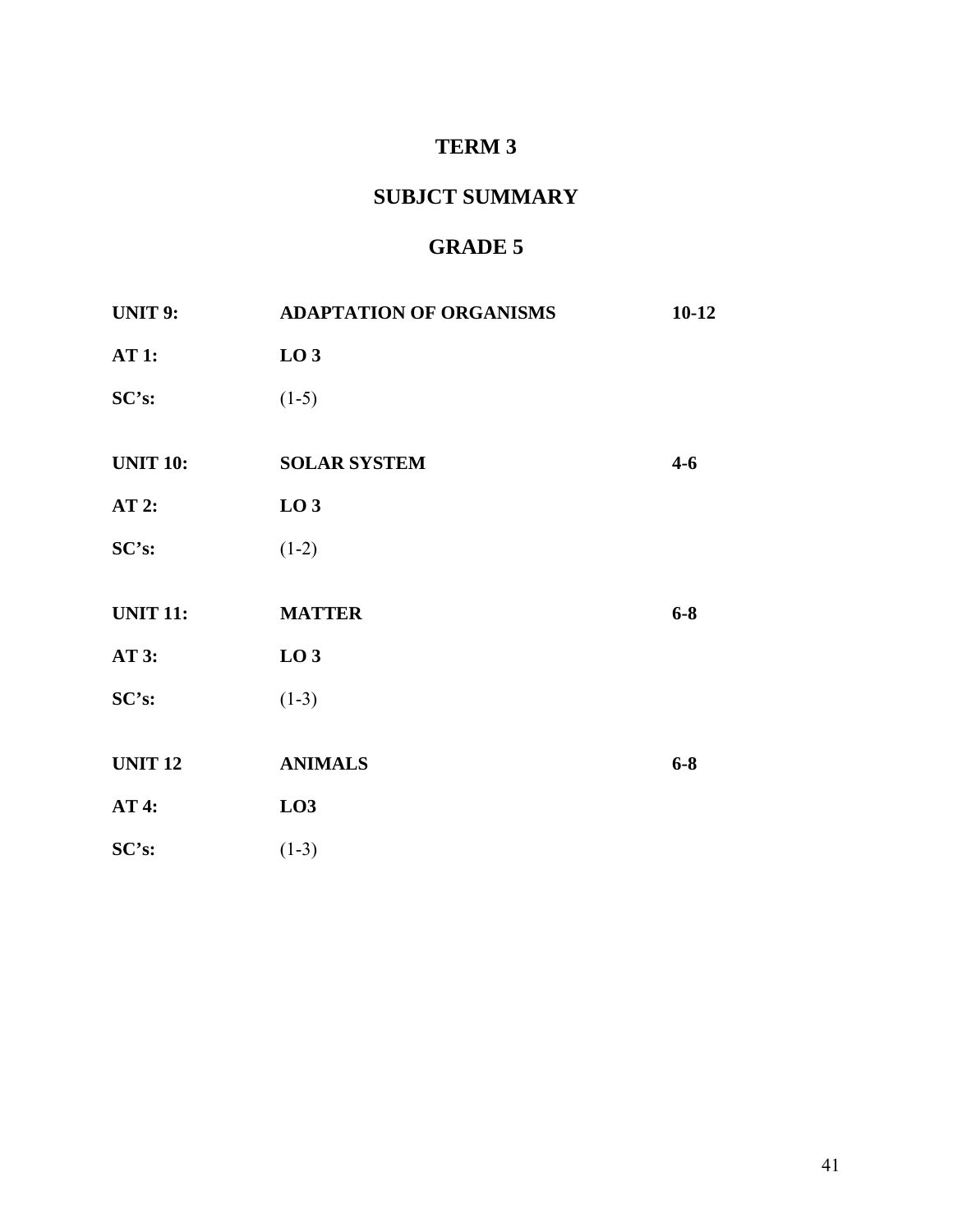# **TERM 3**

| <b>UNIT 9:</b>             | <b>ADAPTATION OF ORGANISMS</b>                                                                                                                                                                                                                                                                                                                   |  |
|----------------------------|--------------------------------------------------------------------------------------------------------------------------------------------------------------------------------------------------------------------------------------------------------------------------------------------------------------------------------------------------|--|
| <b>AT 1:</b>               | <b>LIFE SCIENCE</b>                                                                                                                                                                                                                                                                                                                              |  |
| <b>SESSIONS:</b>           | $(10-12)$                                                                                                                                                                                                                                                                                                                                        |  |
| $LO$ 3:                    | DEVELOP A BASIC UNDERSTANDING OF THE MAJOR<br>ORGANS OF THE BODY, THEIR FUNCTIONS AND THE<br>EFFECTS OF SOME SUBSTANCES ON THEM                                                                                                                                                                                                                  |  |
| <b>SUCCESS CRITERIA 1:</b> | Describe the internal organs and their position in the human<br>body and draw and label diagrams e.g. lungs, heart, liver,<br>kidney intestines and stomach                                                                                                                                                                                      |  |
| <b>ACTIVITIES:</b><br>п    | Teacher will need to prepare large chart showing the internal<br>organs; the lungs, heart, liver, kidney, intestine and stomach. Use<br>the chart and guide the pupils to label the parts of the organs. (See<br>pages 32-34 of curriculum guide for possible diagrams. Please use<br>simple terms to describe the various parts of the organs.) |  |
| п                          | Teacher to provide (trace over) of the different organs and have<br>pupils draw them and label them. Pupils could also be given organs<br>to draw as a home activity and to state their functions.                                                                                                                                               |  |
| ш                          | Give pupils an unlabelled drawing of the internal organs of the<br>human body as indicated on pages 15 and 20 of Finding Out, Book<br>5 and let them label the diagram. Teacher should collect the<br>diagrams and correct them for completeness and accuracy.                                                                                   |  |
| <b>SUCCESS CRITERIA 2:</b> | Describe simply, the functions of the teeth, stomach, intestines,<br>heart, kidney, gall bladder, lungs, pancreas and liver.                                                                                                                                                                                                                     |  |
| <b>ACTIVITIES:</b><br>п    | Let pupils prepare a table like the one below with the various body<br>internal organs and their functions. Teachers explain, then let<br>pupils copy and learn the function of the various body organs.                                                                                                                                         |  |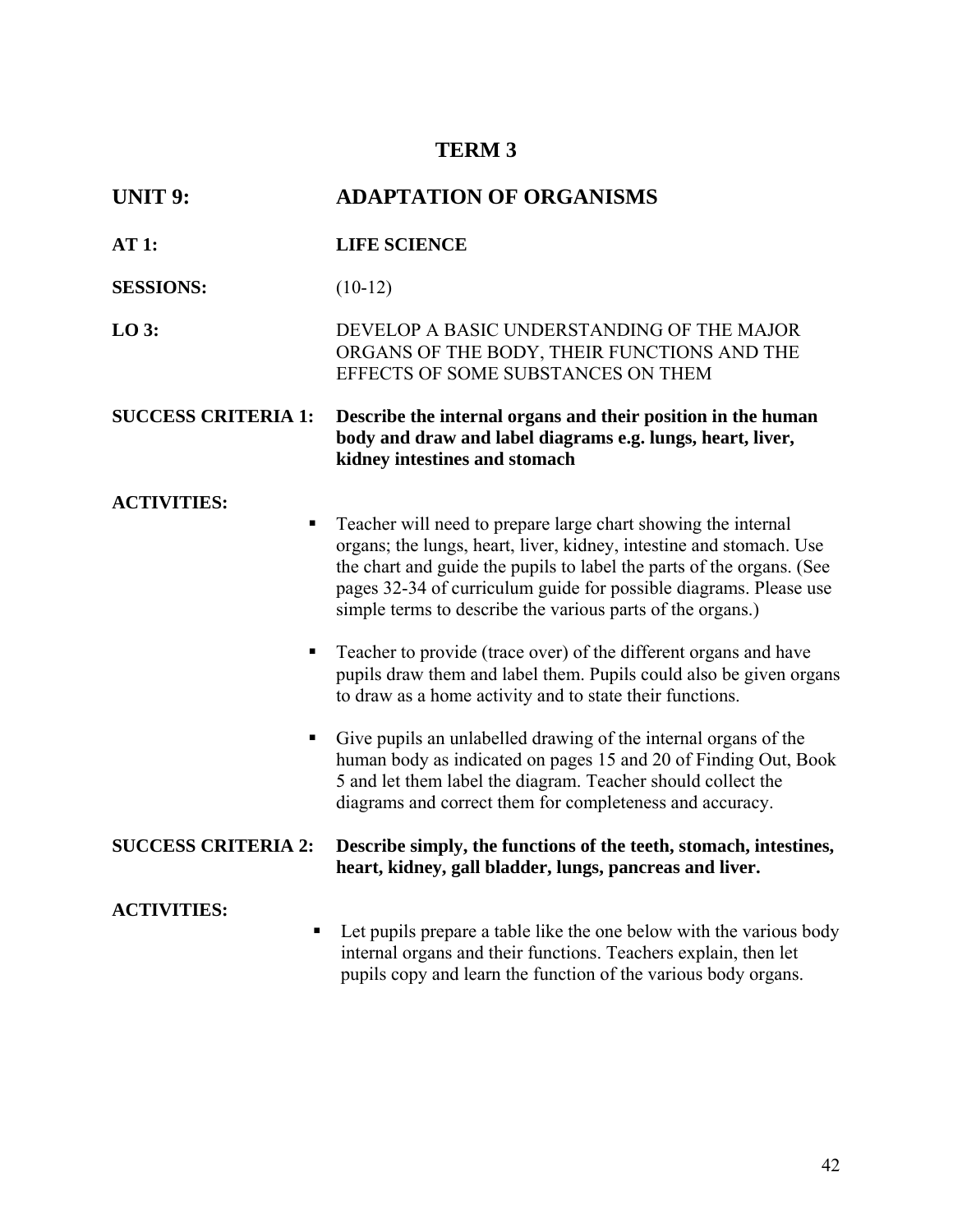| <b>INTERNAL</b>   | <b>FUNCTIONS</b>                                    |
|-------------------|-----------------------------------------------------|
| <b>BODY PARTS</b> |                                                     |
|                   | <b>Incisor-</b> bite off chunks of food.            |
| <b>TEETH</b>      | Canine- tear chunks into smaller pieces             |
|                   | <b>Molar-</b> Grinding and chewing of food          |
|                   | Storage of food particles and mixes food with       |
| <b>STOMACH</b>    | gastric juice during digestion in the abdomen.      |
|                   | Small Intestine- for digestion and absorption       |
| <b>INTESTINE</b>  | of digested foods.                                  |
|                   | <b>Large Intestine-</b> egestion of undigested food |
|                   | materials and removal of water from                 |
|                   | undigested food.                                    |
| <b>HEART</b>      | Pump blood to all parts of the body.                |
| <b>KIDNEY</b>     | Changes waste into urine                            |
| GALL              | Stores bile which is produced in the liver          |
| <b>BLADDER</b>    |                                                     |
| <b>LUNGS</b>      | Help in breathing. Take in and expel air from       |
|                   | the body.                                           |
| <b>PANCREAS</b>   | Produce insulin for the digestion of sugar and      |
|                   | also produce pancreatic juice to aid digestion.     |
| <b>LIVER</b>      | Produce bile and digestive juices It helps to       |
|                   | keep our body working well.                         |

Place pupils in small groups and give each group an organ to research and they then make a presentation to the class. The presentation should be made using construction or manila paper.

#### **SUCCESS CRITERIA 3: Discuss the basic life processes. E.g. feeding, breathing, movement , reproduction, etc.**

**CONTENT:** Feeding involves the taking in of food substances. Animals including humans need to eat in order to survive. Eating is one of the basic life processes. The food which is taken through the mouth of humans is chewed and cut into smaller pieces is mixed with saliva and is passed down into the stomach. Gastric juices mix with the food in the stomach. It is passed into the small intestine where it is mixed with pancreatic juices. Some of the digested food enters the blood stream. The rest of the undigested food substances enter the large intestines where water is drawn from it and is passed through the kidneys and is passed out as urine **Breathing** involves the inhaling and exhaling of air. The nostrils and the lungs are mainly responsible for breathing. Air is drawn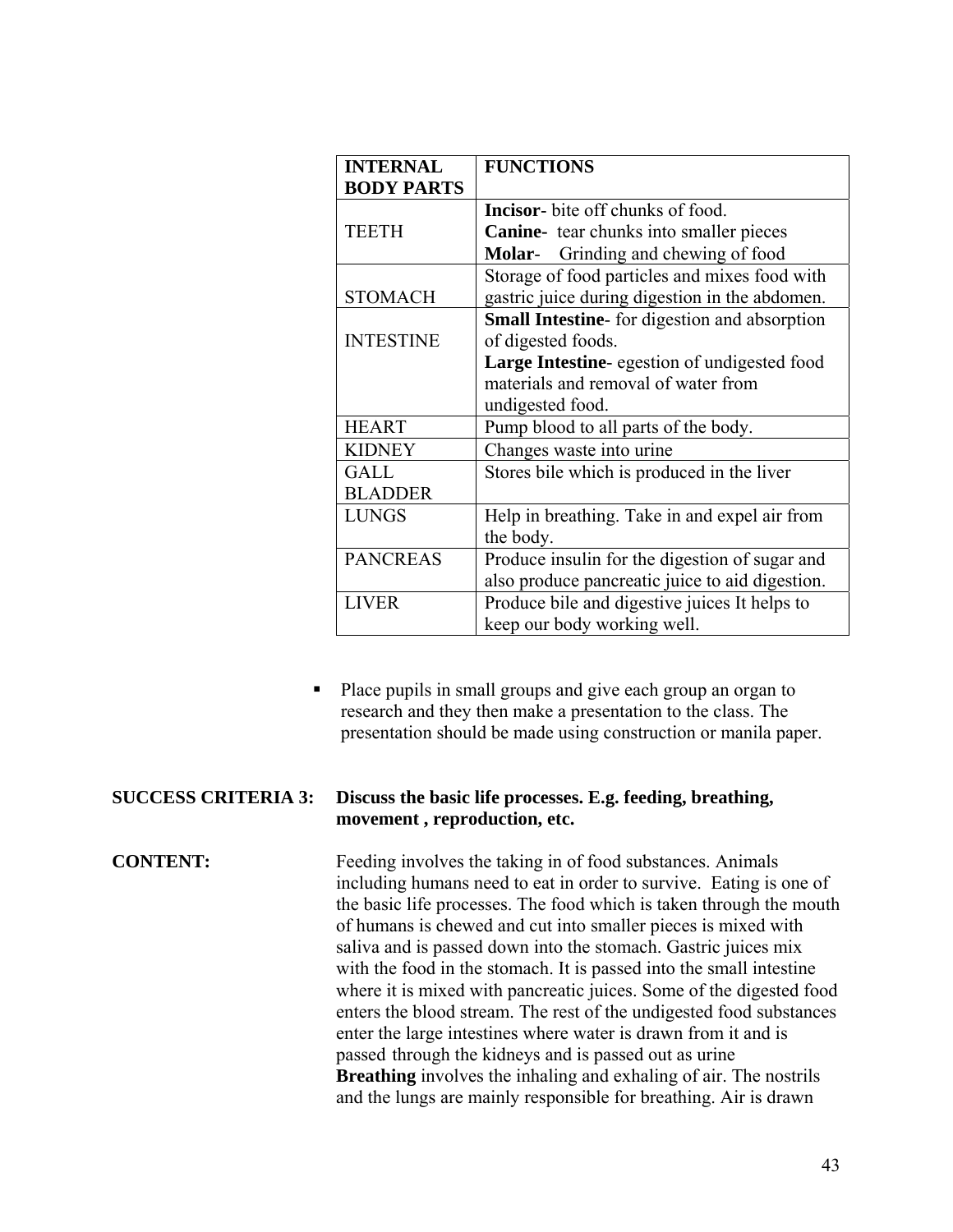into the nostrils then it enters the lungs. In the lungs it is stored in structures called air sacs or alveoli. The air then diffuses through the blood and is taken to the heart where is it pumped to all the parts of the body. The blood returns carbon dioxide to the lungs. The carbon dioxide diffuses into the air sacs and is exhaled by the lungs. When inhaled air enters the body the lungs expands and move upwards and outwards to increase its volume. When air is exhaled from the lungs the lungs move downwards and inwards. A special type of muscle helps the lungs to move. This is called the diaphragm.

 **Movement** in humans and animals is the ability to move from place to place in search of food, mating and to defend themselves. The main parts involve in animal movement are the bones, muscles and the joints. There are three main types of joints, the hinge found in the elbow and knee, ball and socket joint found in the shoulder and neck and the gliding joints located in the hands and feet. **Reproduction** is the production of new offspring. It involves the joining of a male sperm cell and a female egg cell to form an embryo. The embryo develops into a foetus in humans. The length of time it takes to reproduce varies from one animal to the next. In human it is nine months, and in birds it's 19-21 days. In rabbits it is 21 days.

#### **ACTIVITIES:**

- Let pupils discuss the various life processes and share their information with the whole class.
- Place pupils in small groups and give each group one of the life processes described above to research and make a presentation to the class. They may choose their mode of presentation.
- Discuss with class the different taste people have for food. Have class conduct a survey of foods that members of the class like and foods they do not like. The survey can be extended beyond their class to other classes and the community. Let them present their information gathered in table and graph form. They should attempt to answer the following questions: which food was most liked? Which was least liked? Which is most healthy? Which is most unhealthy? What advice would they give to persons using unhealthy foods?
- Give pupils a picture of a skeleton and let them label the location of the various types of joints; hinge, ball and socket, and flat joints
- Invite pupils to come to the front of the class and let them move different parts of their body. Ask another pupil to name the type of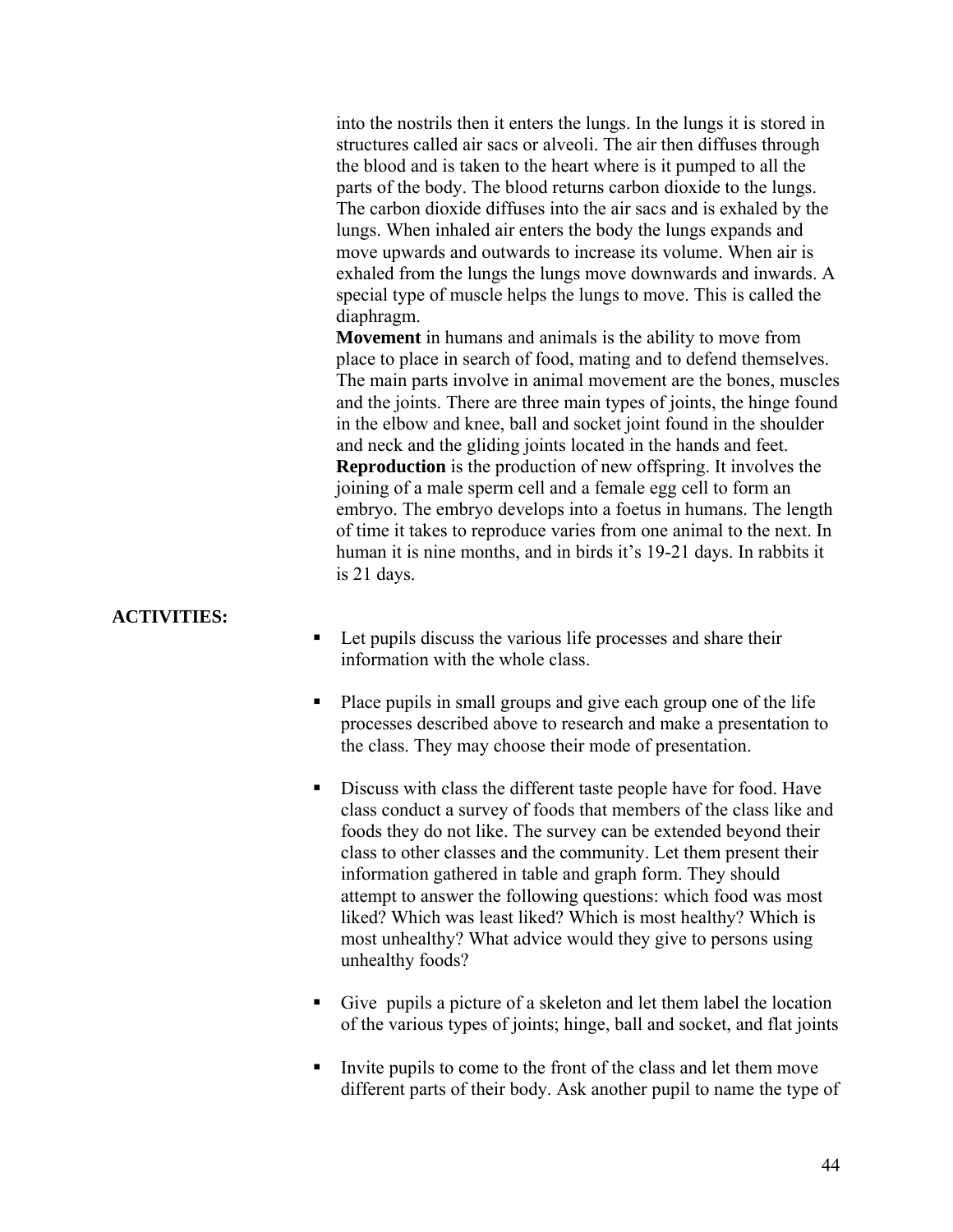joint associated with that type of movement. Pupils should record the information in their note books.

| <b>Body Location</b> | <b>Type of Joint</b> |
|----------------------|----------------------|
| Neck                 |                      |
| Shoulder             |                      |
| Elbow                |                      |
| Waist                |                      |
| Wrist                |                      |
| Hand                 |                      |
| Hip                  |                      |
| Knee                 |                      |
| Ankle                |                      |
| Foot                 |                      |

■ Let pupils fill out the following table from the above activity.

- Place pupils in small groups and let each group research reproduction in a different animal including humans. Let them make a presentation to the whole class. They should use manila, construction, flip chart or card board paper to present their information. They should state in their presentation a description or diagram of the reproduction system in the female, the length of time it takes for the young to emerge and how is the young called?
- Teacher will display prepared chart with labelled diagrams of the male and female sex organs. Give pupils an unlabelled diagram on a sheet of paper and let them label it correctly.
- Let pupils draw a labelled diagram of the lungs as seen in the upper section of the diagram on page 15. Let them label the following parts: lungs, diaphragm, wind pipe/trachea, the bronchus (one of the branches leading to the lung), alveolus and air sac. (See page 49, Let's Learn science, Book 4).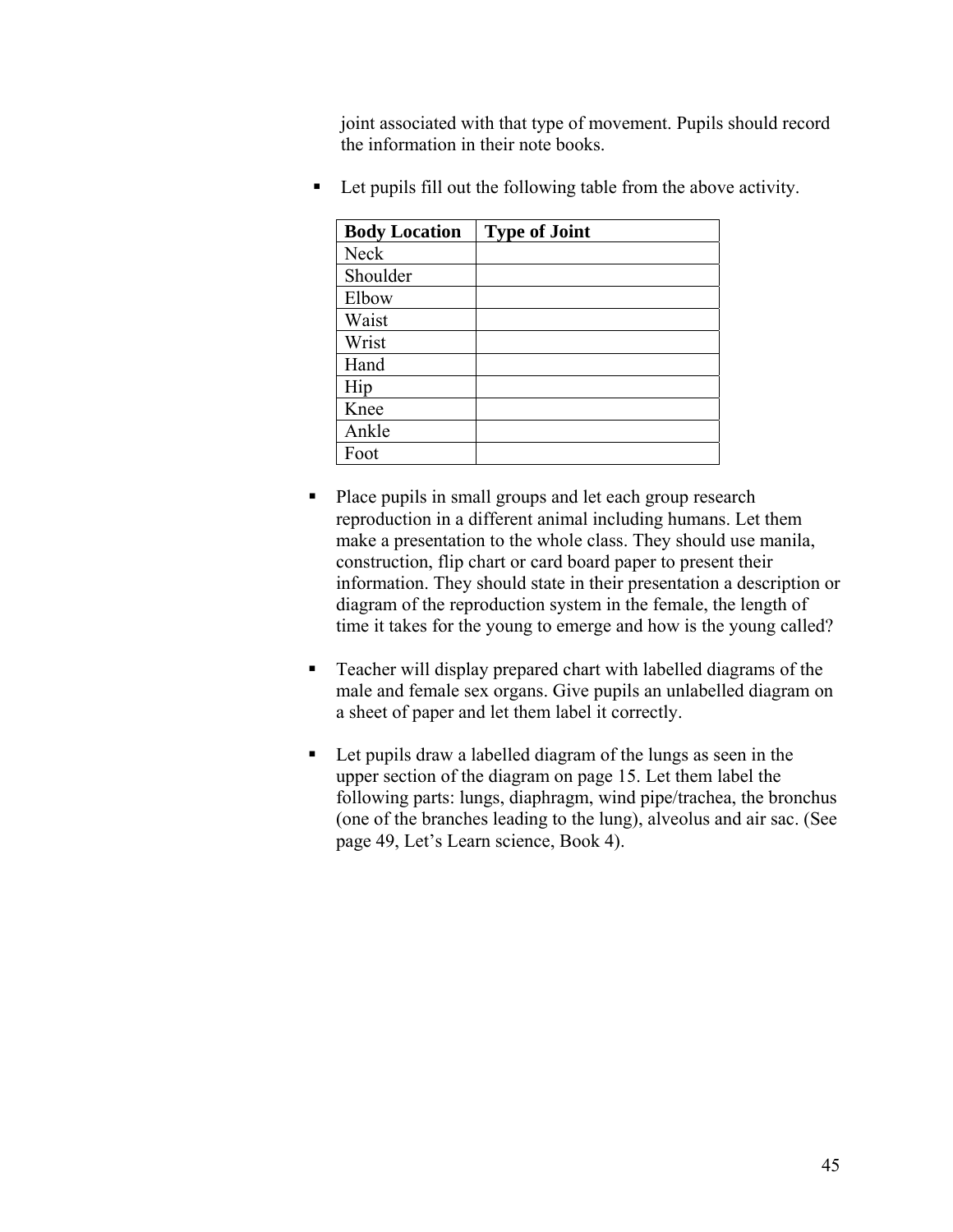

- Let pupils design a model of a lung using the following materials; an empty soda bottle (2 litres), 2 balloons, 2 drinking straws, a rubber band and a piece of clear plastic. Let them use their model to demonstrate the breathing process.
- Let pupils draw a labelled diagram of the kidney showing the, ureter, the blood vessel taking clean blood to the heart (the renal artery) and the vessel taking blood and waste to the kidney (renal vein), the medulla and cortex only. (see diagram below, exclude the parts that are not mentioned in the activity)



■ Let pupils draw a diagram of the heart and label the following parts (aorta, left and right ventricles, left and right auricles, tricuspid valve, mitral or bicuspid valve). Teacher can also give students an unlabelled diagram of the heart and have students labelled the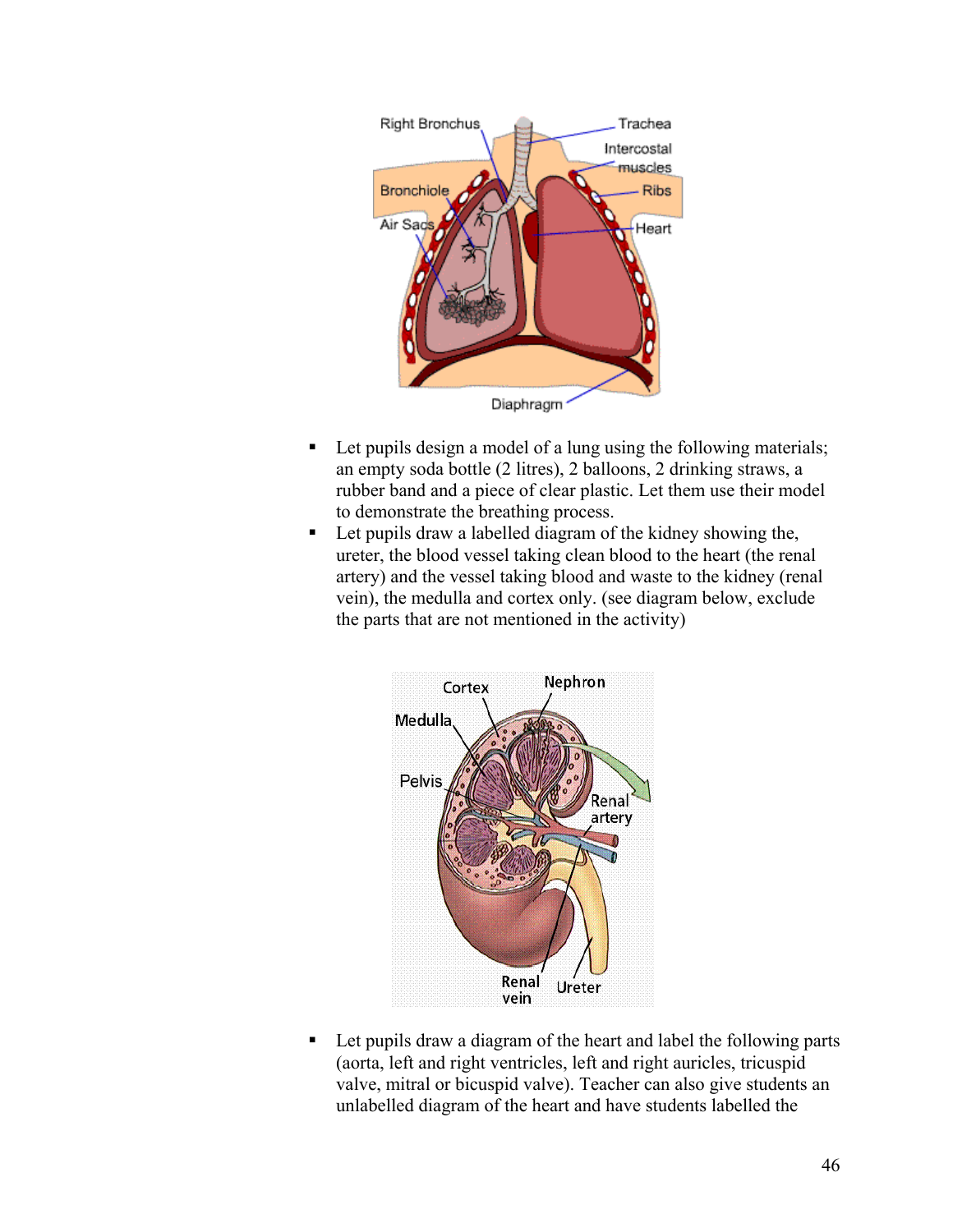diagram from a bigger chart posted at the front of the class or drawn on the chalk board.(Only the parts mentioned above should be included).



Helicon Publishing Ltd. 1999 All rights reserved

■ Let pupils label the diagram of the ear. A prepared labelled drawing should be posted on the chalk board with the following parts (the outer, middle and inner ear, the ear drum, the hammer, anvil, the stirrup and the cochlea). See diagram below. The terminology used in the diagram below is inappropriate for grade five. They should be substituted for those mentioned in the activity. For example the **ears drum** instead of **tympanic membrane**, the **stirrup**, **hammer** and **anvil** instead of **auditory bones**. Also indicate the **outer**, **middle** and **inner** ear



■ Let pupils label a diagram of the eye from an unlabelled diagram, either drawn or posted on a chart on the chalk board. The diagram should include: the lens, the iris, the pupil, the retina, the cornea and the optic nerve. (See the diagram below). Let them state the functions of the following parts, iris, cornea, pupil, lens retina and optic nerve.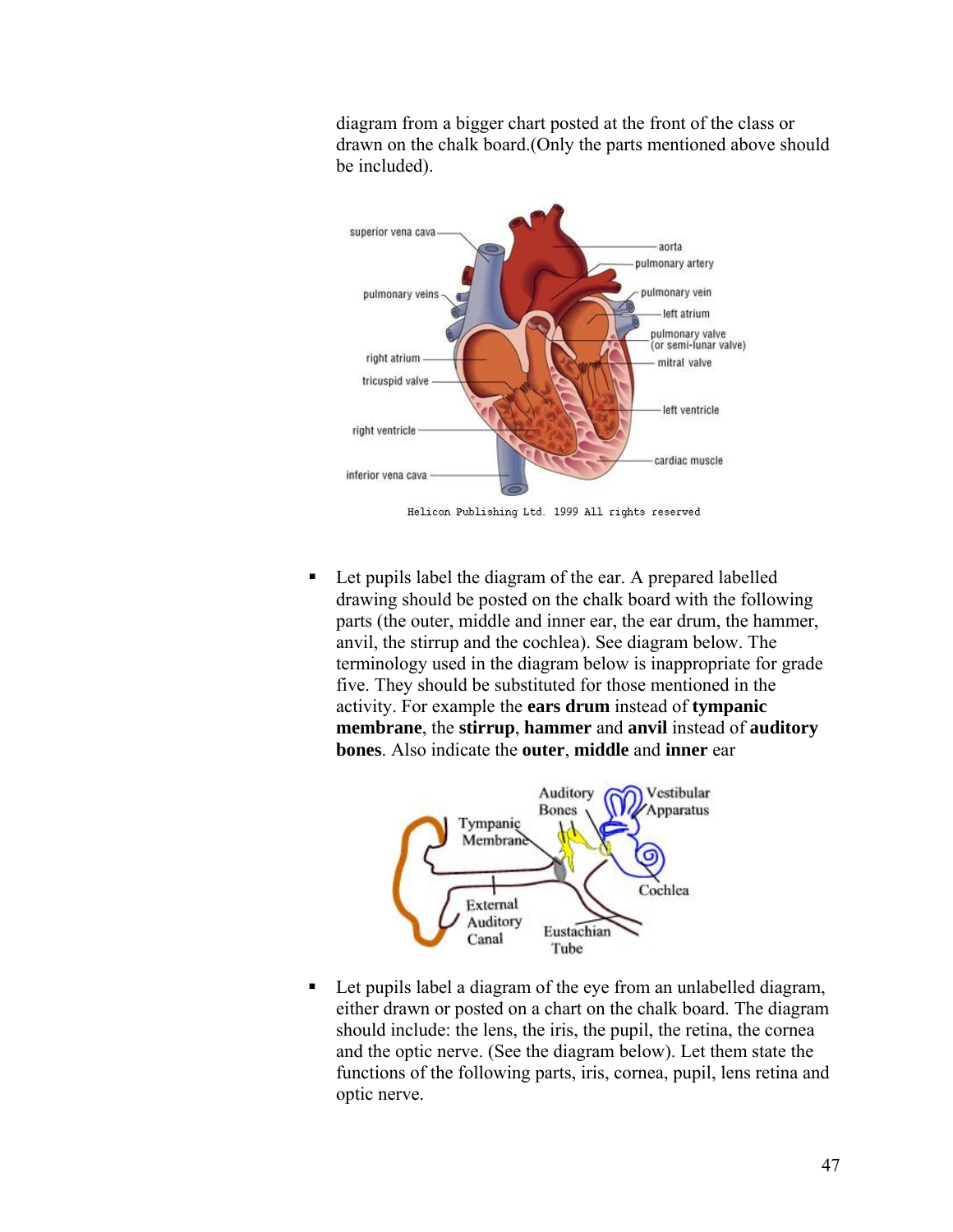

■ Let pupils label a diagram of the tooth. Let them show the following parts of the tooth; the crown and the root, dentine, enamel, pulp cavity, and the root canal (see diagram below)



# **SUCCESS CRITERIA 4: Describe the effects of various drugs (alcohol, tobacco, antibiotics, marijuana and cocaine) on the body.**

# **ACTIVITIES**

- Let pupils role play the effects of various drugs on the body and mind. Hold discussion with pupils about effects of drugs. Note the important points on the chalk board and let them copy them on their note books at the end of the discussion.
- Have pupils list as many substances as they know that are harmful to the body. Get them to carry out their exercise in groups, and then share their information with the class.
- Carry out a demonstration by inviting a smoker to the classroom. Material needed: a smoker, a cigarette, and cotton wool or tissue paper (white). Let the smoker blow a few puffs of smoke on to the tissue paper or cotton wool. Let pupils observe the darkened stains caused by the smoke. Ask pupils if they have noticed (a) the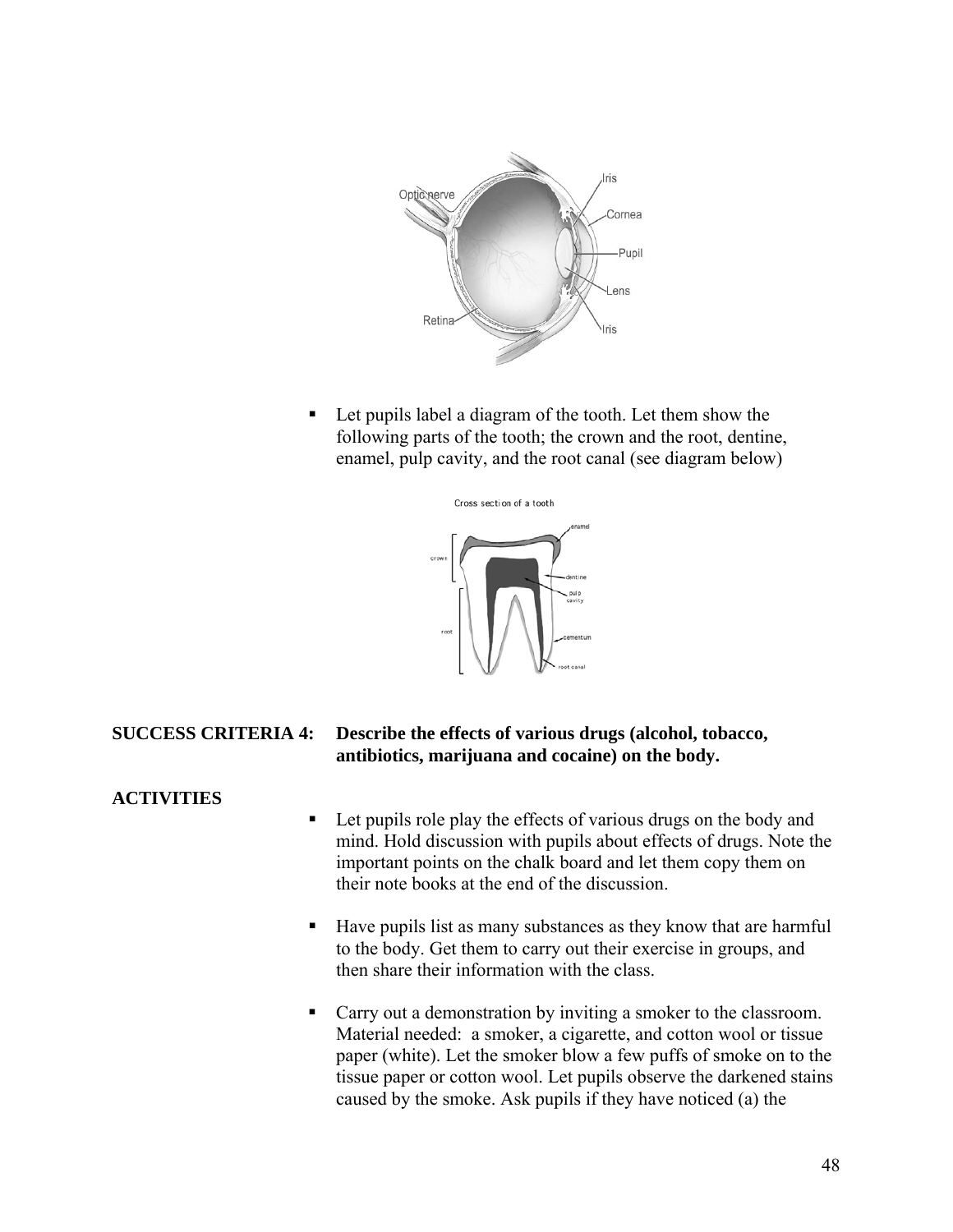stained teeth and fingers of heavy smokers (b) the breath of a smoker. (The darkened spot is caused by nicotine content of the cigarette). Teacher should explain to students that smoke has a similar effect on human lungs. It destroys the cells of the lungs which causes lung cancer.

- Have pupils work in small groups and let them describe the reaction and behaviour of someone who is under the influence of alcohol. Let them share their information with the class. Note the important points on the chalkboard and let students record them in their note books.
- Invite a substance abuse counsellor to the classroom and have them talk on the effects of substance abuse on peoples' health. Have pupils do a written report on the counsellor's presentation.
- Let pupils design and prepare posters on a theme related to the dangers of drugs and have them place the posters in strategic places around the school. Evaluate them for the clarity and neatness of the posters.
- Let pupils compare the positive use of antibiotics to the negative use and abuse of cocaine or marijuana. They should look at the advantages and disadvantages of both drugs. (Cocaine is used as a sedative in hospitals and marijuana is used as a herbal medication against asthma. However when these substances are used for smoking they can be very dangerous to the brain and other body organs), especially when taken in high quantities or when used continuously.
- Let pupils research some antibiotics used in controlling diseases. Let them name the disease or diseases controlled by these drugs the possible side effects. Let them discuss the abuse or misuse of the drugs and the danger they pose.
- Let pupils debate the following topics. This can be done in collaboration with the social studies and language art teacher/subject.
- "Illegal drugs are a danger to the academic development of young people".
- "Marijuana should never be legalized because it is a danger to young people."
- "Herbal medicines should be promoted to aid our eco-tourism instead of pharmaceuticals".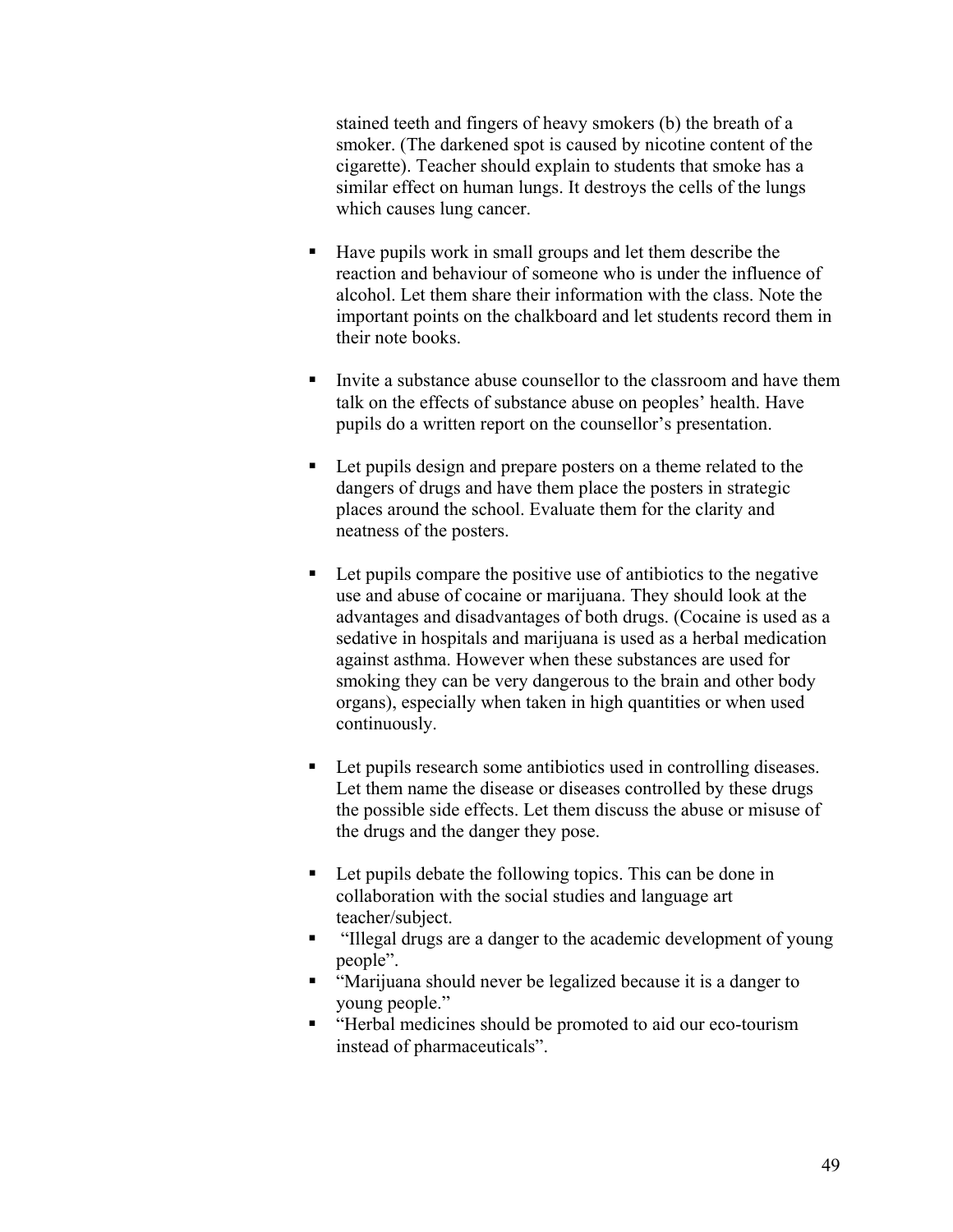- Let pupils write a letter to the editor of a local news paper indicating the effects that marijuana is having on some of the youths ("Paros") of their community.
- Teacher or principal should seek permission from the magistrate court to allow pupils of grade 5 to attend a court hearing on the illegal possession of marijuana, or cocaine by an individual. On returning to the classroom the pupils should hold a mock court hearing to role play the functions of the magistrate, lawyer, convict, prosecutor, and policeman. More than one activity should be role played to allow most students the opportunity to participate.
- Let pupils of grade 5 carry out a demonstration during break in the schoolyard advocating against the use of drugs. Let them come up with a theme for the demonstration and they should use various posters illustrating the theme. Example, "Education **YES**, drugs **NO",** "a peaceful community is a drug free community", "and a drug free lifestyle is a healthy style".

# **UNIT 9: ASSESSMENT**

- 1. Give pupils a diagram of the digestive system and let them label the following; gullet/oesophagus, stomach, small intestine, large intestine, rectum, and anus.
- 2. Give pupils a diagram of the excretory system and let them label the following; kidney, bladder and ureter.
- 3. Name two waste substances (liquids) that are excreted from the body? (sweat and urine)
- 4. Which organ is responsible for the pumping of blood in the human body (the heart)
- 5. The (kidney, lungs) help to get rid of liquid waste in the human body.
- 6. The main excretory substance found in urine is  $($ urea, protein)
- 7. Provide pupils with a diagram of the heart and let them label the following (left ventricle, left auricle, right ventricle right auricle, tricuspid and mitral valve, and aorta)
- 8. Let pupils match the type of teeth with their function.

| Type of Teeth | Function                     |
|---------------|------------------------------|
| Canine        | Chewing and grinding of food |
| molar         | Use for the cutting of food  |
| premolar      | Use for tearing              |
| incisors      | Crushing or grinding of food |

9. Describe briefly the function of the stomach.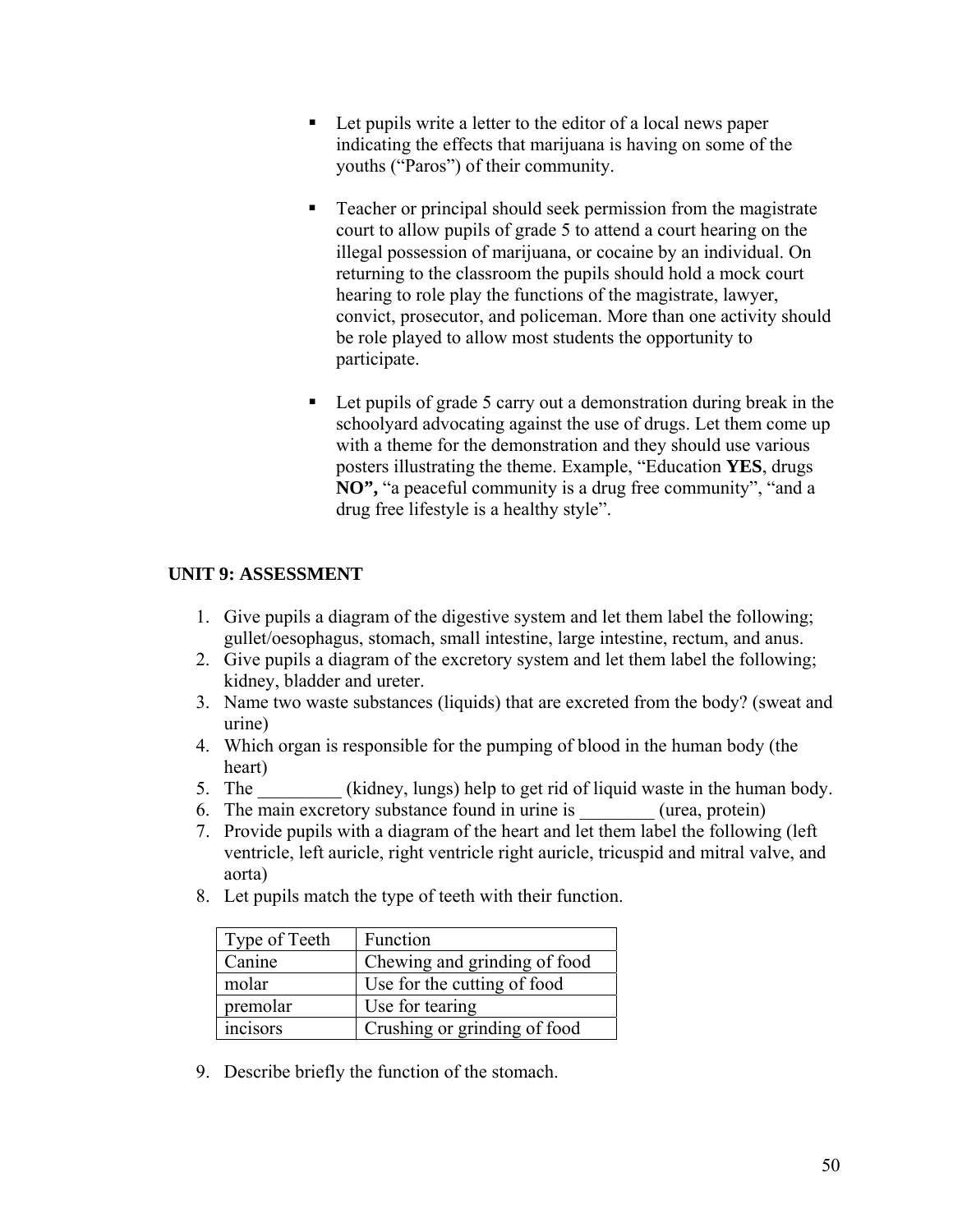- 10. Choose the correct answer; which of these digestive juices can be found in the stomach (A) Amylase, (B) Gastric juices, (C) Bile
- 11. Digestion is completed in A. the large intestine, B. the small intestine C. the stomach.
- 12. The production of bile takes place in the A. stomach, B. heart. C. liver.
- 13. State the differences between exhale air and inhale air
- 14. What type of joint would be found in the following position of the human skeleton?
	- (a) at the elbow\_\_\_\_\_\_\_\_\_\_\_\_\_\_\_\_\_\_\_\_ (Hinge joint)
	- (b) at the hip  $(Ball and socket)$
	- (c) at the neck  $\overline{\phantom{a}}$  (Ball and socket)
	- (d) at the shoulder \_\_\_\_\_\_\_\_\_\_\_\_\_\_\_\_\_\_(ball and socket
	- (e) in the fingers and toes  $\frac{\qquad \qquad }{2}$  (gliding)
	- (f) at the backbone\_\_\_\_\_\_\_\_\_\_\_\_\_\_\_\_\_\_\_\_\_ (gliding)
	- (g) at the knee (hinge joint)
- 15. The female reproductive gamete is called the \_\_\_\_\_\_\_\_\_\_. (Egg/Ovum)
- 16. The male reproductive gamete is called the \_\_\_\_\_\_\_\_\_\_\_\_ (Sperm)
- 17. The sperm is formed in the \_\_\_\_\_\_\_(testes)
- 18. The egg/ovum is formed in the  $\frac{1}{\sqrt{1-\frac{1}{n}}}\cos(\theta)$
- 19. The tube which connect the ovary duct to the uterus is called the (fallopian tube).
- 20. The fusing of the male and female sex cells is called \_\_\_\_\_\_\_\_\_\_\_ (fertilisation)
- 21. Which organ is most likely to be affected by the consumption of alcohol 2 (the liver)
- 22. Which drug may lead to cirrhosis of the liver (alcohol)?
- 23. Name two illegal drugs in Dominica \_\_\_\_\_\_\_ and \_\_\_\_\_\_\_ (cocaine and marijuana).
- 24. Name a drug which is not illegal in Dominica but causes plenty of problems in the society, especially at bars \_\_\_\_\_\_\_\_\_\_\_\_\_\_ (Alcohol).

# **RESOURCES**

Labelled and unlabelled charts with drawings of the kidney, heart, lung, liver, intestine, and stomach,

Labelled and unlabelled drawings of the EAR, EYE, and Human Skeleton

Labelled and unlabelled diagrams of the molar, canine and incisor teeth

Labelled and unlabelled diagrams showing position of the different types of joint located on the human skeleton. (Hinge joint, ball and socket, gliding)

Manila paper

Markers (various colours)

Photo copies of various body parts (un-labelled) for students to work with.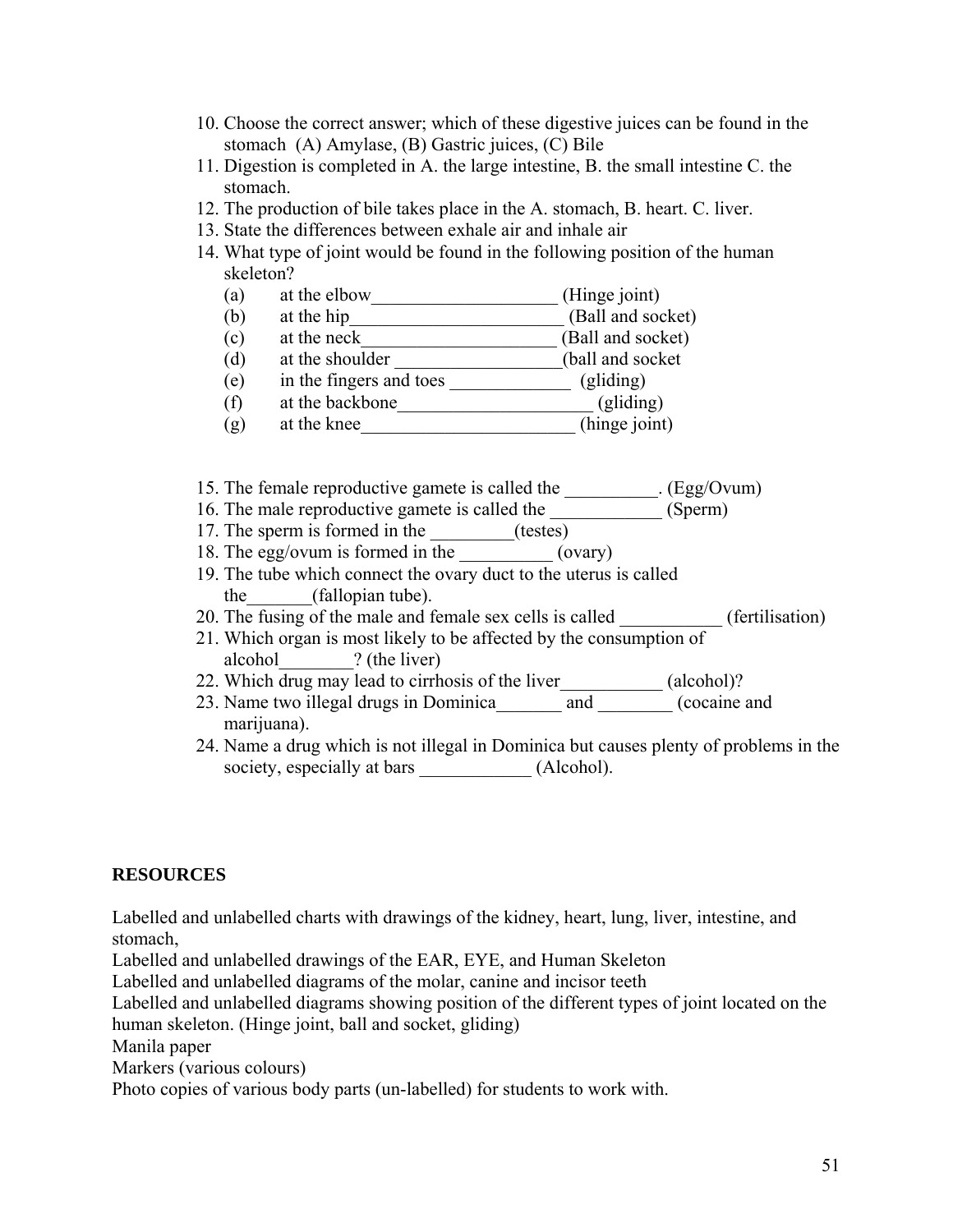# **UNIT 10: SOLAR SYSTEM AT 2: SPACE AND WEATHER SESSIONS:** 4-6 **LO 3:** DESCRIBE THE PLANETS OF THE SOLAR SYSTEM **SUCCESS CRITERIA 1: Research what is known about the planets of the solar system (Composition, support life, appearance, moons etc.)**

# **ACTIVITIES:**

Let students recite the rhyme "Many Very Early Men Just Sat Under-Neath". This will help them to match the first letter of every word in the rhyme with the first letter of the planets (Mars, Venus, earth, Jupiter, Saturn, and Neptune), so that they will be able to name and know the planets in the order that they are located from the sun. (**N.B**: Since 2006 Pluto is no longer regarded as a planet it is known, instead, as a dwarf planet. In this regard there are now only eight planets instead of nine.)

■ Let pupils use the internet, encyclopaedia and other resources to research the structure of the earth. Their presentation should include (a) Layers, distance from the sun, the time it takes for it to revolve around the sun, the time to rotate on its axis, number of moon, the imaginary line on which it rotates, its closest planet, and the galaxy to which it belongs. (The four layers of the earth are the crust, mantle, outer core, and inner core).

# **SUCCESS CRITERIA 3: Construct a model of the solar system and make a presentation**

# **ACTIVITIES:**

- Place students in small groups and let them prepare a model of the solar system. Materials needed: 10 pieces of strings of various lengths, small and medium balls, a 2 sq ft hard cardboard square, scissors, and protractor to mark the orbit of the various planets. They should use materials of their choice. (See model in book 5 page135-136 in let's learn science). Let them place their model for every one to see or let them make a presentation to the whole class.
- Let pupils research the various objects found in space. These should include natural; asteroids, meteors, and stars, etc. Man made or artificial; satellites, space ships, etc. let them make a presentation about the characteristics or importance of these objects.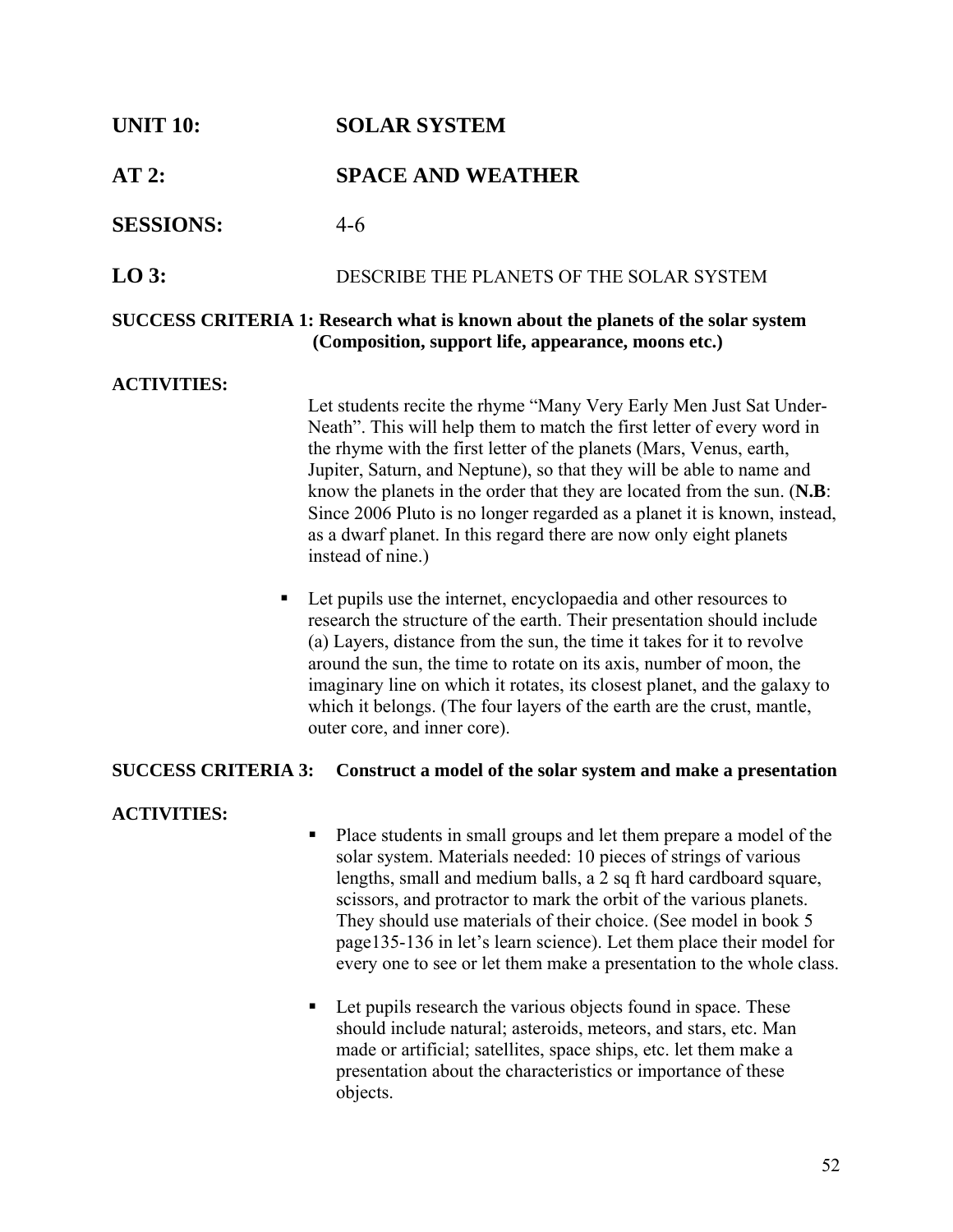#### **UNIT 10: ASSESSMENT**

- 1. Name the planets of the solar system in the order in which they are located from the sun.
- 2. Which planet is closest to the sun?
- 3. Which planet is furthest away from the sun?
- 4. Which planet is  $3<sup>rd</sup>$  in position away from the sun?
- 5. To what galaxy does the solar system belong? (the milky way)
- 6. What is the path/trajectory that the planet travels around the sun called?
- 7. Which is the second largest planet of the solar system?
- 8. Which is the largest planet of the solar system?
- 9. Which planet has a ring around its entire surface?
- 10. Produce a drawing of the earth and show the following parts; the core, mantle, and the crust.
- 11. Which solar body is no longer considered a planet after 2006?
- 12. Write an essay of 120 words indicating the importance of satellites to humans.
- 13. Which country was the first to send men to the moon?
- 14. People who travel to space are called (astronauts, pilots)
- 15. Name two astronauts who travelled to the moon, in what year was that?
- 16. Name a Russian and an American spaceship which have travelled in space. (Russian-Sputnik and American- Challenger/Apollo/Columbia spacecrafts.
- 17. Why does the moon not support life?
- 18. Why do you man has not yet visited Mercury?
- 19. Where is movement more restricted on earth or on the moon? Explain.

# **Resources**

Pictures of the various planets Pictures of the moon Pictures of space graft /spaceship Picture of satellite Foot ball, cricket ball, tennis balls to represent the planets Plasticine Strings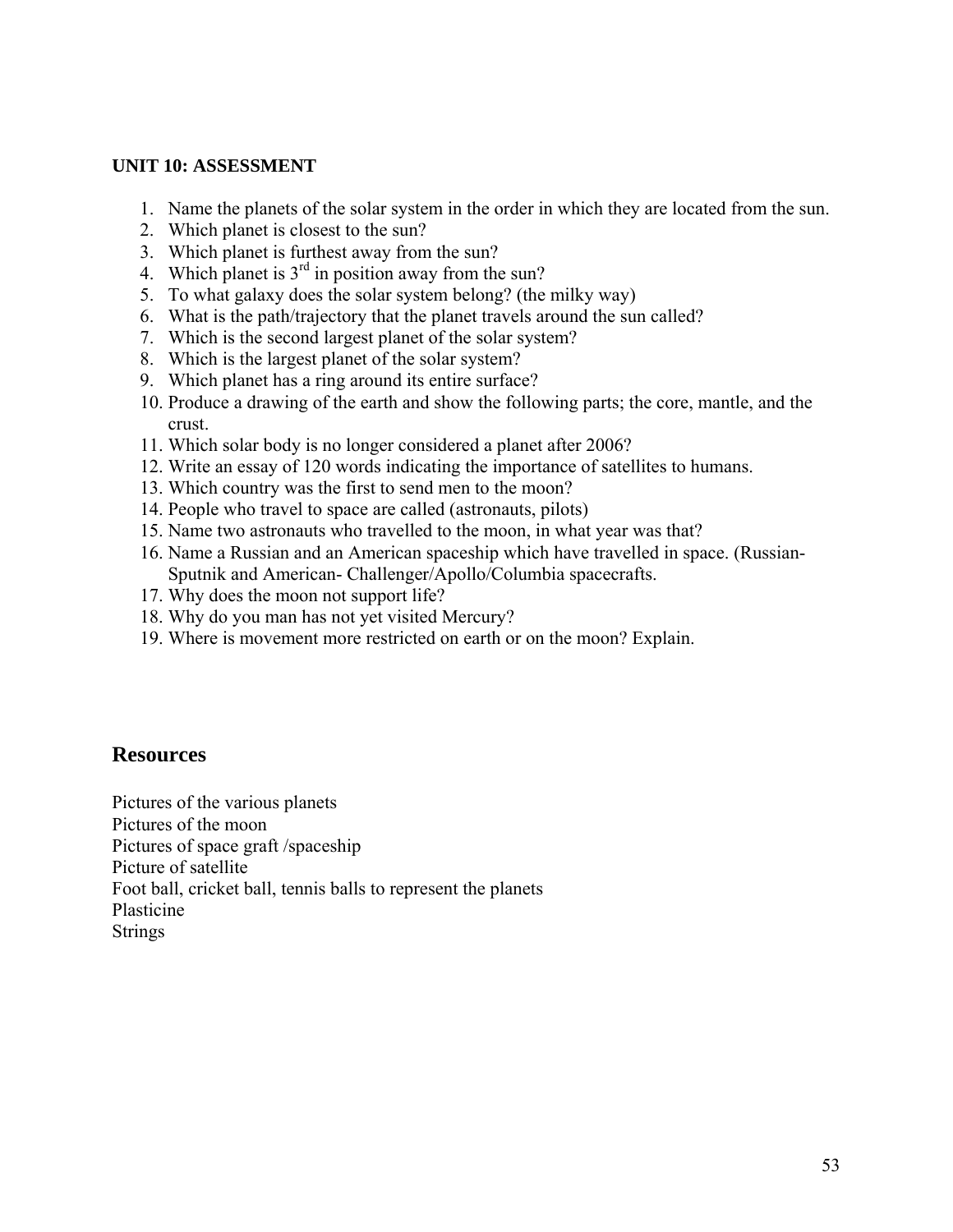| <b>UNIT 11:</b>              | <b>MATTER</b>                                                                                                                                                                                                                                                                                                                                                                                                                                                                                                                                                                                                                                                                                                                                                                                                                                                                                                                                                                                                                                                                                                                                                                                                                                                                                                                                                                                                                                                                                                                                                                          |  |
|------------------------------|----------------------------------------------------------------------------------------------------------------------------------------------------------------------------------------------------------------------------------------------------------------------------------------------------------------------------------------------------------------------------------------------------------------------------------------------------------------------------------------------------------------------------------------------------------------------------------------------------------------------------------------------------------------------------------------------------------------------------------------------------------------------------------------------------------------------------------------------------------------------------------------------------------------------------------------------------------------------------------------------------------------------------------------------------------------------------------------------------------------------------------------------------------------------------------------------------------------------------------------------------------------------------------------------------------------------------------------------------------------------------------------------------------------------------------------------------------------------------------------------------------------------------------------------------------------------------------------|--|
| AT4:                         | PHYSICAL SCIENCE                                                                                                                                                                                                                                                                                                                                                                                                                                                                                                                                                                                                                                                                                                                                                                                                                                                                                                                                                                                                                                                                                                                                                                                                                                                                                                                                                                                                                                                                                                                                                                       |  |
| <b>SESSIONS:</b>             | $6 - 8$                                                                                                                                                                                                                                                                                                                                                                                                                                                                                                                                                                                                                                                                                                                                                                                                                                                                                                                                                                                                                                                                                                                                                                                                                                                                                                                                                                                                                                                                                                                                                                                |  |
| $LO$ 3:                      | <b>INVESTIGATE CHANGES IN MATERIALS AND MATTER</b>                                                                                                                                                                                                                                                                                                                                                                                                                                                                                                                                                                                                                                                                                                                                                                                                                                                                                                                                                                                                                                                                                                                                                                                                                                                                                                                                                                                                                                                                                                                                     |  |
| <b>SUCCESS CRITERIA 1:</b>   | Identify melting, freezing condensation and evaporation as<br>changes of state                                                                                                                                                                                                                                                                                                                                                                                                                                                                                                                                                                                                                                                                                                                                                                                                                                                                                                                                                                                                                                                                                                                                                                                                                                                                                                                                                                                                                                                                                                         |  |
| <b>ACTIVITIES:</b><br>٠<br>п | Materials needed: Ice cubes, 2 small dish/Petri dishes/tin covers,<br>petroleum jelly, butter/lard, candle, mayonnaise, and matches.<br>- Place some ice cubes in the dish and leave it on the table for 10<br>minutes. Observe what happens and record the information.<br>-Place the petroleum jelly, the lard, butter on a dish, light the<br>candle with the matches and heat each of the dishes at a time.<br>-Observe what happens and record the observations.<br>Let pupils explain what happened. All the substances melted. What<br>was the state of matter at the beginning and at the end of the<br>experiment? What is the process called that changed one state of<br>matter to the next? (Melting)<br>Have pupils place water in a container then place the container<br>with the water in the refrigerator. Have them note the change of<br>state. What was the state of matter of the water before and after<br>freezing? What is the process called that changed one state of<br>matter to the next? (Freezing)<br>Let pupils observe the process of evaporation and condensation of<br>water by studying the diagram below. (This should be a<br>demonstration experiment.)<br><b>Materials needed:</b> A container with ice cubes, a heat source<br>(Bunsen burner or an alcohol lamp), a container with water, A<br>tripod. Mount the apparatus as shown in the drawing and observe<br>The water as it changed to gas (water vapour and then condenses<br>on the cold surface and then changed to water (liquid) again. Label<br>the diagram to show the changes. |  |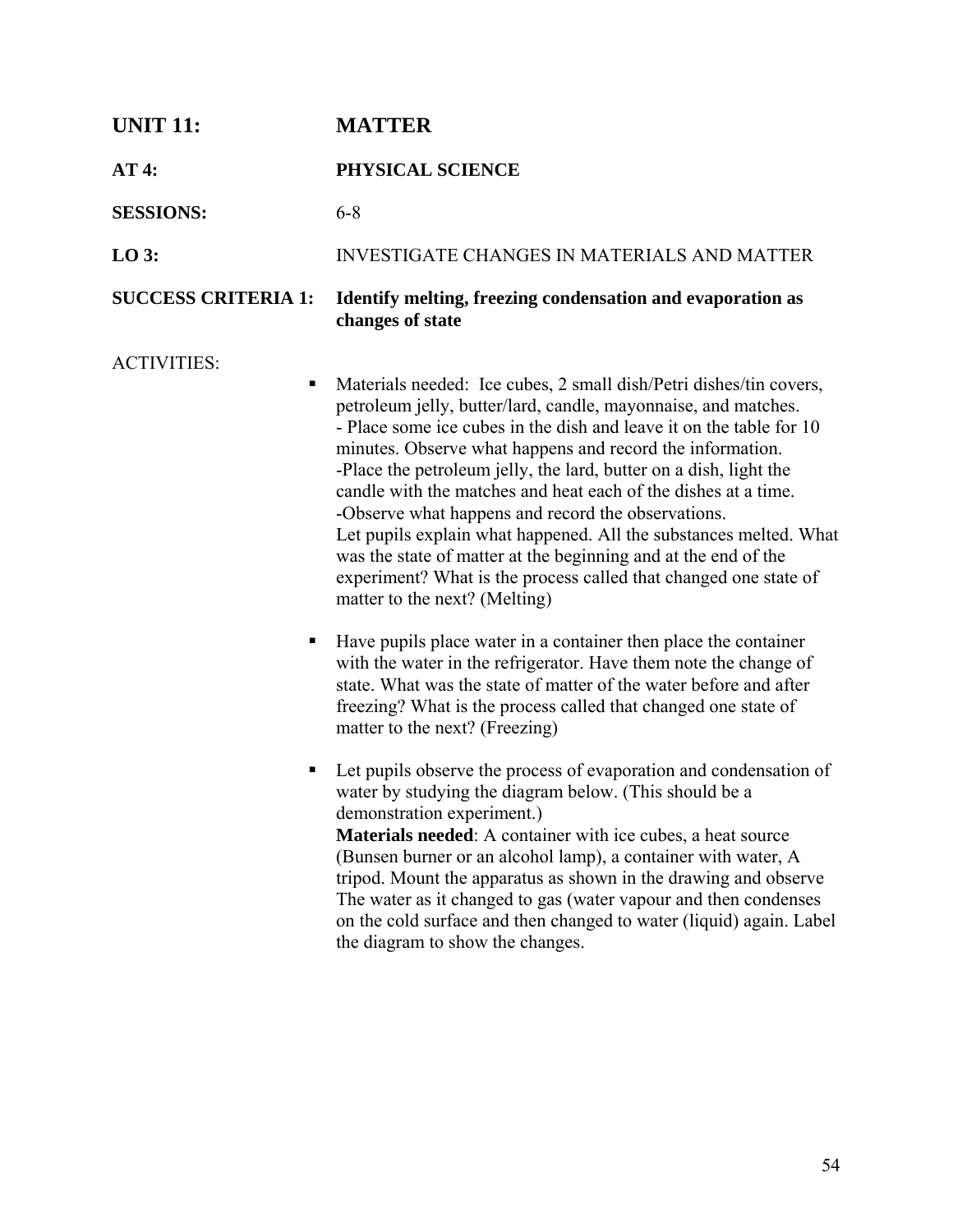

■ Have pupils place the arrows in the proper direction and put the states of matter in the proper position:



 (Liquid, solid, condensation, melting, freezing, water vapour, water, gas, evaporation and ice)

- Have pupils relate the processes mentioned above to the changes taking place in the water cycle. They may use a diagram of the water cycle to illustrate their answer. Let them explain their answer to the class.
	- Let pupils give examples of every day life of the natural processes of changes in the State of matter. (Rain pouring, water evaporating from a puddle, the water level in a pond dropping, ice taken out from the refrigerator and left on the counter melting, and clothes drying after being left outside on a line, etc.)
	- Let pupils explain the phenomenon produced when a class filled with ice becomes wet with droplets of water dripping on its sides without having any noticeable holes.

# **SUCCESS CRITERIA 2: Investigate a mass of water when it changes from liquid to solid and back**

■ Have pupils investigate a volume of water when it changes from liquid to solid and back. Measure a quantity of water in a measuring cylinder. Pour the water in a measuring plastic or clear container like a cut soda bottle (use the bottom half). Place the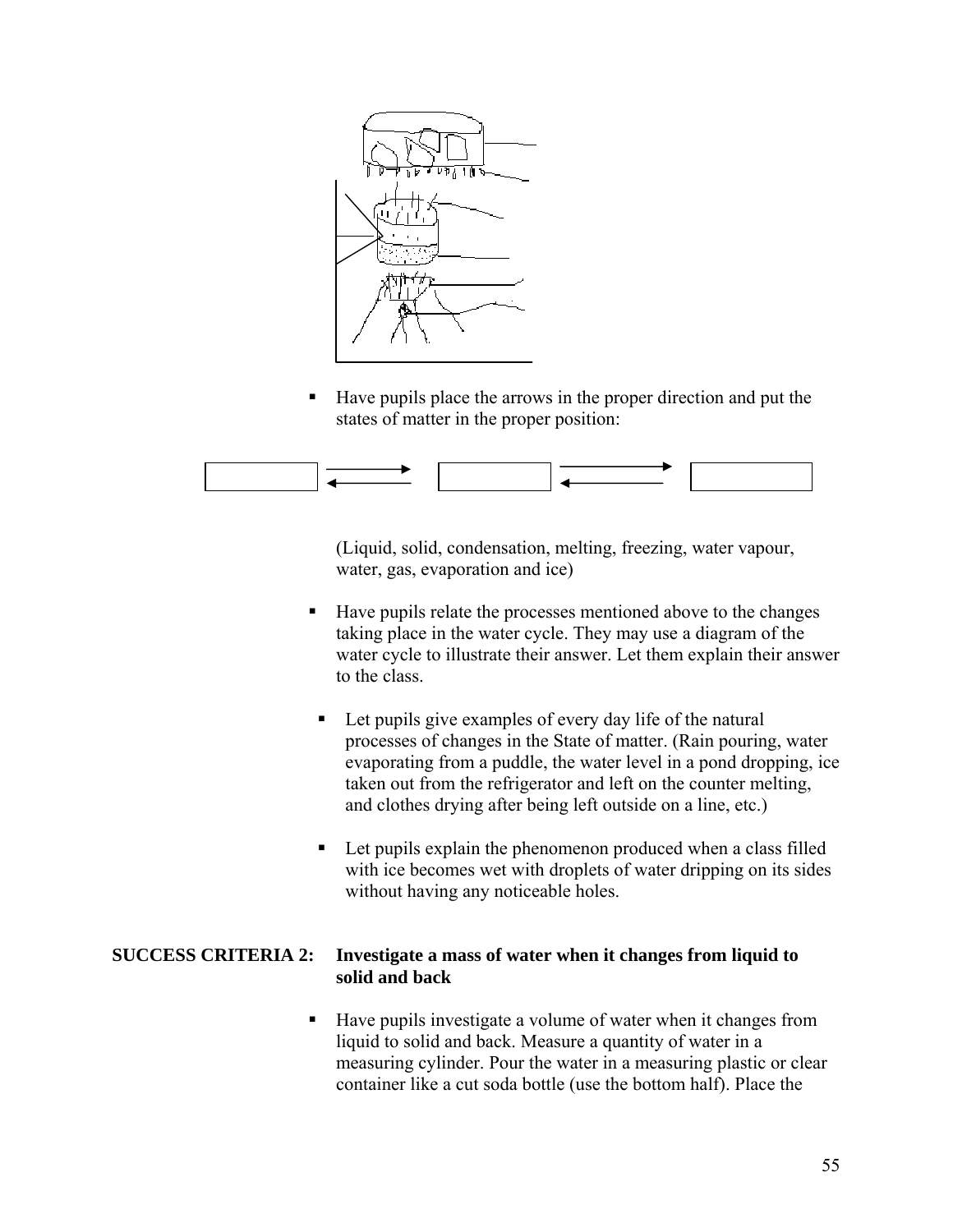container of water in the refrigerator freezer. Remove the container after the water is freeze. Record the temperature of the water in  $\rm^{0}$  C. Leave the ice on the window ledge or on the laboratory counter and observe what happens. Measure the quantity of water again using the same measuring cylinder. Record your findings. Is there any difference in the volume of the water? Mark the water level with a marker. Freeze the same water sample again and observed what happened. Was their an increase/decrease in the water volume after freezing?

• Place a container of water on the windows ledge and observe what happens over three days. Explain why there was a change in the volume of water in the container. Did the amount of water in the container increase or decrease? What happened to the water? (It evaporated)? In what state did the water escaped from the container? What caused the water to evaporate from the container? (the heat from the sun)

# **SUCCESS CRITERIA 3: Draw a diagram to show the change of state of matter**

# ACTIVITY

 $\overline{\phantom{0}}$ 

■ Let pupils draw a diagram using the boxes below and various arrows to represent the different states of matter and the changes taking place.(freezing, melting, evaporation, and condensation)

 Let pupils draw the arrangement of the particles of each state of matter and explain the strength of the force of attraction between the particles of each state of matter, particularly making reference to the distance between particles in each arrangement. For example force of attraction between the particles of a solid is strong, between particles of a liquid is moderate and between the particles in a gas is weak.

# **UNIT 11: ASSESSMENT**

1. Use an arrow to show the direction in which evaporation is taking place

Water --------------- Steam

- 2. what change of state is taking place when water vapour is changing to water (Condensation, freezing): Water----------------------- Water vapour
- 3. Has the water gain heat of loss heat? (It has loss heat)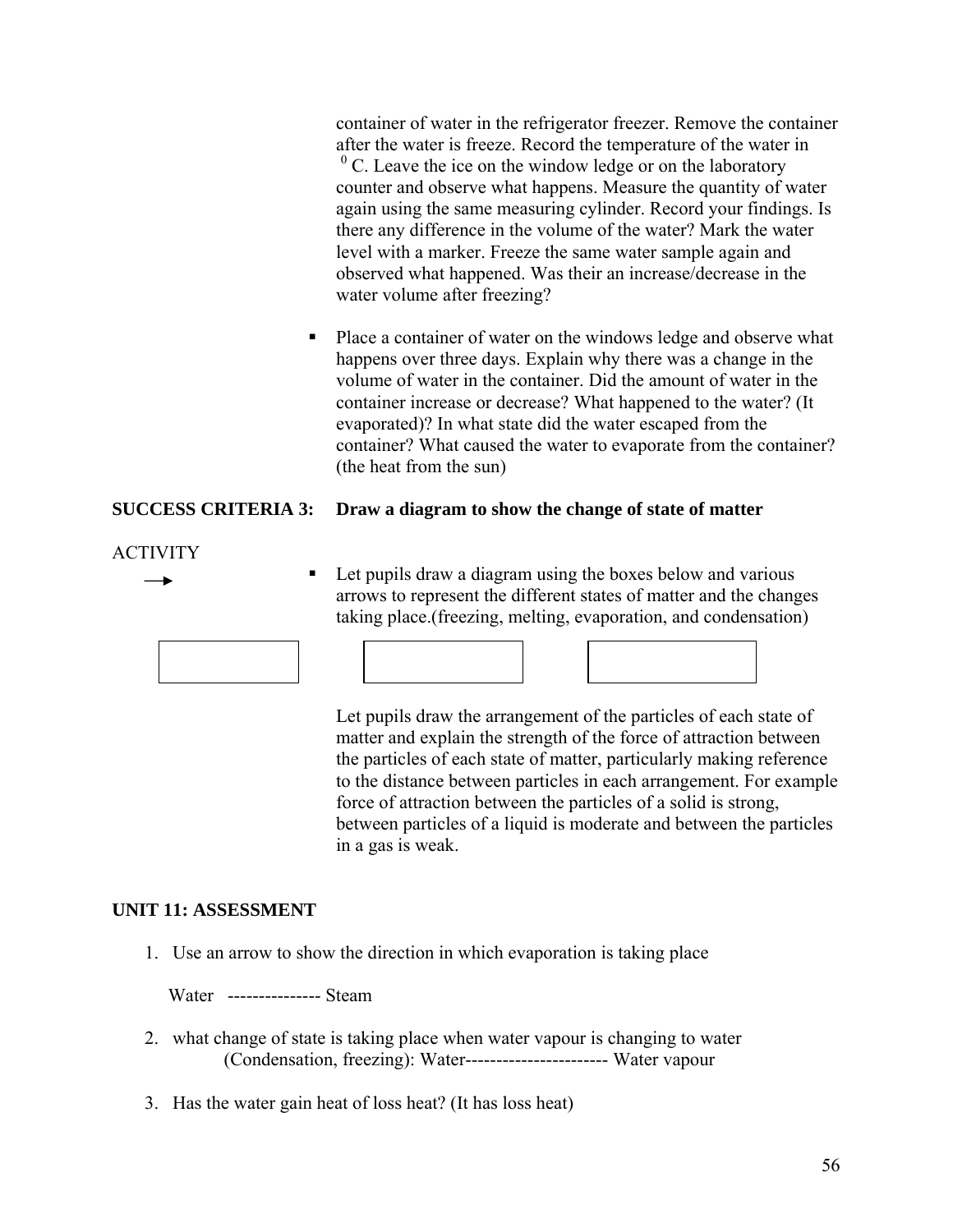- 4. Name the state of matter of the following substances, A. water, B. water vapour, C. ice.
- 5. When ice is melted to water is there a loss or gain of energy? (gain of energy)
- 6. Where is the force of attraction stronger, between the particles of a solid or the particles of a liquid? (between the particles of a solid)

# **RESOURCES**

Bunsen burner/alcohol lamp tripod small cooking pot ice trays water butter/lard/cheese/petroleum jelly measuring cylinder/measuring cup Thermometer freezer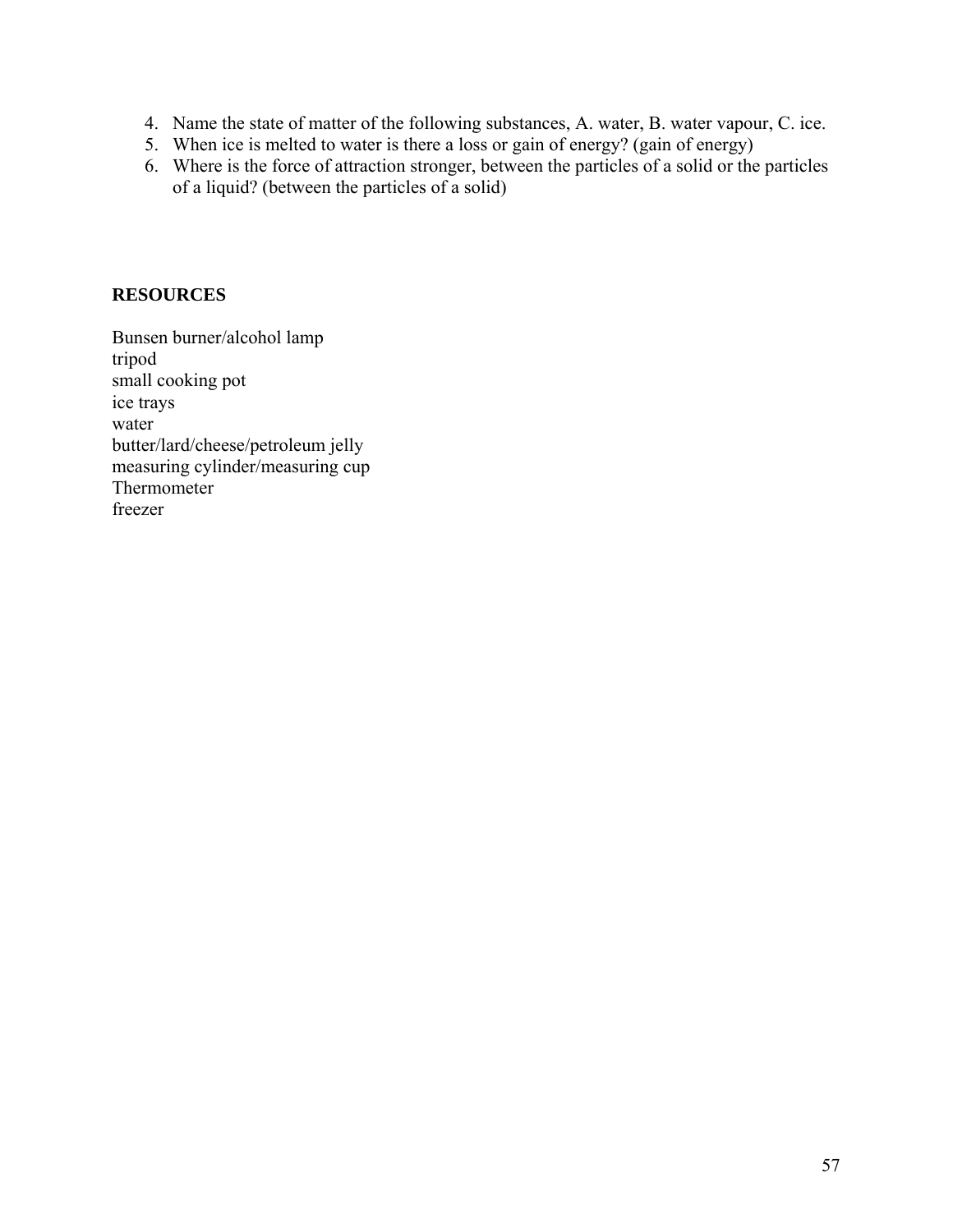| <b>UNIT 12:</b>            | <b>ANIMALS</b>                                                                                                                                                                                                                                                                                                                                                                                                                                                                                                                                                                                                                                                                                                                                                                                                                                                                                                                                                                                                                                                                                                                                                                                                                                                                                                                                                                                                                                      |  |
|----------------------------|-----------------------------------------------------------------------------------------------------------------------------------------------------------------------------------------------------------------------------------------------------------------------------------------------------------------------------------------------------------------------------------------------------------------------------------------------------------------------------------------------------------------------------------------------------------------------------------------------------------------------------------------------------------------------------------------------------------------------------------------------------------------------------------------------------------------------------------------------------------------------------------------------------------------------------------------------------------------------------------------------------------------------------------------------------------------------------------------------------------------------------------------------------------------------------------------------------------------------------------------------------------------------------------------------------------------------------------------------------------------------------------------------------------------------------------------------------|--|
| AT4:                       | <b>AGRICULTURE SCIENCE</b>                                                                                                                                                                                                                                                                                                                                                                                                                                                                                                                                                                                                                                                                                                                                                                                                                                                                                                                                                                                                                                                                                                                                                                                                                                                                                                                                                                                                                          |  |
| <b>SESSIONS:</b>           | $6 - 8$                                                                                                                                                                                                                                                                                                                                                                                                                                                                                                                                                                                                                                                                                                                                                                                                                                                                                                                                                                                                                                                                                                                                                                                                                                                                                                                                                                                                                                             |  |
| $LO$ 3:                    | RECOGNISE FISH FARMING AS AN ASPECT OF<br><b>AGRICULTURE</b>                                                                                                                                                                                                                                                                                                                                                                                                                                                                                                                                                                                                                                                                                                                                                                                                                                                                                                                                                                                                                                                                                                                                                                                                                                                                                                                                                                                        |  |
| <b>SUCCESS CRITERIA 1:</b> | State the importance of fish in the diet                                                                                                                                                                                                                                                                                                                                                                                                                                                                                                                                                                                                                                                                                                                                                                                                                                                                                                                                                                                                                                                                                                                                                                                                                                                                                                                                                                                                            |  |
| <b>ACTIVITIES:</b>         | Teacher will lead pupils in discussion on the nutritional value of<br>fish in human diet. Fish is a good source of protein and its oils<br>reduces coronary artery diseases. It has a low fat content and<br>contains high levels of essential minerals and vitamins. Shell fish<br>is rich in iodine, fluorine, phosphorus, magnesium, calcium, and<br>vitamins A and D and some of the vitamin B group. Fish also<br>contains high levels of unsaturated fatty acids which tend to lower<br>blood cholesterol. Cod liver oil has been used as a source of<br>vitamin and cold medicine, especially for children.<br>Let pupils research on the nutrients and other minerals that are<br>obtained from fish and are important to human health. Let them<br>note the information in their note books and discuss it with the<br>whole class. Most of the nutrients present in fish are already stated<br>in the first activity. Let them state an important trace mineral that<br>can be obtained from fish. (Zinc). Let them research its importance<br>to humans.<br>Let pupils bring labels of canned fish to the classroom. Let them<br>observe and record the nutritional contents of the labels. They can<br>compare and discuss the nutrients of the various labels. Which<br>nutrients are present in larger and lower amounts?<br>Let pupils prepare a table showing the various nutrients found in<br>fish and their importance to human. |  |
| <b>SUCCESS CRITERIA 2:</b> | Name some salt water and fresh water fishes in Dominica                                                                                                                                                                                                                                                                                                                                                                                                                                                                                                                                                                                                                                                                                                                                                                                                                                                                                                                                                                                                                                                                                                                                                                                                                                                                                                                                                                                             |  |
| <b>ACTIVITIES:</b>         | Invite a resource person from the forestry and wildlife or the<br>fisheries department of the Ministry of Agriculture to talk to pupils<br>on the names and characteristics of fresh water fish in Dominica.                                                                                                                                                                                                                                                                                                                                                                                                                                                                                                                                                                                                                                                                                                                                                                                                                                                                                                                                                                                                                                                                                                                                                                                                                                        |  |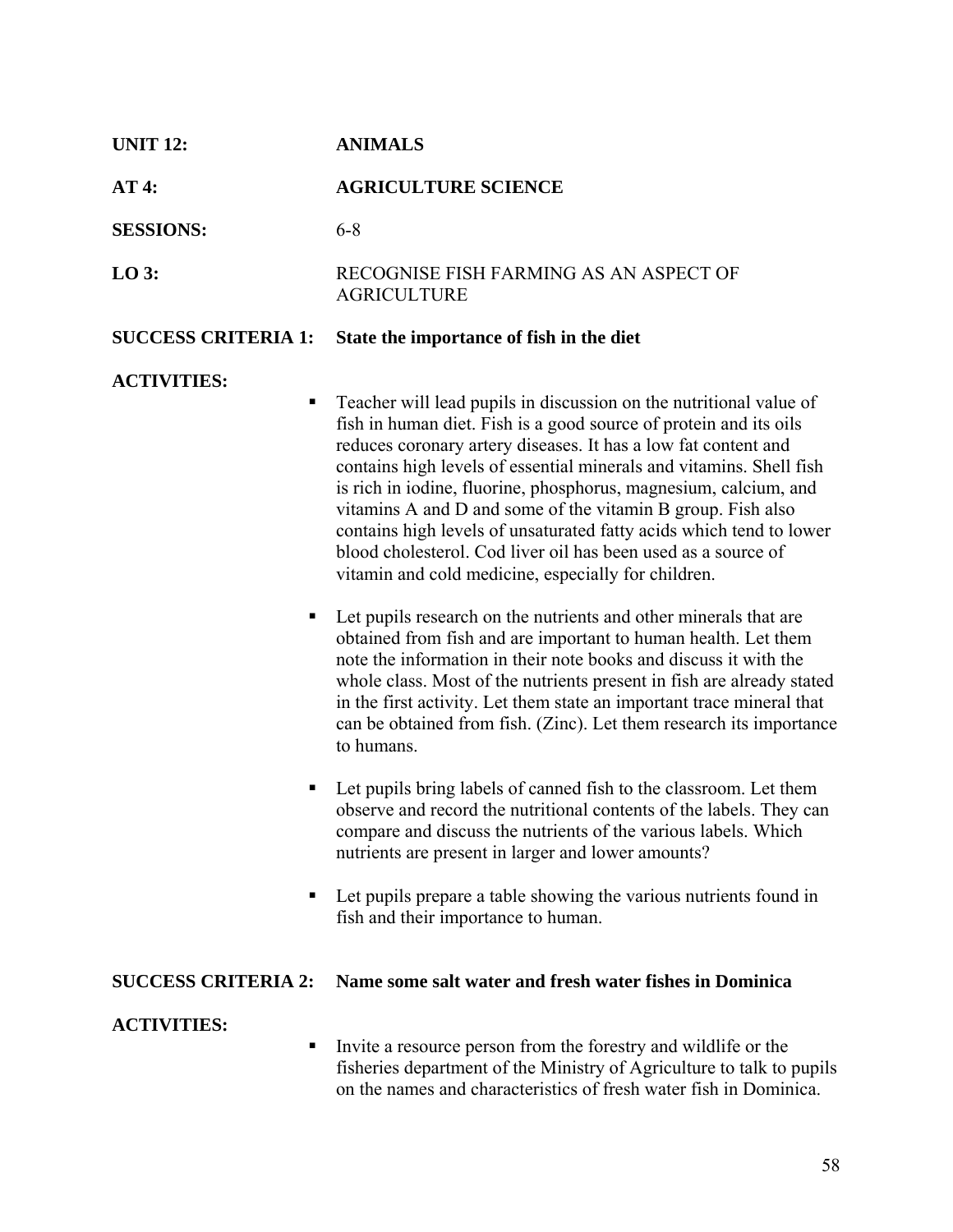This would include mullet, crawfish, teta, and prawn etc. The pupils should note the names of the fish and write a report on the presentation then share it with the rest of the class or it can be collected as an assignment for assessment.

- Take pupils to a fish landing site if possible and ask them to identify and name the fish brought on land by the fishermen. They should share their information with the class.
- Invite a fisheries officer to the classroom to talk to pupils on the various types of fish use as food are found in waters (marine) around Dominica. (Sprat, mackerel, sardines, kingfish, blue marlin, swordfish, barracuda, snappers, flying fish, shark, silver dolphin (dorad), lobster, eels, shrimp and stingray, etc).
- Let pupils find out the following information from the public by organizing a questionnaire with the following information.
- 1. Which fishes are in greater demand as food in Dominica? (red fish, silver dolphin, snappers, gropers, flying fish, lobster, shrimps and mackerel and tuna)
- 2. Which fish is caught more regularly? (Red fish)
- 3. Which fish is most expensive? (Silver dolphin)
- 4. Which fish sells the best? (silver dolphin/dowad)
- 5. At what time of the year is fish more available? (year round)
- 6. What can be done to increase the quantity of fish available on the market? Etc.
- The Coral reef is part of our ecotourism product. Let pupils discuss the reasons for protecting the coral reefs in Dominica. (This should include; serves as fish habitat, fishes lay and hatch there, people enjoy the under water scenery as a form of recreation. It serves as a barrier to strong waves entering the shores and indirectly contributes to the country's foreign currency reserves because the tourists spend at hotels, in souvenir shops and restaurants and when they come to snorkel in Dominica's waters or coast line.)

# **SUCCESS CRITERIA 3: Name and label parts of a fish**

# ACTIVITIES:

- Take pupils to the school library or provide them with a science text book or an encyclopaedia and let them draw and label a diagram of a fish. Those with internet resource could use it as their source of information.
- Use a large prepared chart with the labelled diagram of a fish. Provide pupils with individual unlabelled drawings. Let them label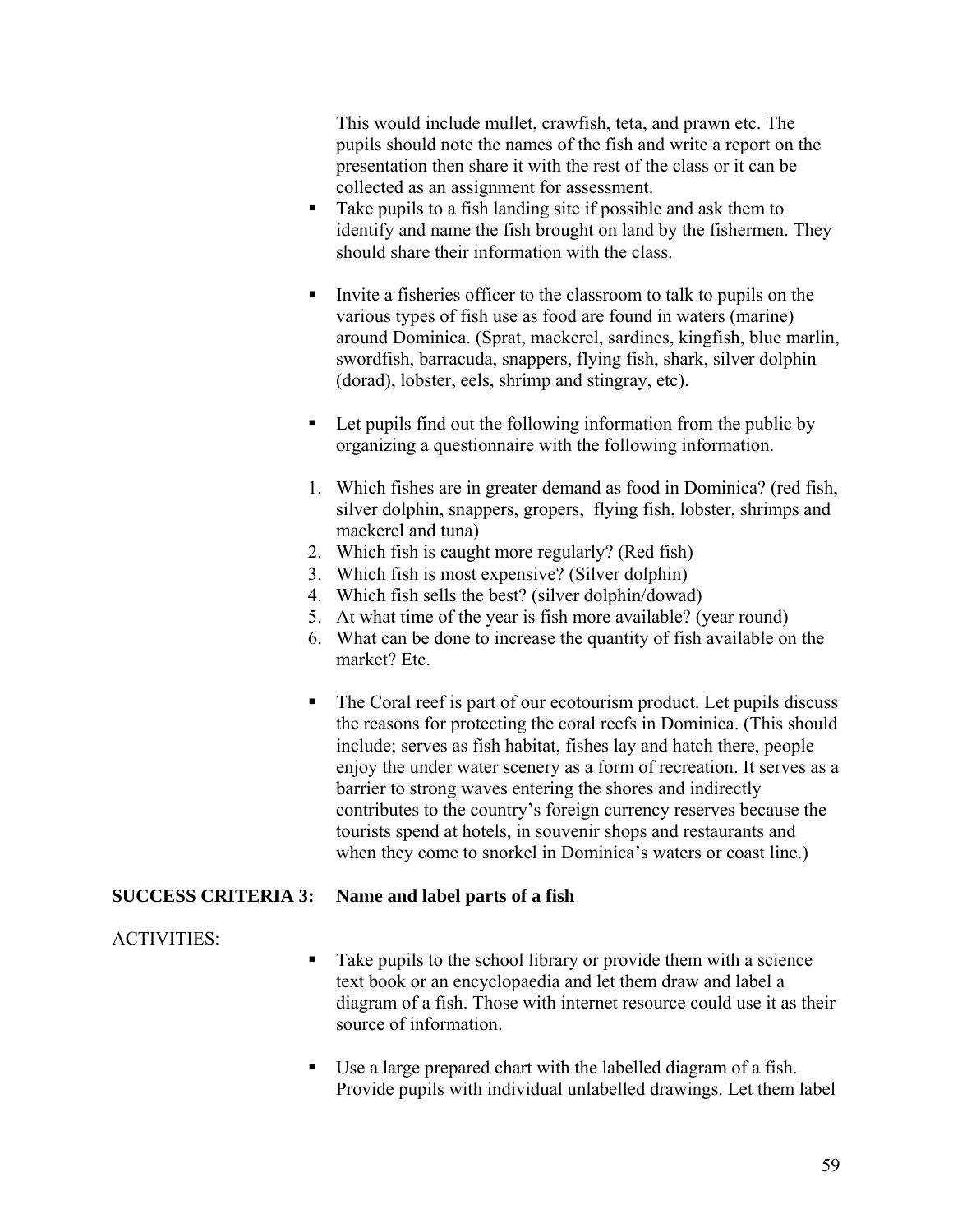their diagram using the posted chart as reference. (Refer to New Modern Science Book 6, page 25 for a reference diagram.). Pupils should note the following; gills, pectoral fin, mouth, caudal fin, dorsal fin, trunk, eye and scales.

# **UNIT 12: ASSESSMENT**

- 1. Name two nutrients found in fish
- 2. Name two fresh water fish
- 3. Name two salt water fish
- 4. Explain briefly why fish protein is better than meat protein.
- 5. Draw a diagram of a fish and label the following parts, the head, gill caudal, fin pectoral fin and dorsal fin and trunk.
- 6. Name two minerals present in fish.
- 7. Why is the fat of fish better for human diet than animal fat?
- 8. Why are corals important to the economy of Dominica?
- 9. What is the young of a fish called (fry)

# **RESOURCES**

Labels of fish products vend at super markets Pictures/drawings of local salt water fishes Picture / drawings of local river fish Aquarium Internet facility Computer Pictures of corals Picture of fish farming facilities Fisheries Officers Manila paper Markers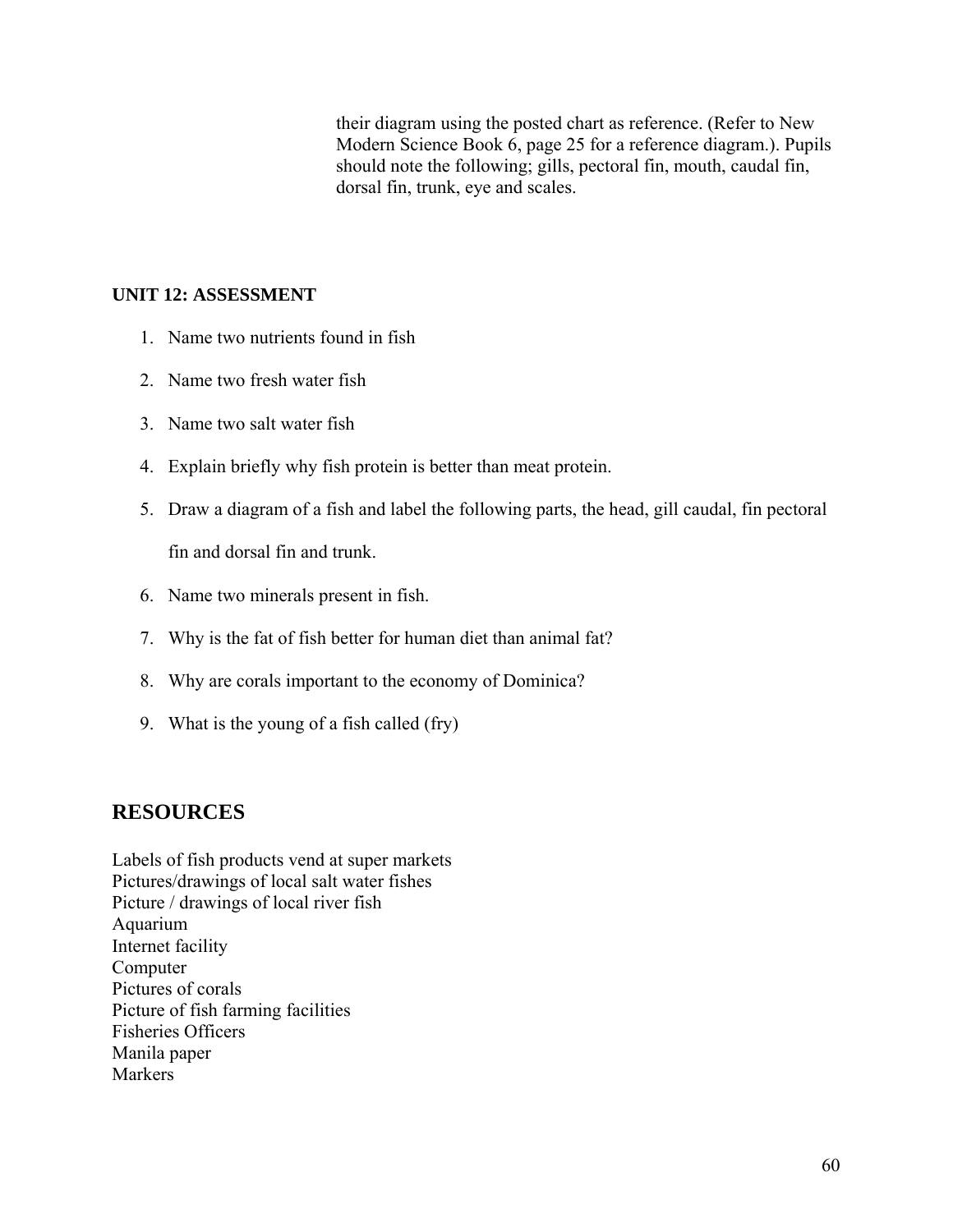# **SAMPLE UNIT PLAN GRADE 5 SESSIONS (6-8) KS2**

# UNIT 1: LIVING THINGS IN THE ENVIRONMENT

| $LO1$ :<br>Investigate and describe the local ecosystem with respect to animals and plants |  |
|--------------------------------------------------------------------------------------------|--|
|--------------------------------------------------------------------------------------------|--|

| <b>SUCCESS</b>                                                                                                         | <b>ACTIVITIES</b>                                                                                                                                                                                                                        | <b>RESOURCES/MATERIALS</b>                                                                                                                                                    | <b>ASSESSMENTS</b>                                                                                                                          |
|------------------------------------------------------------------------------------------------------------------------|------------------------------------------------------------------------------------------------------------------------------------------------------------------------------------------------------------------------------------------|-------------------------------------------------------------------------------------------------------------------------------------------------------------------------------|---------------------------------------------------------------------------------------------------------------------------------------------|
| <b>CRITERIA</b>                                                                                                        |                                                                                                                                                                                                                                          |                                                                                                                                                                               |                                                                                                                                             |
| 1. Describe<br>different types<br>of ecosystems.                                                                       | Nature walk: let pupils<br>observe and identify the<br>characteristics of<br>different ecosystems,<br>such as rain forest,<br>marine, wetlands, ponds<br>and rivers: prepare a<br>check list, see activity 1,<br>SC 1.                   | Ecosystem, paper, pens/<br>pencils, pictures or drawings /<br>pictures of various ecosystem<br>, manila paper, and markers                                                    | Teacher assesses<br>pupils'<br>participation in<br>the discussion and<br>the accuracy of<br>their presentation<br>and drawings.             |
|                                                                                                                        | On returning to the<br>classroom let pupils<br>discus their observations.<br>They may produce<br>sketches of the area to<br>help with their<br>discussion.                                                                               | Manila paper, pencils,<br>markers/ pictures of drawings<br>of different ecosystems, A4<br>paper.                                                                              | Assess pupils for<br>accuracy of<br>information,<br>linked to activity<br>above.                                                            |
| 2. Identify<br>abiotic factors<br>(physical<br>factors) within<br>an ecosystem                                         | Let pupils use the<br>information collected<br>from the above field trip<br>or nature walk to identify<br>the physical factors in<br>that ecosystem (air, soil,<br>water, rocks, stones,<br>logs, etc)                                   | Ecosystem observed and all<br>the physical factors (abiotic<br>factors) within them.                                                                                          | Assess pupils'<br>written work for<br>correctness. They<br>could also be<br>assessed through<br>questions and<br>answers.                   |
| 3. Show how<br>the abiotic<br>(physical)<br>factors within<br>an ecosystem<br>contribute to<br>the support of<br>life. | Let pupils show how the<br>organisms (plants and<br>animals) depend on the<br>physical factors for<br>survival. Air is necessary<br>for all living things to<br>live. It is needed for<br>respiration and for<br>cooling. Rocks serve as | School surroundings, pupils,<br>teachers, notebooks, and<br>pencils, pictures of<br>amphibians, reptiles, birds,<br>earthworm, and millipedes in<br>their respective habitat. | Assess pupils for<br>listings made in<br>their notebooks<br>and for<br>contributing<br>proactively in<br>class discussion.<br>A small short |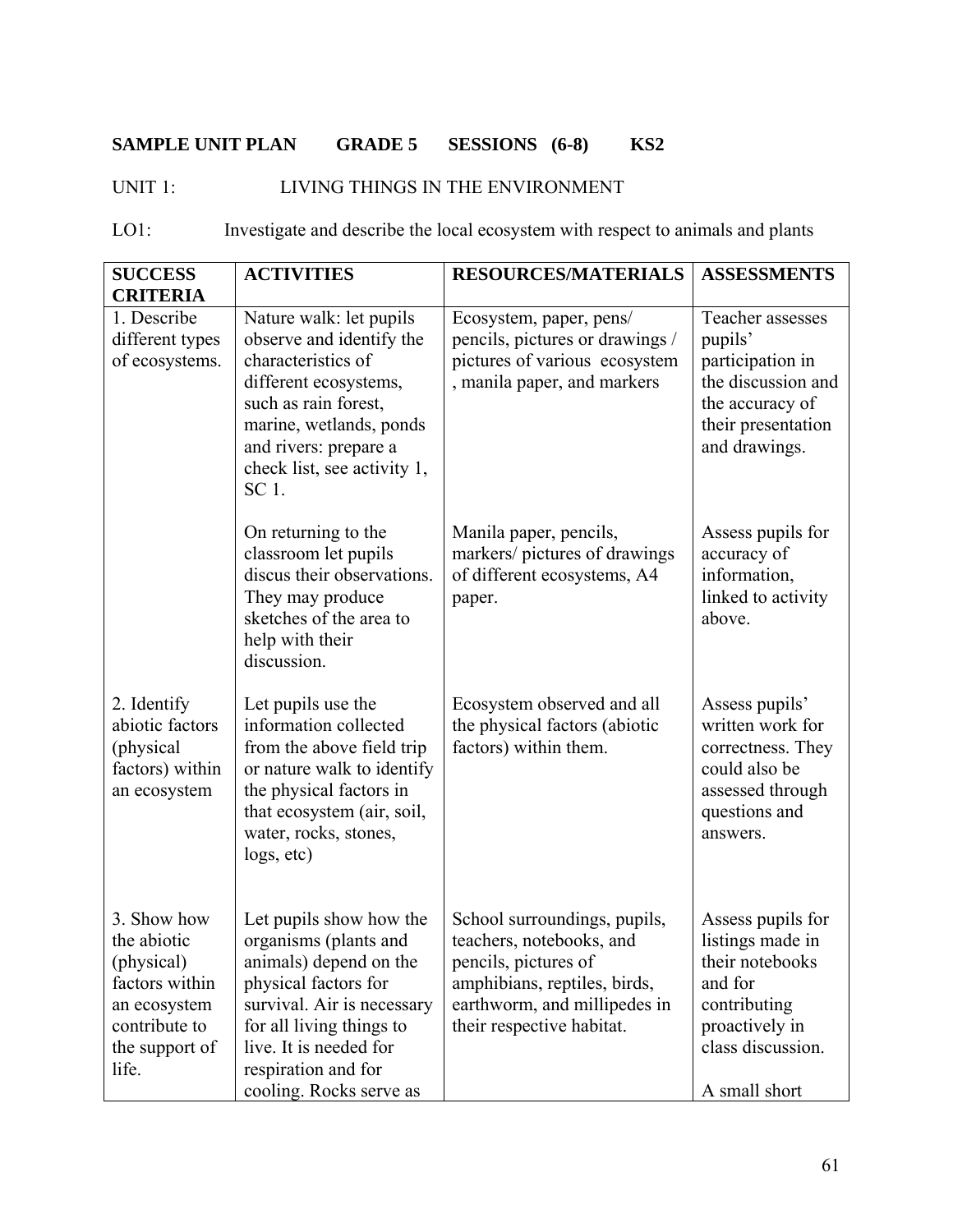| homes for some           | answer or           |
|--------------------------|---------------------|
| organisms and for        | multiple choice     |
| obtaining minerals for   | test can be used to |
| growth and development.  | assess pupils.      |
| Water serves as a        | For example.        |
| thermo-regulator for all | Which of these      |
| living things. Some      | are called abiotic  |
| organisms can only       | factors of an       |
| absorb soluble           | ecosystem?          |
| substances. Water serves | Rock, Stones,       |
| as a solvent of those    | Trees, Birds,       |
| substances. Water also   | Snakes, Water,      |
| serves as a medium of    | Mineral, etc.       |
| transport for some       |                     |
| organism as well as a    |                     |
| home for fishes,         |                     |
| crustaceans and          |                     |
| Amphibians like tadpoles |                     |
| and young alligators and |                     |
| crocodiles.              |                     |
|                          |                     |
|                          |                     |
|                          |                     |